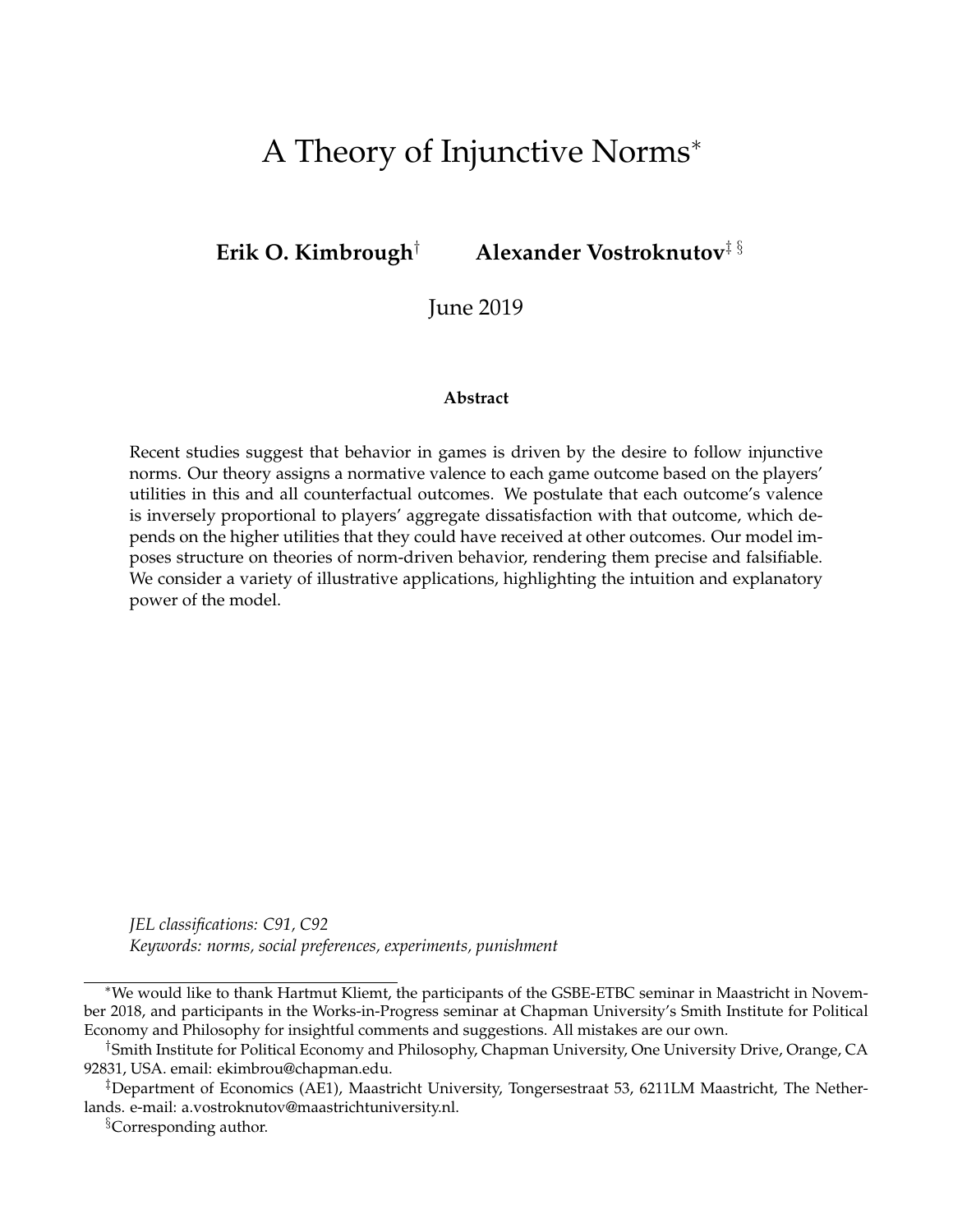## **1 Introduction**

Decades of experimental studies have revealed that people regularly help, cooperate, share, trust, reciprocate, contribute, reward, and punish, even when doing so is inconsistent with material payoff maximization. To account for these observations in a unifying framework, economists have proposed that such prosocial behavior reflects an intrinsic desire to adhere to commonly known (injunctive) social norms [\(Cappelen et al.,](#page-36-0) [2007;](#page-36-0) López-Pérez, [2008;](#page-38-0) [Kessler and Leider,](#page-38-1) [2012;](#page-38-1) [Krupka and Weber,](#page-38-2) [2013;](#page-38-2) [Kimbrough and Vostroknutov,](#page-38-3) [2016\)](#page-38-3); such norms are meant to capture shared agreement about the social appropriateness (and inappropriateness) of various outcomes. Thus, these models assume that people consider not only what they *want* to do (from the point of view of payoff maximization), but also what they *ought* to do from the point of view of shared injunctive norms. When norm-adherence and payoff-maximization conflict, people face a tradeoff, which is sometimes resolved in favor of following the norm. It is straightforward to formulate this intuition in a utility function that associates each outcome with both a payoff and a normative valence and thereby to generate predictions about the influence of norms on behavior.

These models have been shown to have considerable explanatory power, but a lingering concern has been that they provide the researcher with too many "modeler degrees of freedom." To give an analogy, payoff-maximization was not adopted as an axiom for its psychological plausibility; rather it seems to be a straightforward application of the approach championed by [Stigler](#page-39-0) [and Becker](#page-39-0) [\(1977\)](#page-39-0), who suggest that economists ought to tie their hands by committing to the view that people have broadly similar, consistent and stable preferences and restricting potential explanations for behavioral differences to differences in income and prices. Similarly, defenders of the social norms approach can point to explanatory successes (e.g., the ability to account for observed effects of supposedly irrelevant changes to the action set, as in [Krupka and Weber](#page-38-2) [\(2013\)](#page-38-2)), but critics (rightly) note that, without a theoretical account of *how* norms vary across choice settings, there is little to discipline the set of possible predictions. Thus far, the response to these concerns has been to use elicitation techniques to measure shared normative beliefs directly in each setting, allowing subjects' reports on social norms to constrain the theory (see e.g. [Kimbrough and Vostroknutov,](#page-38-4) [2018;](#page-38-4) [Chang et al.,](#page-36-1) [2019\)](#page-36-1). With a little ingenuity, techniques like those introduced in [Krupka and Weber](#page-38-2) [\(2013\)](#page-38-2) are readily adapted to elicit norms in any context, but such an approach still implicitly allows norms to vary arbitrarily across subject pools and choice settings. These concerns call for a theory that imposes some structure on norms.

With these matters in mind, we propose a simple, tractable, and falsifiable theory of norms that can be applied using the standard tools of game theory. We assume that agents' utilities are well-described by "norm-dependent preferences" of the kind mentioned above, and we present a theory that offers an account of the *normative valence* of available outcomes (or consequences). That is, we take for granted that norm-following is a reasonable model of behavior, and we pro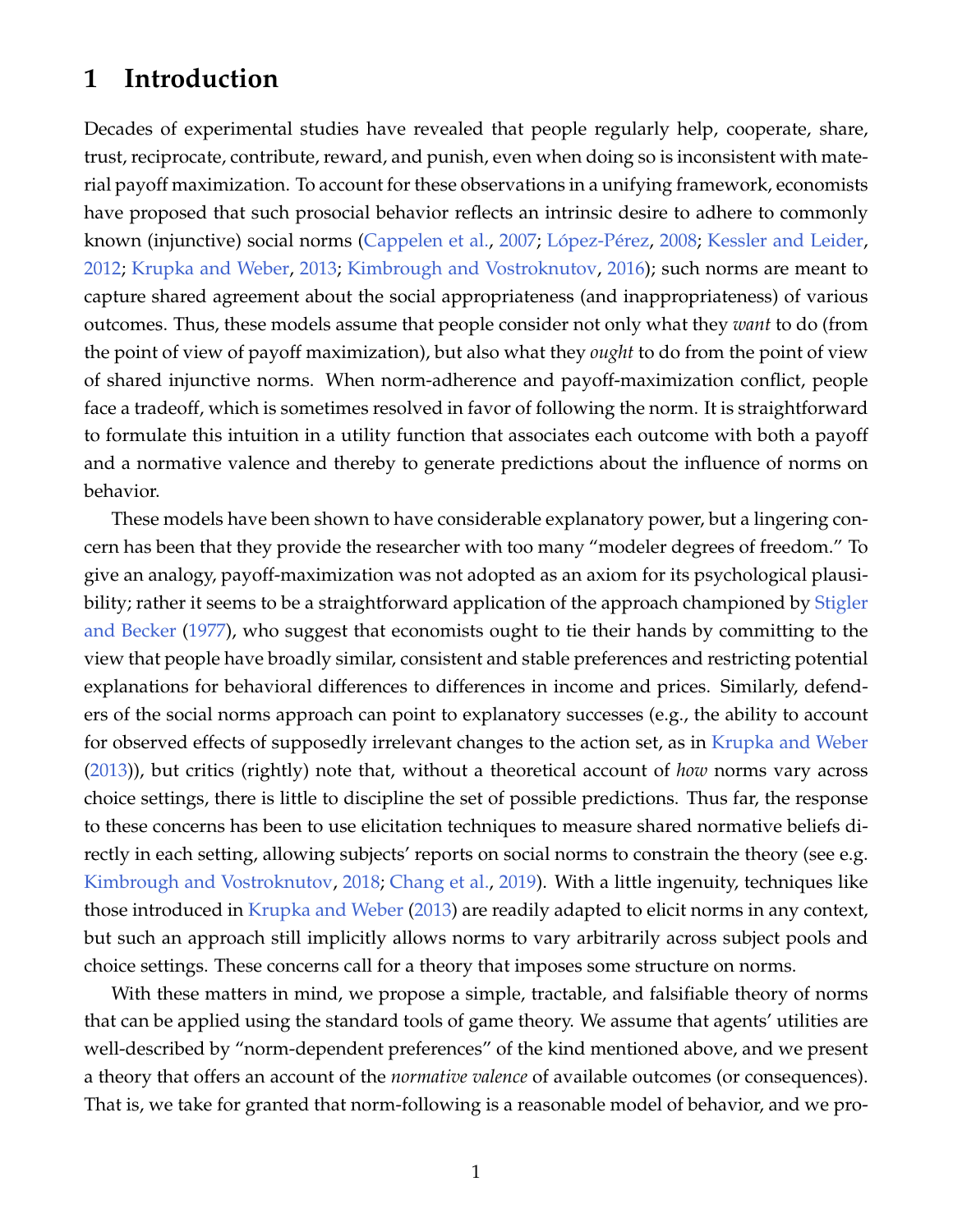vide a theory of the *content* of the norms by which individuals' decisions are shaped under such a model. Our approach evaluates the normative valence of each possible consequence in the context of all other possible consequences. The idea is straightforward: the appropriateness of the consequence that I choose (or that we achieve) depends on the set of other consequences that I might have chosen (or that we might have achieved) instead. We ground the evaluation of consequences in the psychology of dissatisfaction: each consequence has a utility associated with it, and consequences worse for me than others that might have attained evoke dissatisfac-tion.<sup>[1](#page-2-0)</sup> That is, we assume that each agent's fundamentally self-interested desire to achieve better outcomes for himself generates dissatisfaction when less preferred outcomes are achieved. We then assume that normative agreement is founded on common acknowledgment of this source of dissatisfaction, and thus, to define the normative valence of a particular outcome, we aggregate dissatisfaction across all interested parties. The most socially appropriate consequence is simply the one that minimizes overall dissatisfaction aggregated across individuals, and the least socially appropriate consequence is the one that maximizes overall dissatisfaction. Agents are other-regarding not directly, in the sense of caring about others' utility, but indirectly, insofar as their normative evaluations account for the dissatisfaction of all.

Our approach to generate a normative ranking of outcomes is not totally new – the notion of Pareto optimality of an outcome, at the core of neoclassical welfare economics, also considers the set of all possible outcomes and aggregates across individuals in a similar fashion. Indeed, there is considerable overlap between our approach and the standard approach in the sense that all Pareto improvements are considered normative improvements under our theory. However, our theory goes a step further in providing criteria for choosing from among a set of Pareto optimal allocations. In our model, not all Pareto optimal allocations generate the same aggregate dissatisfaction.

Moreover, the idea that consideration of our own and others' dissatisfaction can provide constraints on what constitutes normatively acceptable behavior is also not new. Here we draw on a rich tradition that grounds the moral sense in our emotional responses to both attained and foregone outcomes and in our ability to empathize with others, understanding the emotions that they might feel in similar circumstances [\(Hume,](#page-38-5) [1740;](#page-38-5) [Smith,](#page-39-1) [1759;](#page-39-1) [Mackie,](#page-38-6) [1982;](#page-38-6) [Prinz,](#page-39-2) [2007\)](#page-39-2). Like Adam Smith, we start with the assumption that people are motivated by their own interests; they prefer certain outcomes and resent actions taken by others to prevent those outcomes from being achieved. Yet we also assume that individuals consider the consequences of their behavior for others, with "fellow-feeling" allowing us to more-or-less understand how others might feel should a particular consequence attain and hence with norms emerging that temper naked selfinterest, bringing actions into line with what others will "go along with" [\(Smith and Wilson,](#page-39-3)

<span id="page-2-0"></span><sup>&</sup>lt;sup>1</sup>There is a clear connection to the idea of regret, but in the model when norms are defined, this dissatisfaction is prospective rather than retrospective. An appropriate term might be "pre-gret".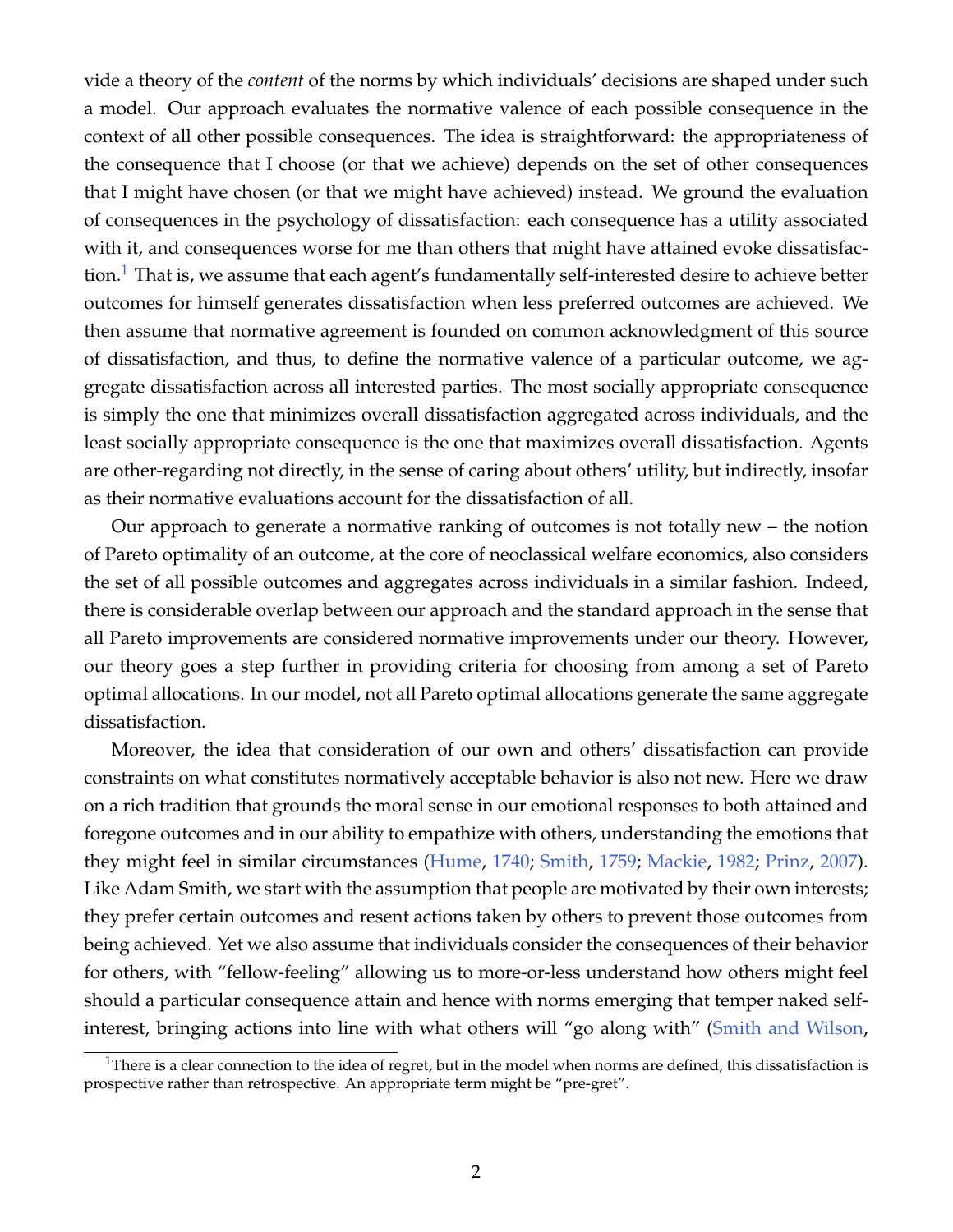$2017$  $2017$ ).<sup>2</sup> The key to our theory is the implication that what others will go along with depends on what other possible outcomes are available to them.

To our knowledge, ours is the first model attempting to account for the *content* of norms in games. As such, we certainly do not view this as the last word on the subject. Instead, our goal is to show one way the problem can be approached, and then we take the model to data. In particular, we assess the interpretive and predictive power of the model against experimental evidence collated from a diverse set of studies from the literature on prosocial behavior and social preferences.

Experiments have identified situations in which behavior is neatly characterized as inequity averse, maximin, efficiency-seeking, reciprocal, punitive, and so on; this evidence has been summarized and interpreted through the lens of social preferences, with new utility specifications introduced to account for new observations. As noted above, economists working in the social norms paradigm have pointed out that such diversity of behavior across settings can be reconciled if one invokes a preference for following norms and allows norms to vary across settings. Rhetorically, such accounts have attempted to be ecumenical, understanding particular social preference models as special cases of the social norms model, with a particular social preference formulation reflecting a particular environment-specific social norm. We also take this view, and as we show below, behaviors predicted by each of the aforementioned kinds of social preferences also arise naturally from our theory in particular environments.

We consider three applications of our theory, identifying norms and working out the implications for behavior in 1) settings where subjects make choices over a set of simple two- or three-person resource allocation vectors, 2) games that differ from one another only by the addition or subtraction of possible outcomes, and 3) second- and third-party punishment games. We focus on these examples because each highlights an important feature of the theory and because in each case, the theory makes clear predictions that we can assess in light of existing experimental evidence. In our Appendix we consider a variety of additional applications for the curious reader.

We study allocation problems because these allow us to highlight precisely how norms are shaped by the set of possible outcomes under the theory. Analyzing simple dictator games we show how the theory predicts agents will choose one Pareto optimum among many. Analyzing the games studied by [Engelmann and Strobel](#page-37-0) [\(2004\)](#page-37-0) and [Galeotti et al.](#page-37-1) [\(2018\)](#page-37-1), we show how norms vary with the choice set, yielding norms that favor efficiency over equality in some cases, equality over efficiency in others, and maximin if we assume concave utility over money. Thus, we highlight how our model connects to the social preferences literature – potentially helping to explain why measured social preferences vary across environments.

<span id="page-3-0"></span><sup>&</sup>lt;sup>2</sup>One interpretation of our theory could be in terms of a contractarian approach to morality, in which moral rules are reached by the mutual consent of those who will abide by them [\(Sugden,](#page-39-4) [2018\)](#page-39-4). It is interesting to ask whether one could show that the dissatisfaction-minimizing norms are those to which people would be most likely to mutually consent.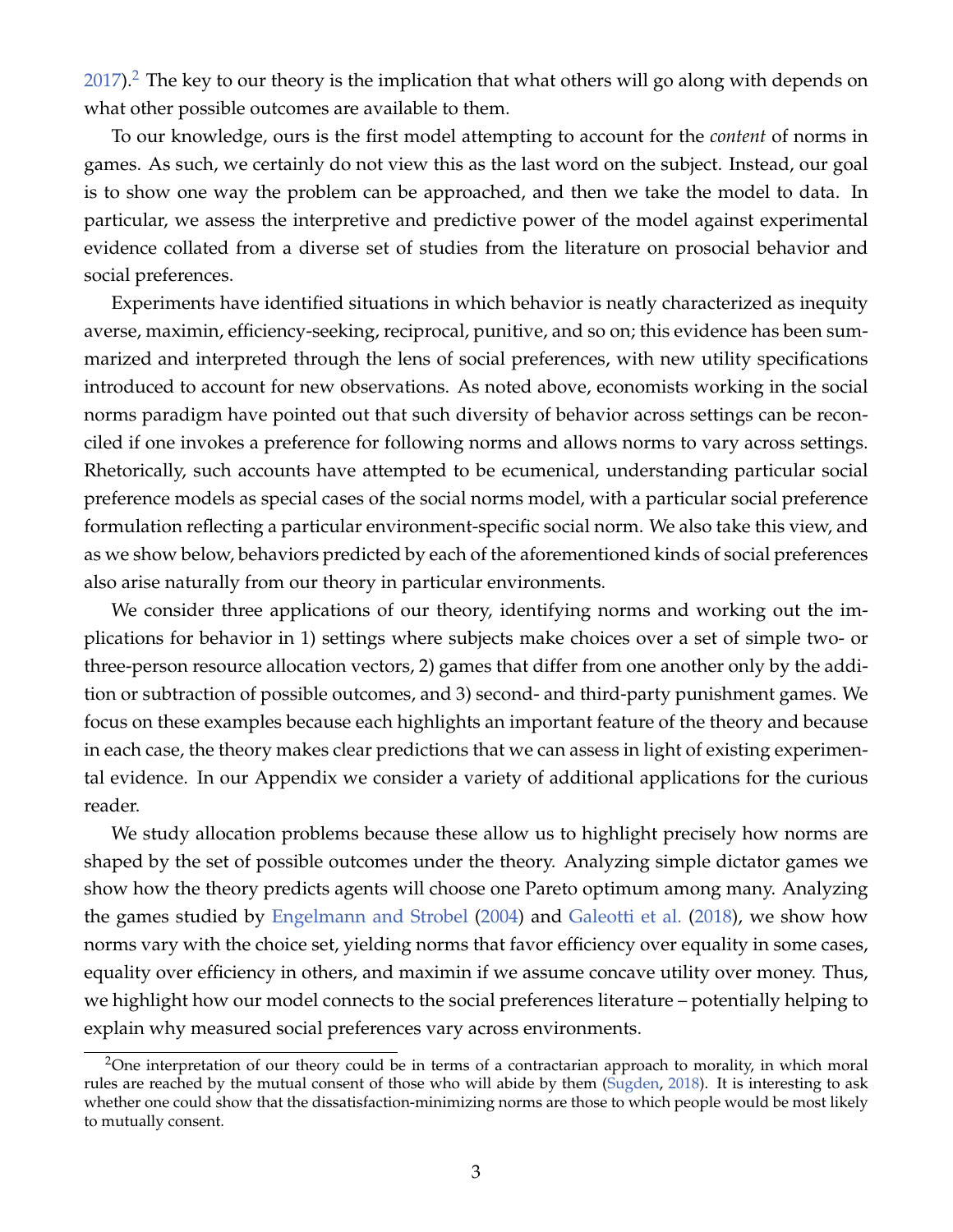We study the second set of games to highlight the implications of our assumption that the normative evaluation of any one outcome depends on the entire set of possible outcomes. This implies that, as the set of outcomes is expanded or contracted, the normative evaluation of the remaining outcomes may change. In this context we study the modified dictator games of [List](#page-38-7) [\(2007\)](#page-38-7) and the voluntary and involuntary trust games of [McCabe et al.](#page-38-8) [\(2003\)](#page-38-8), in which it has been shown that adding (respectively, subtracting) an outcome has notable impact on behavior, and we show that these observations can be interpreted naturally in the context of our model.

Finally, we study the third set of games to show how our work connects to existing experiments on the emergence and maintenance of norms. It is well-established that norms emerge and are sustained by punishment of violations [\(Kandori,](#page-38-9) [1992;](#page-38-9) [Henrich,](#page-37-2) [2015\)](#page-37-2); we argue that such punishment is driven by *resentment* of actions that violate norms. We analyze second-party punishment in a set of games due to [Charness and Rabin](#page-36-2) [\(2002\)](#page-36-2) and the third-party punishment games introduced by [Fehr and Fischbacher](#page-37-3) [\(2004\)](#page-37-3) to highlight how our model makes predictions about which actions constitute violations and hence which actions ought to be the target of punishment (and how severely they ought to be punished).

At this point, it is worthwhile to highlight what the basic model does not do: the model doesn't account for the effects of perceived ownership/entitlements or in- and out-group norms, and thus it can't explain some well-known context effects. So far, we have assumed that each party has an equal prior claim and that norms are defined impartially, and so we treat each outcome and each individual's dissatisfaction equally in aggregation. Such a model captures the normative valence of outcomes in games played among co-equal strangers, with no prior claims and minimal environmental cues about what behavior(s) are appropriate or inappropriate. In this sense, the basic theory is addressed to the spare contexts typically studied in economics experiments. However, given the ample evidence that "context matters" and the implication that norms often depend on such context, we also show how to extend the model to account for a variety of contextual factors. In particular, we take as axiomatic the natural human tendencies to respect ownership/entitlement claims and to favor kin, in-groups and high-status individuals in the moral calculus. Then, we show that these can be handled in a straightforward way by applying appropriate weights to individuals' dissatisfaction during aggregation.

First, we show that ownership claims to some or all of an endowment can be handled by weighting the dissatisfaction associated with a (counterfactual) reduction in payoffs by the strength of each player's ownership claim. Thus the normative valence of each outcome can be made to depend, in a natural way, on the claim that each player has to the pie. We then show how entitlement to a "role" (e.g., when someone has earned the right to be a decision-maker) can be handled by assuming that such entitlements reduce others' resentment of norm violations; someone who is entitled to a role is therefore less punishment-worthy than someone who has no such entitlement. Finally, we show that the model can account for norms of differential treatment of in- and out-groups, high status people, and kin if, when aggregating dissatisfaction across individuals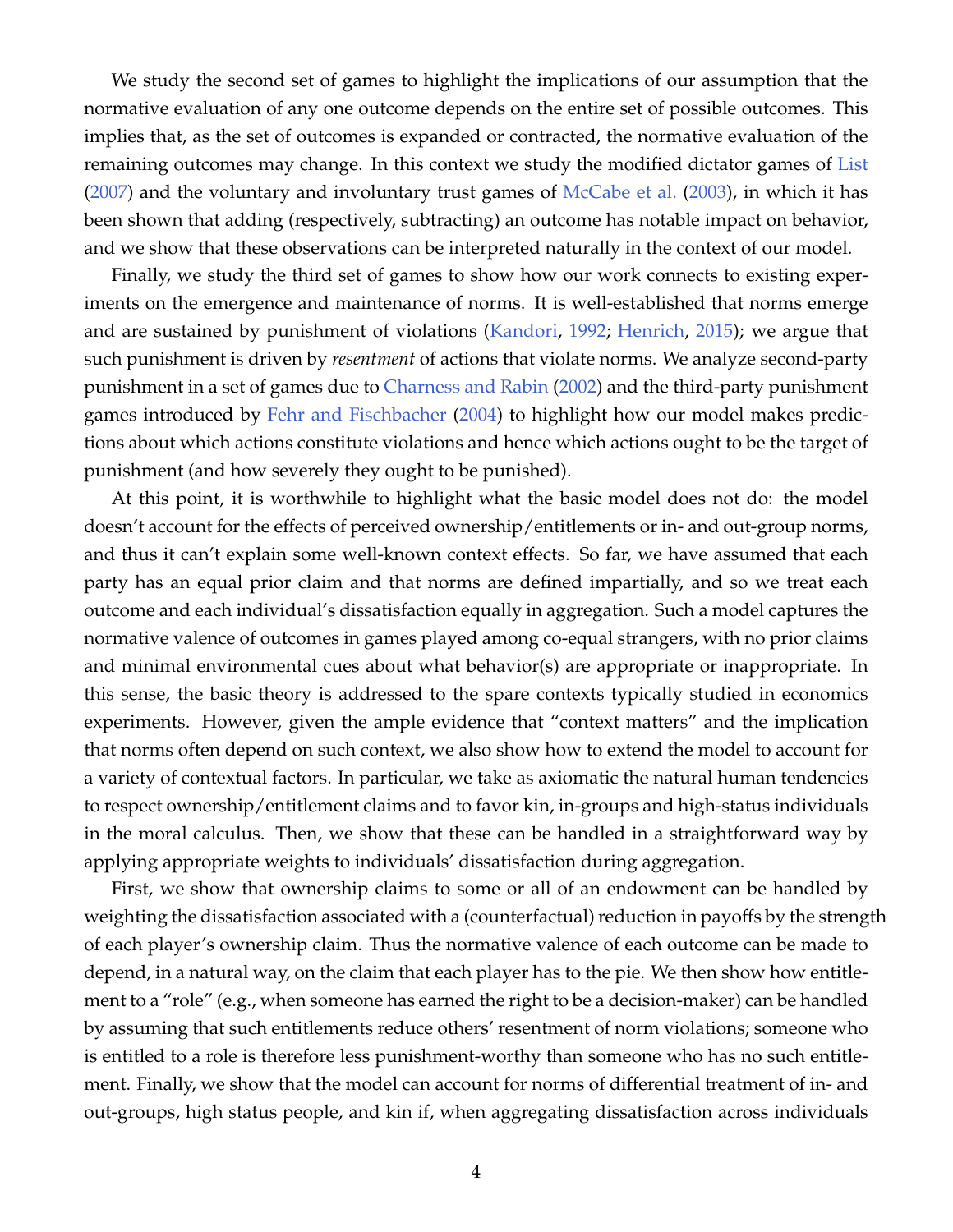to define the norm, we weight the dissatisfaction of others in proportion to the degree of kinship or status. To properly use the model and retain falsifiability, it is essential that these weights be known (or estimated) prior to and separately from the environment being studied. Thus we illustrate these intuitions with examples from the literature in which the weights can be estimated from data or drawn from theory (e.g. coefficients of kinship from biological theory) and then used to make predictions.

In sum, we present a theory of injunctive norms meant to complement existing work in both the social norms and social preferences frameworks. The theory grounds norms in the psychology of dissatisfaction. Dissatisfaction with a particular outcome is defined relative to *all* other feasible outcomes, such that the evaluation of any particular outcome depends on what other outcomes are possible. We assume that norms reflect the aggregation of such prospective dissatisfaction across individuals; that is, normative judgments arise from considering how (dis)satisfied the self and others would be with a particular outcome (relative to alternatives), with the normatively best outcome being the one that minimizes the aggregated dissatisfaction of interested parties. We work out the implications of the model and confirm its interpretive power by identifying how norms vary across a variety of experimental games and showing that behavior in variants of those games changes in a manner consistent with changes in norms.

## <span id="page-5-1"></span>**2 Model**

### <span id="page-5-2"></span>**2.1 Definition of a Norm**

We begin with a definition of a norm. Intuitively, our notion of a norm is meant to capture shared beliefs about the appropriateness of an outcome. In what follows, we assume that norms depend on the final outcomes of a game and not on its strategic structure defined by a sequence of moves, information sets, etc. Therefore, we start with a set *C* of *consequences* with  $|C| > 1$  and a finite set of players *N* [\(Osborne and Rubinstein,](#page-38-10) [1994\)](#page-38-10). Let  $u : C \to \mathbb{R}^N$  be a utility function (synonymous with payoff function) that assigns to each consequence a vector of players' utilities (payoffs) with  $u_i(c)$  meaning the payoff of player *i* for consequence  $c^3$  $c^3$ 

As noted above, we define the normative valence of an outcome in terms of comparative *dissatisfaction*, with the normatively most appropriate consequence in the set of possible consequences being the dissatisfaction-minimizing consequence. Thus, we start with our definition of dissatisfaction for a particular consequence, and then we explain how we aggregate across

<span id="page-5-0"></span><sup>&</sup>lt;sup>3</sup>The definition of a norm below is based on the payoffs defined by the function  $u$ . Thus, instead of having a separate set of consequences and a utility function, we could have assumed that consequences *are* the payoff vectors. However, this would not allow us to distinguish cases in which several consequences result in the same payoff. This distinction turns out to generate important (testable) implications. See Example [5](#page-41-0) in Appendix [A](#page-40-0) for details.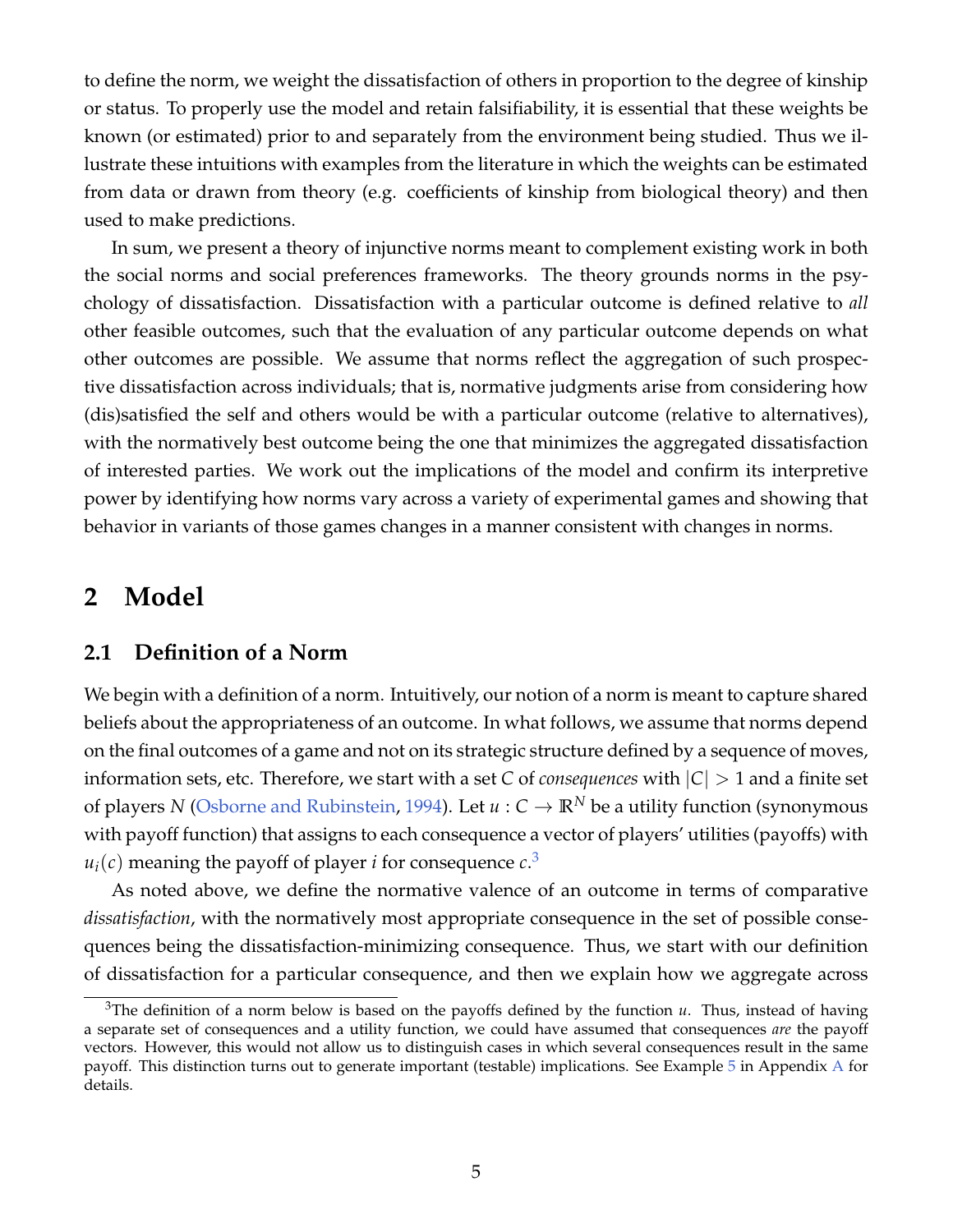(counterfactual) consequences within an individual, and finally how we aggregate dissatisfaction across individuals to define the normative valence of each consequence.

The main ingredient of our definition of a norm is

$$
d_i(c_1, c) := \max\{u_i(c) - u_i(c_1), 0\},\tag{1}
$$

the *dissatisfaction* that player *i* feels about consequence *c*<sup>1</sup> *because of* the possibility of *c*. This notion of dissatisfaction is intended to capture attention to foregone possibilities. Thus, we assume that if consequence  $c_1$  attains, then player *i* suffers dissatisfaction from it to an extent  $d_i(c_1, c)$ because *c* could have attained instead. Dissatisfaction is positive when *c* brings player *i* more utility than  $c_1$  and zero otherwise.<sup>[4](#page-6-0)</sup>

Next we define the aggregation of dissatisfaction within an individual, which we assume depends on the entire set of possible counterfactual consequences. Let

<span id="page-6-3"></span>
$$
D_i(c_1) := \int_{c \in C} d_i(c_1, c) dc \tag{2}
$$

denote the *total dissatisfaction* that player *i* feels with respect to *c*1. Thus, we assume that a low utility outcome results in more (less) dissatisfaction the larger (smaller) is the set of counterfactual higher-utility outcomes. Intuitively, this reflects the idea that one's view of their present circumstances may deteriorate upon the emergence of new opportunities that might make them better off.<sup>[5](#page-6-1)</sup>

Next, we define the *overall dissatisfaction* of  $c_1$ —that is, dissatisfaction aggregated across all individuals—as

$$
D(c_1) := \sum_{i \in N} D_i(c_1).
$$
 (3)

The function *D* captures the dissatisfaction of all players for each possible consequence in a game. This second form of aggregation reflects our assumption that overall dissatisfaction of the players depends only on individual dissatisfactions.[6](#page-6-2)

Finally, we assume that the norm associated with a consequence  $c_1$  is inversely proportional to its overall dissatisfaction. Thus, the consequence which generates the least aggregated dissat-

<span id="page-6-0"></span> $^4$ In a companion paper [\(Kimbrough and Vostroknutov,](#page-38-11) [2019\)](#page-38-11), we provide an axiomatic foundation for our theory. There we show how this particular shape for the dissatisfaction function follows from two axioms. That we should take the difference in utilities is implied by the assumption that dissatisfaction does not depend on the overall level of utility (i.e., adding a constant to the utilities of a player in all consequences does not change any player's dissatisfaction). The max operator reflects the assumption that one's evaluation of *c*<sup>1</sup> does not improve simply by adding a less preferred option to the set. This implies that adding Pareto dominated consequences does not change dissatisfaction.

<span id="page-6-1"></span><sup>5</sup> In [Kimbrough and Vostroknutov](#page-38-11) [\(2019\)](#page-38-11) this is stated as an axiom: for any set of consequences *C* that includes  $c_1$ , adding another consequence that gives *i* higher utility than  $u_i(c_1)$  makes her feel more dissatisfaction from  $c_1$ .

<span id="page-6-2"></span> $6$ Axiomatically, overall dissatisfaction of  $c<sub>1</sub>$  is constant as long as all individual dissatisfactions are constant, regardless of which particular consequences cause each player to be dissatisfied with *c*<sup>1</sup> personally [\(Kimbrough](#page-38-11) [and Vostroknutov,](#page-38-11) [2019\)](#page-38-11).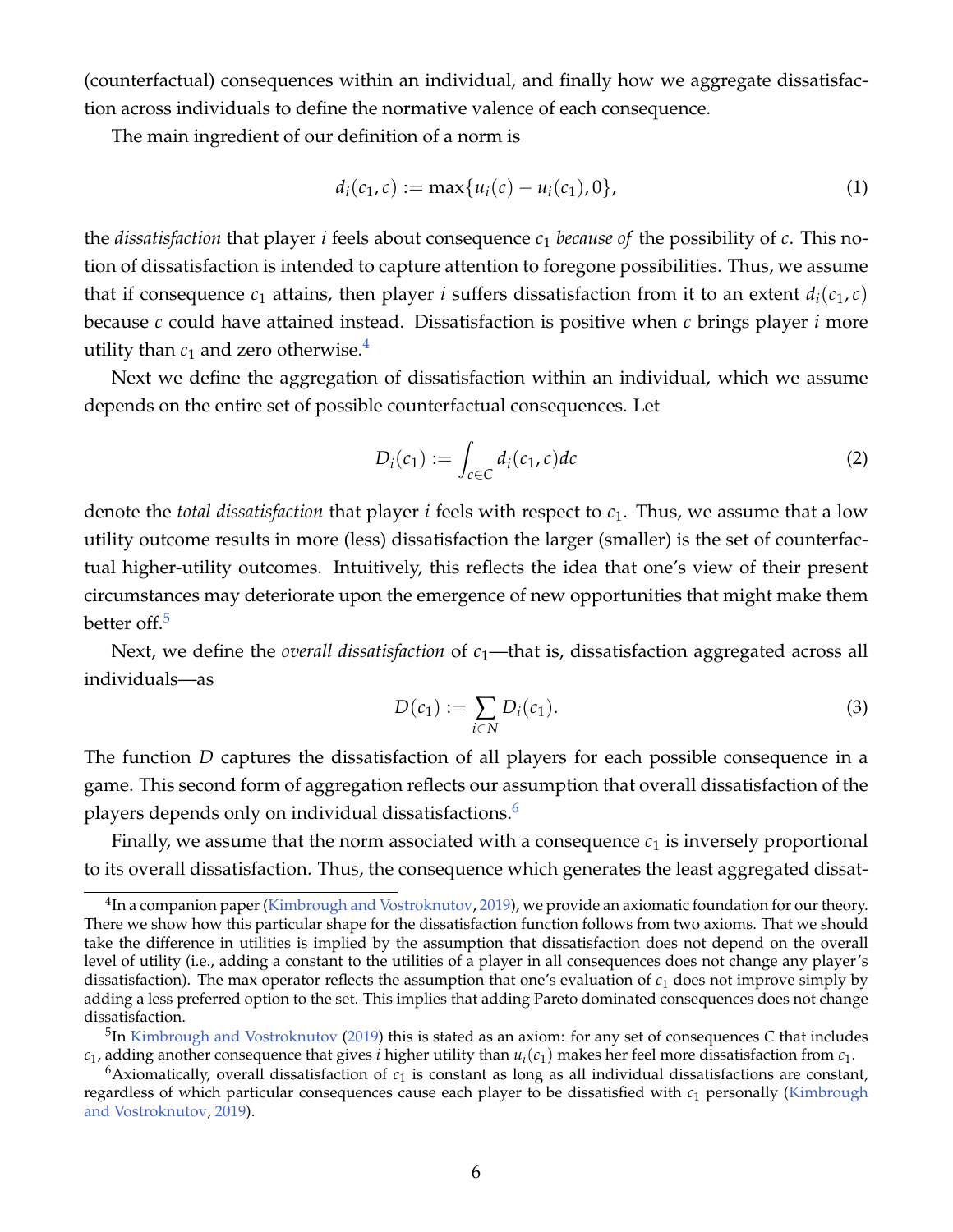isfaction is considered the most socially appropriate, and the consequence with the highest overall dissatisfaction the least socially appropriate. This conceptual connection is grounded in the philosophical doctrines mentioned in the introduction [\(Hume,](#page-38-5) [1740;](#page-38-5) [Smith,](#page-39-1) [1759;](#page-39-1) [Mackie,](#page-38-6) [1982;](#page-38-6) [Prinz,](#page-39-2) [2007\)](#page-39-2) that trace the roots of morality to the negative emotions that arise from personal circumstances and from our capacity to consider how others might feel in similar circumstances. To put it formally, let Conv(−*D*) denote the convex hull of the image of the function −*D*(*c*) in **R**; call  $\langle N, C, u, D \rangle$  an *environment*; and consider the following definition:

**Definition 1.** For an environment  $\langle N, C, u, D \rangle$ , call  $\eta_C : C \to [-1, 1]$ , defined as

$$
\eta_C(c) := [-D(c)]_{Conv(-D)}
$$

*where* [·]Conv(−*D*) *stands for the linear normalization from interval* Conv(−*D*) *to* [−1, 1]*, a norm associated with*  $\langle N, C, u, D \rangle$ . If D is a constant function, set  $\eta_C(c) = 1$  for all  $c \in C$ .

In this definition,  $\eta_C$  is simply the negative of overall dissatisfaction, normalized to the interval [-1, 1]. Thus, the consequence with  $\eta_C(c) = 1$  is the most socially appropriate and the one with  $\eta_C(c) = -1$ , the least socially appropriate. If all consequences have the same overall dissatisfaction, then we assume that  $\eta_C(c) \equiv 1$  for all consequences. This last assumption is important since it guarantees that a most appropriate consequence always exists, which is necessary for the relative comparisons of norms across settings (see discussion in Appendix [D\)](#page-48-0).

We continue with several examples that illuminate the properties of  $\eta_C$ , and then we briefly consider how our method compares to a plausible alternative dissatisfaction aggregation method.

<span id="page-7-0"></span>**Example 1. Payoff Efficiency.** It is clear from the definition of  $d_i$  above that, all else equal, an increase in utility of a consequence for one player implies a weak increase in its appropriateness, since dissatisfaction of this consequence must weakly decrease. For any choice from a set of two consequences  $C = \{c_1, c_2\}$ , it turns out that the consequence with the highest sum of utilities across the *N* players (highest payoff efficiency) is always the most socially appropriate. Suppose the utilities of the players for the consequences  $c_1$  and  $c_2$  are given by  $(a_1, ..., a_N)$  and  $(b_1, ..., b_N)$ and suppose that  $a_1 + ... + a_N > b_1 + ... + b_N$ , or the efficiency of  $c_1$  is higher than the efficiency of *c*2. This inequality can be rewritten as

$$
\sum_{i:a_i>b_i} a_i - b_i > \sum_{i:a_i D(c_1) \Rightarrow \eta_C(c_1) = 1 \text{ and } \eta_C(c_2) = -1.
$$

Thus, in any set of just two consequences, the more appropriate consequence is the one with the highest payoff efficiency. Notice that this property does not hold anymore if there are more than two consequences. It is easy to show that if there are three consequences, then the most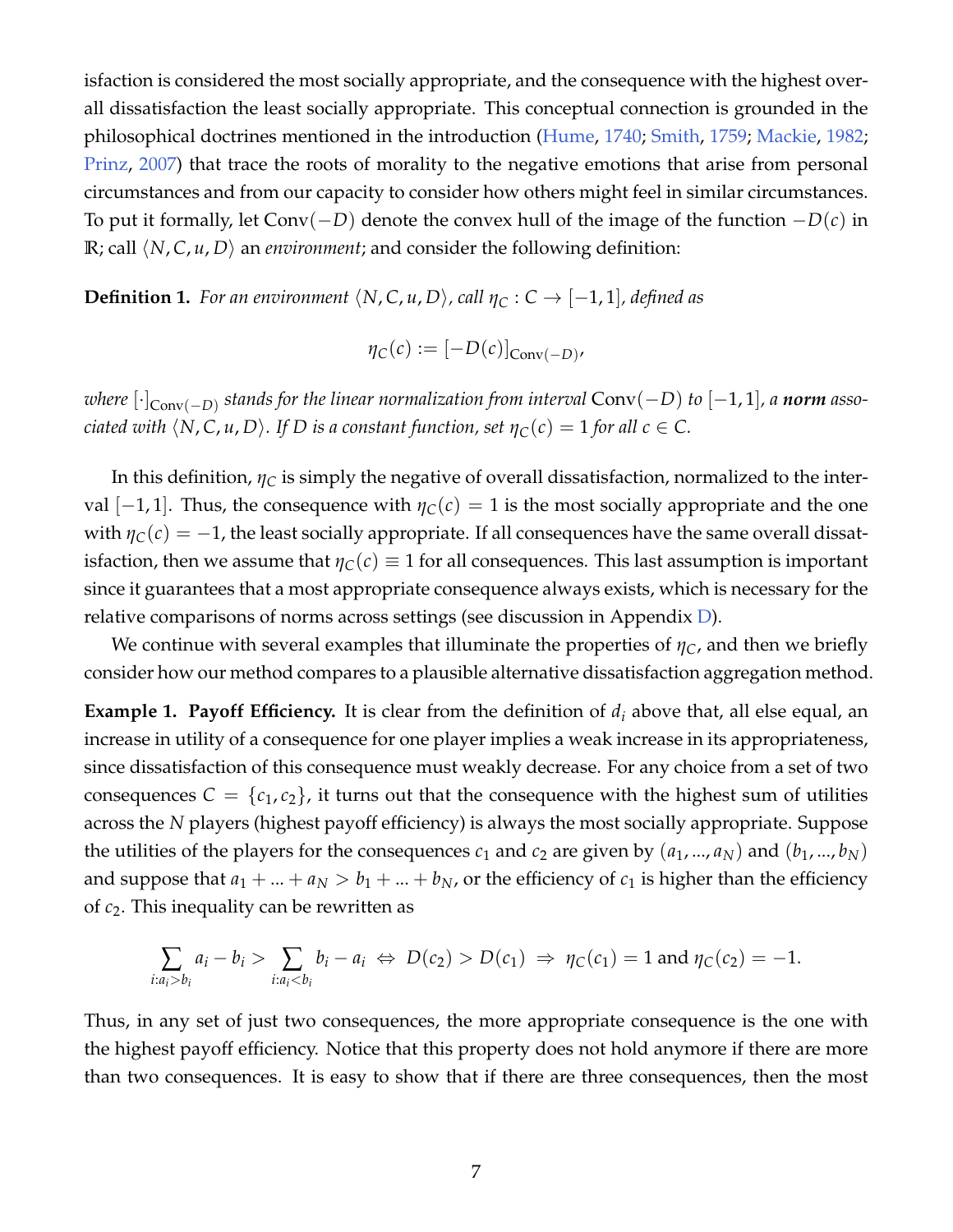payoff efficient one does not necessarily minimize dissatisfaction. This has implications for the measurement of social preferences in allocation decisions to which we return below.

Example [1](#page-7-0) shows that the overall sum of utilities matters for the appropriateness of the consequences, and in case of two consequences this also implies that the payoff efficient one is more appropriate even if the consequences are not Pareto comparable. More generally, it is true that if consequence  $c_1$  Pareto dominates  $c_2$  then  $c_1$  is (weakly) more appropriate than  $c_2$ . We formulate this statement as a proposition.

<span id="page-8-0"></span>**Proposition 1.** In an environment  $\langle N, C, u, D \rangle$  if consequence  $c_1 \in C$  Pareto dominates  $c_2 \in C$  then  $\eta_C(c_1) \geq \eta_C(c_2)$  *with strict inequality if C is finite.* 

**Proof.** See Appendix [F.](#page-52-0)

Thus, our definition of a norm respects a core tenet of neoclassical welfare economics – that economic forces should push society towards Pareto optimal outcomes. Nevertheless, as important as the idea of Pareto optimality is for economics, it fails to provide any guidance on how an allocation ought to be chosen on the Pareto frontier. Our notion of a norm goes further and provides a criterion for choosing among Pareto optimal outcomes. This is demonstrated by the next example in which all consequences have the same payoff efficiency and are on the Pareto frontier.

<span id="page-8-1"></span>**Example 2. Dictator Game (DG).** Suppose a dictator p has a pie of size 1 and chooses to give *c* ≤ 1 to a receiver *r* (and is left with 1 – *c*). The set of consequences is  $C = [0, 1]$ , and the utilities are given by  $u(c) = (u_p(c), u_r(c)) = (1 - c, c)$ . For any consequence  $c \in C$  the total dissatisfaction of the dictator is  $D_p(c) = c^2/2$ , and the total dissatisfaction of the receiver is  $D_r(c) = (1-c)^2/2$ . Thus, overall dissatisfaction is given by

$$
D(c) = D_p(c) + D_r(c) = \frac{c^2}{2} + \frac{(1-c)^2}{2}.
$$

This is an upward sloping parabola which is minimized at  $c^* = \frac{1}{2}$ . Thus, the norm function  $\eta_C$  is a downward sloping parabola with the equal split being the most socially appropriate consequence and the consequences  $c = 0$  and  $c = 1$  the least socially appropriate ones. This example demonstrates how a norm favoring equality can emerge from the basically selfish desire of all agents to receive higher payoffs and some regard for the dissatisfactions of others.

To see how dissatisfaction affects the norm when utilities of players are asymmetric, let us assume that the receiver has a different "need" for the pie than the dictator. Suppose the receiver's utility is  $u_r(c) = \gamma c$ , where  $\gamma > 0$ . To illustrate, suppose that receiver is in dire circumstances and his  $\gamma$  is very large. Intuition suggests that in this case, it is appropriate to give him more than half. Indeed, if we repeat the calculations above with *γ* included, we find that the most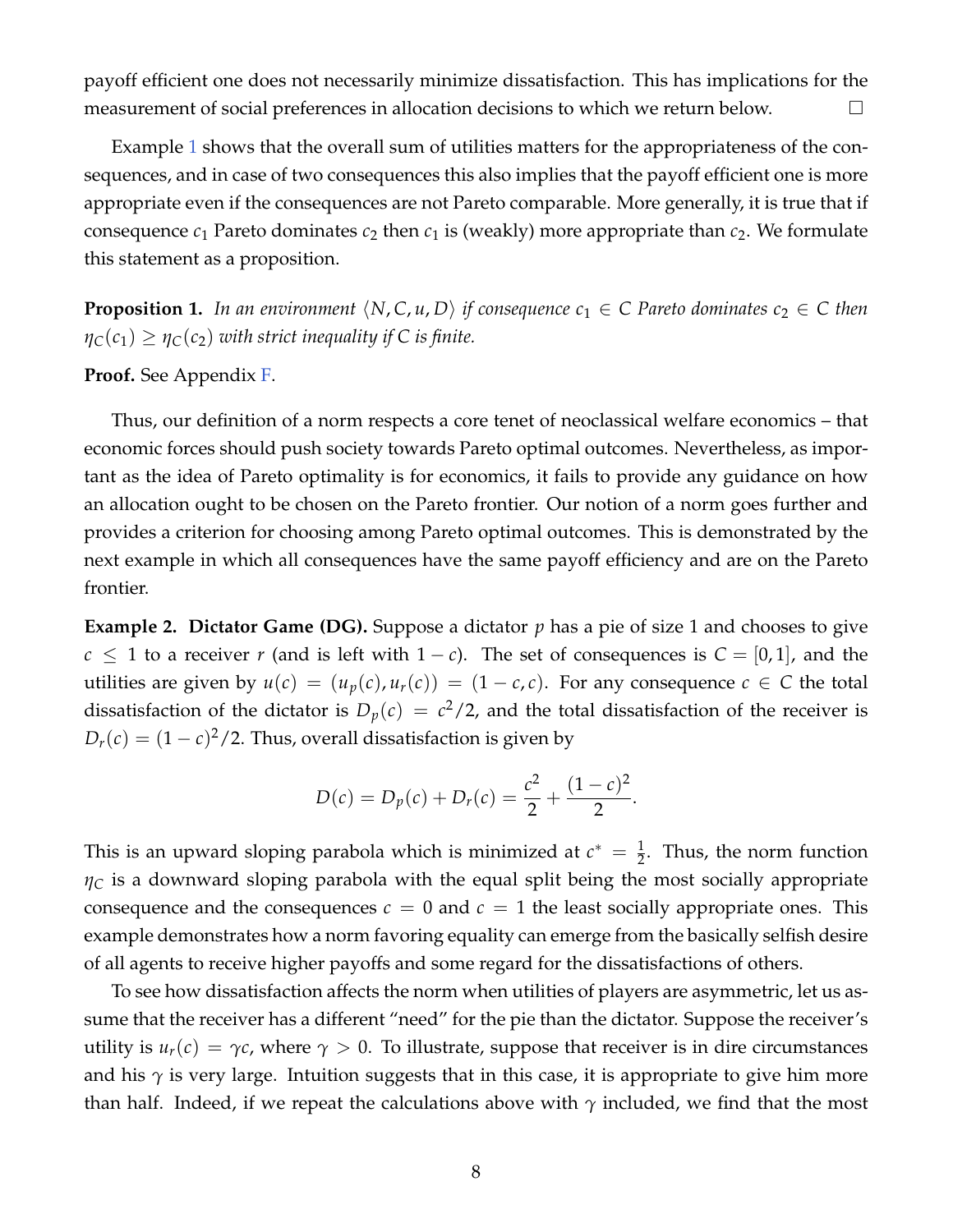socially appropriate action is now  $c^* = \gamma/(1+\gamma)$ , which goes to 1 as  $\gamma$  grows to infinity. So, the model implies that it is socially appropriate to give the receiver larger portions of the pie when she needs it more than the dictator.  $\Box$ 

Going back to the standard dictator game, it is important to highlight that the equal division emerges as the most appropriate consequence because of the game's symmetry. In general, however, it is not true that "more equal" allocations are more appropriate than "less equal" ones. Rather, in two-player constant-sum games, as in a DG, dissatisfaction is minimized for a "midpoint" consequence, the consequence that has an equal number of better and worse consequences for both players. We prove this result in a proposition.

<span id="page-9-0"></span>**Proposition 2.** *Suppose*  $\langle N, C, u, D \rangle$  *has two players and K consequences*  $c_1, c_2, ..., c_K$  *with utilities*  $x_1 \leq x_2 \leq ... \leq x_K$  for one player and  $a - x_1 \geq a - x_2 \geq ... \geq a - x_K$  for the other  $(a, x_1, ..., x_K \in \mathbb{R})$ . *Then, for any j* = 1..*K* − 1*,*  $D(c_{j+1}) - D(c_j) = (2j - K)(x_{j+1} - x_j)$ *. Thus, the midpoint consequences*  $c_{\frac{K}{2}}$  and  $c_{\frac{K}{2}+1}$ , if K is even, and  $c_{\frac{K}{2}+\frac{1}{2}}$ , if K is odd, are the most socially appropriate.

#### **Proof.** See Appendix [F.](#page-52-0)

Proposition [2](#page-9-0) implies that the most appropriate consequence, in case of constant payoff efficiency, is not the one that is the closest to an equal distribution of utility, as most models of social preferences would suggest, but rather the one that is "equal" in terms of the number of other undesirable consequences available: for the most appropriate consequence this number is the same for both players. Thus, consequences which are very unequal in terms of utilities, can still be considered normatively appropriate in specific contexts where most consequences give a large portion of the pie to one player.

Propositions [1](#page-8-0) and [2](#page-9-0) show that both payoff efficiency and equality play a role in the concept of a norm that we propose. In general games the two notions can become intertwined in nontrivial ways. In Example [4](#page-40-1) in Appendix [A](#page-40-0) we calculate normative values in the two-player Public Goods game and the Trust game. In both cases the most appropriate consequence lies on the Pareto frontier, but in the Trust game it is not the one that gives players equal payoffs.

Our concept of a norm can also account for other types of social preferences. In some studies (e.g., [Engelmann and Strobel,](#page-37-0) [2004;](#page-37-0) [Baader and Vostroknutov,](#page-36-3) [2017\)](#page-36-3), which we discuss in more detail below, it is pointed out that a substantial proportion of subjects' choices is guided by *maximin preferences* conceptualized by [Rawls](#page-39-5) [\(1971\)](#page-39-5). In Appendix [C](#page-46-0) we show that maximin preferences can be expressed in our model if we assume diminishing marginal utility of money, which essentially makes maximin a special case of efficiency preferences (see Section [3.1\)](#page-16-0). The general logic of how preferences for maximin emerge is similar to the situation described in Example [2](#page-8-1) when players had different utilities of money: with concave utility "poor" players suffer more dissatisfaction from similar outcomes much more than their "rich" counterparts.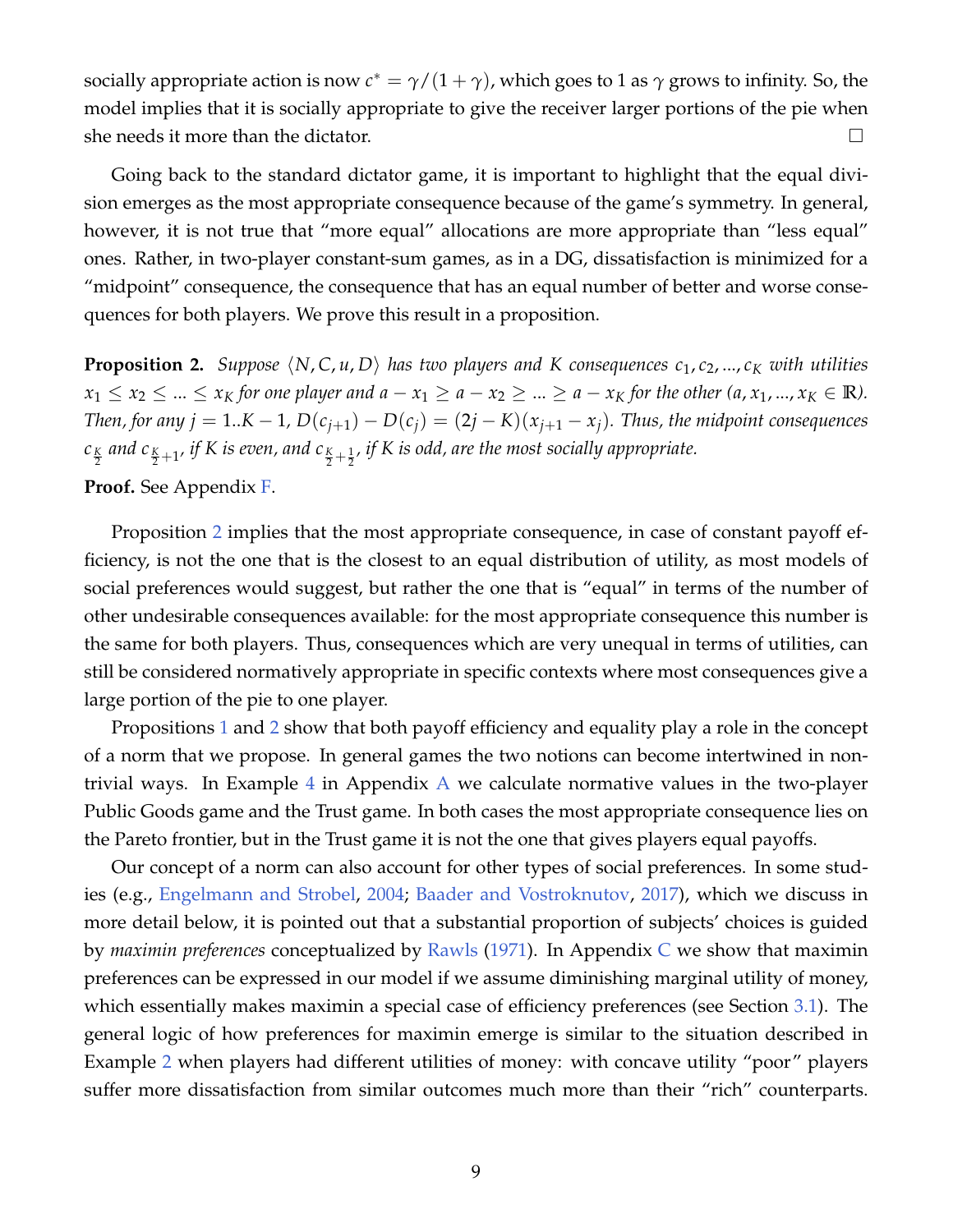Thus, the consequence with minimal dissatisfaction (the most appropriate one) favors allocating more payoff to poor players.

Finally, we compare our definition of a norm with a possible alternative and provide intuitive arguments that support our modeling choices. We define total dissatisfaction of a consequence *c*<sup>1</sup> as an integral of dissatisfactions of *c*<sup>1</sup> because of all other consequences in *C* (equation [2\)](#page-6-3), which follows from the axioms described in [Kimbrough and Vostroknutov](#page-38-11) [\(2019\)](#page-38-11). One alternative to our way of integration of dissatisfactions is counting only the highest dissatisfaction that each consequence achieves. Mathematically this can be expressed as  $D_i(c_1) = \max_{c \in C} d_i(c_1, c)$ , which is similar to the formulation proposed in [Cox et al.](#page-37-4) [\(2018\)](#page-37-4). Let us check the properties of the norm defined using this total dissatisfaction formula. Notice that  $\max_{c \in C} d_i(c_1, c) = u_i^* - u_i(c_1)$ , where  $u_i^*$ <sup>\*</sup><sub>*i*</sub> is the highest utility that player *i* can enjoy. Therefore,  $D(c_1) = u^* - \sum_{i \in N} u_i(c_1)$ , where  $u^*$  is the sum of highest payoffs of all players. This means that  $\eta_C(c_1)$  is a positive affine transformation of the sum of payoffs in *c*1. So, the alternative dissatisfaction integration method ranks consequences according to their payoff efficiency and does not differentiate among consequences with a fixed sum of payoffs.

In addition to not capturing equality, as our model does, the alternative dissatisfaction aggregation above ignores the *number* of counterfactual consequences. Our specification does take this into account, which we believe is important. We demonstrate this in Example [5](#page-41-0) in Appendix [A.](#page-40-0) Taken together, these arguments provide support in favor of our model. In [Kimbrough and](#page-38-11) [Vostroknutov](#page-38-11) [\(2019\)](#page-38-11) we discuss different aggregation methods and their implications for norms in much more detail.

### <span id="page-10-1"></span>**2.2 Punishment**

Our model of normative value is incomplete without a punishment mechanism that would maintain norm compliance by deterring selfish urges to gain more payoff at the expense of breaking the norm. There is a wide consensus that without such punishment mechanisms, the evolution of social norms and preferences for following them would be impossible [\(Chudek and](#page-37-5) [Henrich,](#page-37-5) [2011;](#page-37-5) [Henrich,](#page-37-2) [2015\)](#page-37-2). In the realm of incentivized economic behavior, the concept of "altruistic punishment" proposed by Fehr and Gächter  $(2002)$  reflects this idea: people punish norm violators for the sake of encouraging norm adherence and will even incur punishment costs without regard for personal benefit in the form of future payoffs, reputation, etc. The au-thors show experimentally that altruistic punishment is indeed a common phenomenon.<sup>[7](#page-10-0)</sup> From the normative perspective, punishment of violators is itself a norm and is thus followed in the same way other norms are. [Kimbrough and Vostroknutov](#page-38-3) [\(2016\)](#page-38-3) provide evidence in support of this conjecture: they find that subjects with high/low propensity to adhere to norms also have

<span id="page-10-0"></span> $^{7}$ In our opinion the term "altruistic punishment" is not very well suited for the description of this phenomenon. After all, the incentives to punish come from the desire to follow norms, which do not have to be altruistic.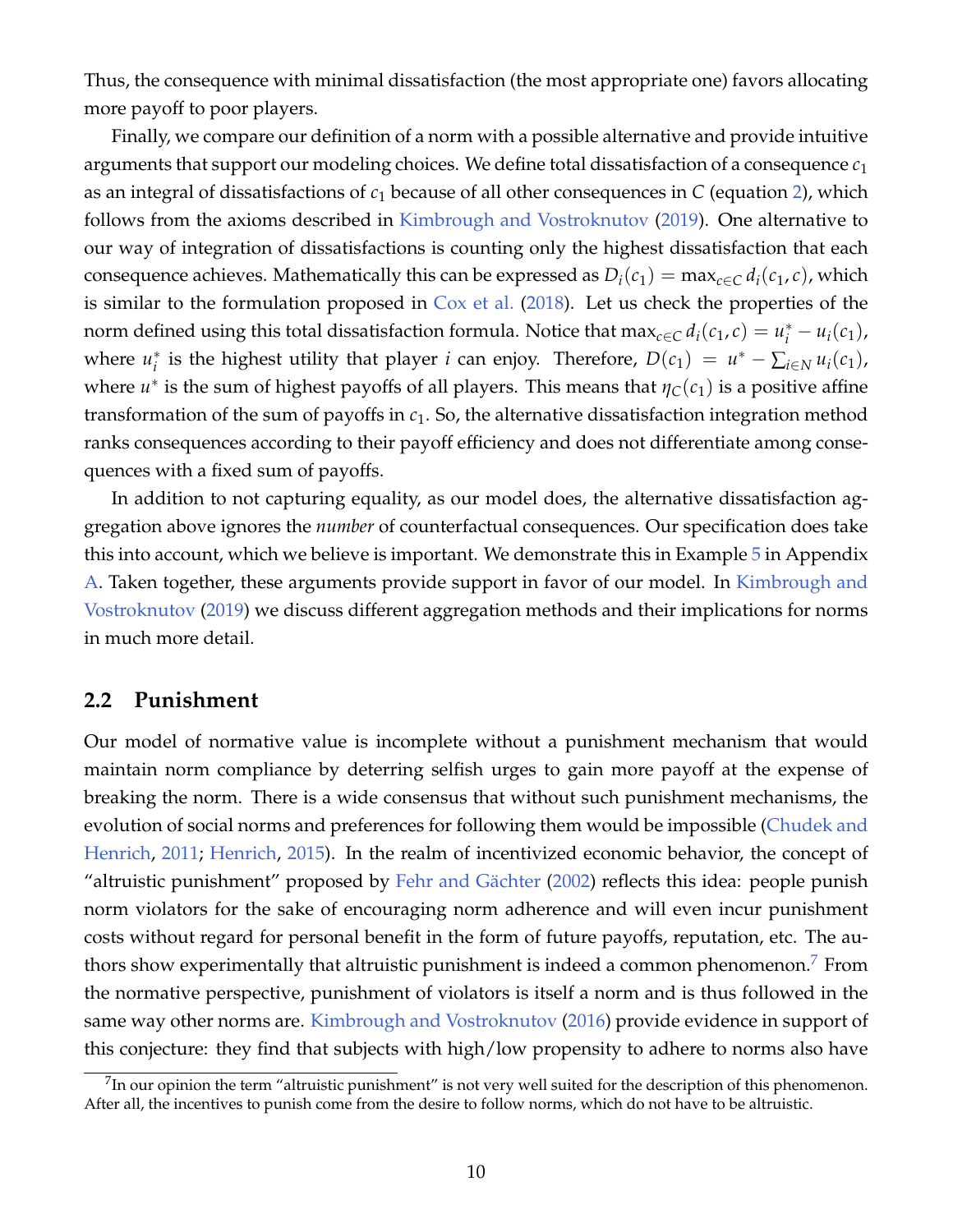high/low rejection thresholds in the Ultimatum game (UG). This result suggests that punishment in the UG is normative in nature.

We use this idea to model normative reaction to an action by a player, which is not consistent with achieving the most socially appropriate consequence. We assume that individuals who observe norm violations by others feel *resentment* and that this resentment undergirds a second norm: one ought to punish norm violators. Punishment mechanisms have been modeled before in theories of reciprocity (see e.g., [Dufwenberg and Kirchsteiger,](#page-37-7) [2004;](#page-37-7) [Falk and Fischbacher,](#page-37-8) [2006\)](#page-37-8). However, our approach is different in that we conjecture that a secondary norm (of punishment) is activated when the primary norm is not followed in a particular setting.

We start with an environment  $\langle N, C, u, D \rangle$  that defines the normative values of consequences and assume that player *i* chooses one of the actions from some set *A*. Each choice  $a \in A$  restricts the set of reachable consequences to  $C_a \subseteq C$ , which nevertheless does not change the norm associated with them since player *i* made her choices taking all possible consequences into account. Let  $M = \text{argmax}_{c \in C} \eta_C(c)$  be the set of the most socially appropriate consequences, and suppose that action *a* is chosen so that  $C_a \cap M = \emptyset$ . In other words, player *i* has chosen an action that makes all most socially appropriate consequences unreachable. We consider such a choice a norm violation. The *resentment* of this violation is measured by the difference between the normative value for the most socially appropriate consequence max<sub>*c*∈*C*  $\eta_c(c)$ , which now cannot</sub> be reached, and the most socially appropriate consequence that can still be obtained after *a* was chosen (max $_{c\in C_a}$   $\eta_C(c)$ ).<sup>[8](#page-11-0)</sup> Denote this difference by

$$
r_a := \max_{c \in C} \eta_C(c) - \max_{c \in C_a} \eta_C(c).
$$

The next step is to determine how player *i*, who violated the norm, should be punished. Punishment is a complex phenomenon, and there might be many reasons for it: the desire to achieve the most appropriate consequence, revenge, reputation concerns, etc. It is not our goal here to capture all these motives, as the empirical evidence on their relative prominence is, at best, scarce. Therefore, we concentrate on the two core principles that punitive laws are universally based on. One important purpose of punishment is *deterrence*, which means that the amount of punishment should be large enough that a player does not have an incentive to violate the norm. Another is *"an eye for an eye"* principle (EE), which states that the amount of punishment should be proportional to *ra*, the degree of norm violation.

To construct the punishment norm we determine, for each possible payoff of violator *i*, how "punishment-appropriate" it would be, given that she chose action *a* (with  $r_a > 0$ ). We highlight

<span id="page-11-0"></span><sup>8</sup> In defining the degree of norm violation thus we make an implicit assumption that after *a* was chosen there remains a consensus among players that the consequence with normative value max $_{c\in C_a}\eta_C(c)$  can still be achieved. This "optimistic" scenario is by no means the only way the degree of violation could be perceived. However, whether this is so, or whether the degree of violation is calculated differently, is an empirical question that we do not try to answer in this paper and instead leave for future experimental investigations. What is important is that the degree of violation is loosely monotonic in *r<sup>a</sup>* as we define it.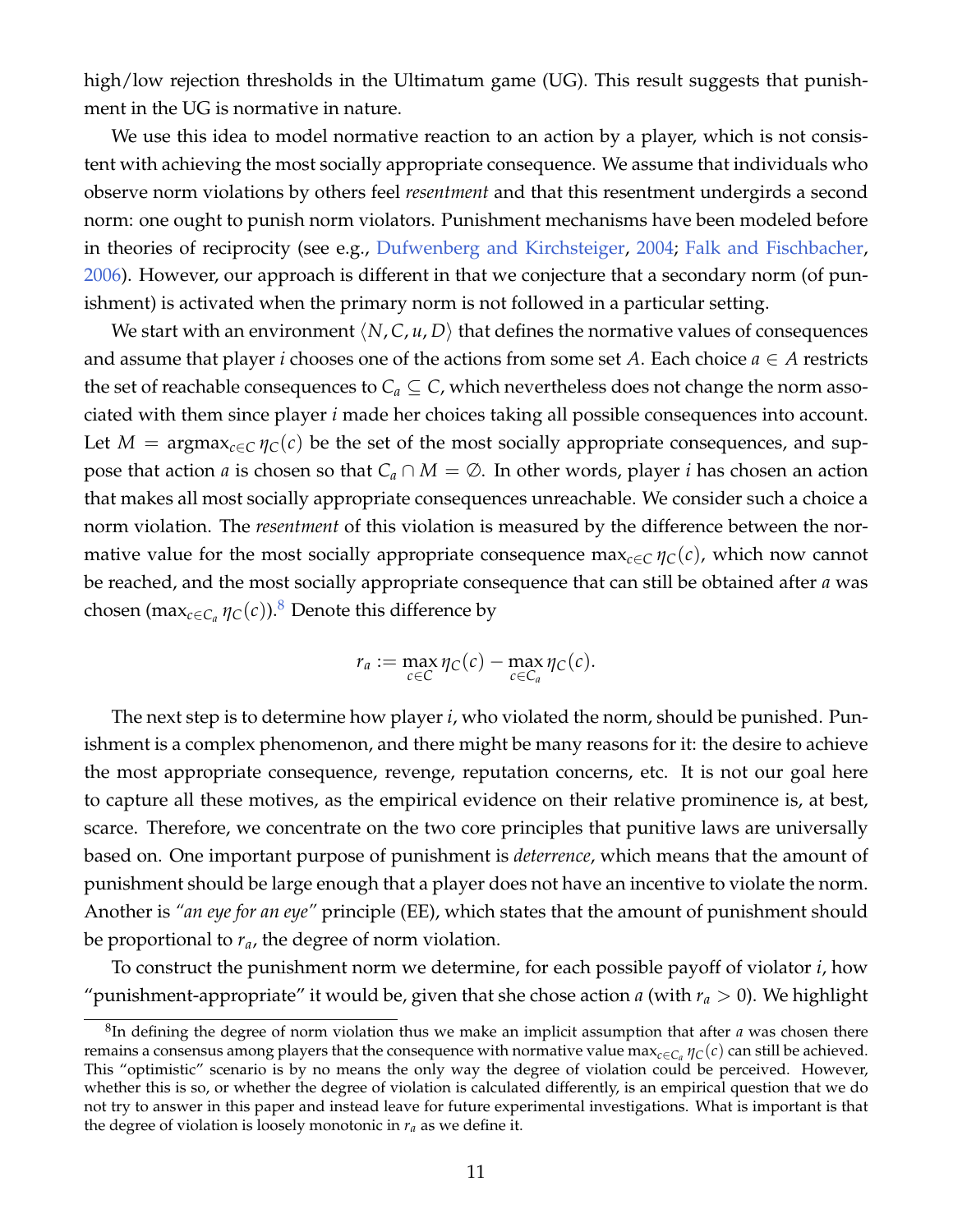three important elements: 1) the payoff that *i* would have gotten in the most socially appropriate consequence,  $u_{im} = \max_{c \in M} u_i(c)$ , or the payoff that she chose to forgo when choosing *a*; 2) the minimal payoff that she can obtain in the game,  $u_i = \min_{c \in C} u_i(c)$ , which serves as a reference point for the harshest punishment possible; and 3) the payoff that *i* seemingly "aimed at" receiving after choosing *a*,  $\bar{u}_{ia} = \max_{c \in C_a} u_i(c).$ <sup>[9](#page-12-0)</sup> The deterrence principle says that it is very inappropriate for *i* to receive a payoff that exceeds  $m = \min\{u_{im}, \bar{u}_{ia}\}$ . In most cases  $\bar{u}_{ia} > u_{im}$ , thus, after *i* chose action *a*, we assume that the punishment norm dictates that she not enjoy a payoff higher than the one she would have received if she followed the primary norm (i.e., her payoff at the most socially appropriate consequence).<sup>[10](#page-12-1)</sup> The EE principle states that punishment should be proportional to *ra*, with the harshest punishment—reducing *i*'s payoff to its minimum  $u_i$ —being applied when the norm is violated to the fullest extent ( $r_a = 2$ ). We propose the punishment norm  $\mu_i : \mathbb{R} \to [-1,1]$ , which is a mapping from violator *i'*s payoffs to the normative value space shown on Figure [1.](#page-12-2)



<span id="page-12-2"></span>Figure 1: Punishment norms for  $r_a < 2$  (solid gray line),  $r_a = 2$  (dashed line), and  $r_a \rightarrow 0$  (dotted line).

Notice first that  $\mu_i$  is defined for all payoffs on the interval  $[\underline{u}_i, \bar{u}_{ia}]$  from the lowest possible payoff in the whole game to the maximum payoff that remains achievable after *a*. The properties of  $\mu_i$  are as following. The payoff  $\bar{u}_{ia}$ , which constitutes *i*'s "criminal intent" (that is, the payoff we assume was the aim of the norm violation) has the lowest possible normative value of  $-1$ and all payoffs less than that have higher normative value. Next, note that social appropriateness reaches its maximum when the payoff drops to  $m + \frac{u_i - m}{2}$  $\frac{-m}{2}r_a$ . This value is linearly proportional

<span id="page-12-0"></span> $9$ Of course, in a game it is not obvious that player *i* can guarantee herself payoff  $\bar{u}_{ia}$ , since other players might move in the subgame. However, we follow a long tradition, going at least back to [Elster](#page-37-9) [\(1989\)](#page-37-9) in assuming that normative thinking, of which punishment is an example, is not strategic. In law practice, criminal intent is reason enough for punishment regardless of the plausibility of achieving the intended outcome.

<span id="page-12-1"></span><sup>&</sup>lt;sup>10</sup>In rare cases in which  $\bar{u}_{ia} \leq u_{im}$ , we assume the punishment norm implies that player *i* should still be punished for norm violation by having even less than  $\bar{u}_{ia}$ .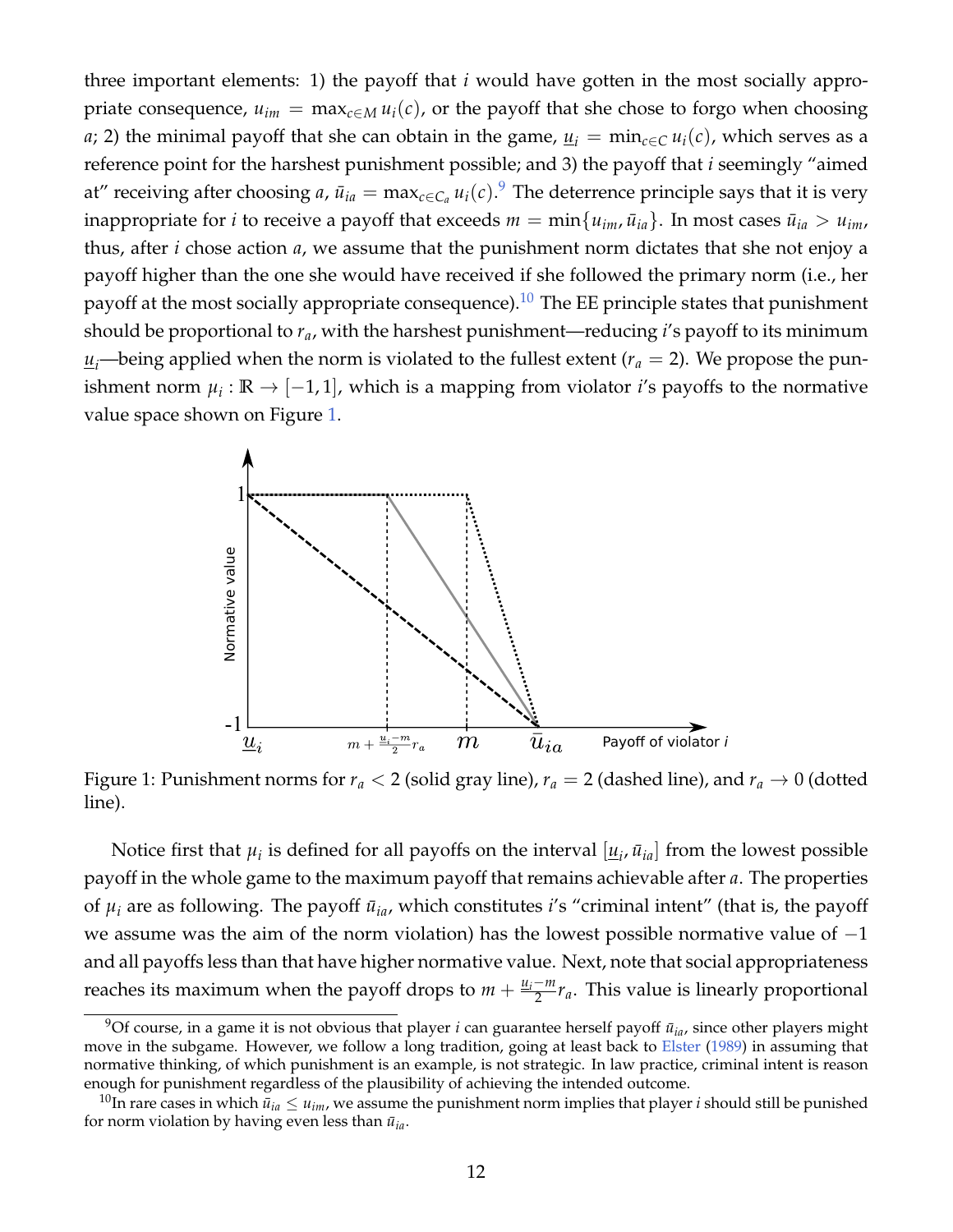to  $r_a$  and is equal to *m* when  $r_a \rightarrow 0$  and to  $u_i$  when  $r_a = 2$ . This point is calculated by applying the EE principle and represents the maximum appropriate punishment proportional to *r<sup>a</sup>* taking into account the deterrence principle (which imposes the constraint that the punishment should not be less than *m*). All payoffs less than  $m + \frac{u_i - m}{2}$  $\frac{-m}{2}r_a$  have the highest normative value of 1. This implies that for the punishers it is normatively irrelevant whether *i* gets punished by having  $p$ ayoff *m* +  $\frac{\mu_i - m}{2}$  $\frac{-m}{2}r_a$  or lower.

Punishment can be implemented in two different ways. The first, which is perhaps the most natural way, is to punish "outside the game." This requires the existence of a separate punishment mechanism that allows players to decrease each others' payoffs *without deviating from the normatively appropriate actions defined by the game itself*. This is exactly the idea that is widely used today in experimental economics since Fehr and Gächter [\(2000\)](#page-37-10), who introduced a punishment technology to the repeated Public Goods game. Indeed, such a mechanism makes it possible to achieve two normative goals that we assume agents have: they can reach the most socially appropriate consequence remaining in the subgame after *a* was chosen, and they can *separately* punish player *i* for the norm violation. If such a punishment mechanism exists, then the punishment norm is defined by the function  $\sigma + (1 - \sigma) \mu_i(p)$  for payoff p of player *i*. The parameter  $\sigma \in [0,1]$  represents the relative importance of punishment in a given situation. When  $\sigma = 1$ all punishment options are equally (and maximally) socially appropriate; thus, the least costly punishment will be chosen. When  $\sigma = 0$ , the players feel that punishment is most important. We discuss punishment mechanisms in much more detail in Appendix [E.](#page-49-0)

The second way to implement punishment is by taking retaliatory action within the game itself (e.g., when an outside-the-game punishment mechanism is not available). This leads to an additional complication in standard games, which do not assume punishment mechanisms: players are forced to combine the main normative goal of the game and punishment in one normative space. We assume that they combine these normative motivations by taking a convex combination of the norms  $\eta_C$  and  $\mu_i$ , thereby, increasing the normative value of the consequences that decrease *i*'s payoff. Abusing notation, let us think of the function *µ<sup>i</sup>* , originally defined on the space of payoffs, as a function defined on consequences with  $\mu_i(c)$  meaning  $\mu_i(u(c))$  and assume that for each  $c \in C_a$  the combined norm is

$$
\eta'(c) = \sigma \eta_C(c) + (1 - \sigma)\mu_i(c).
$$

Here, again, the parameter  $\sigma$  defines the relative importance of punishment. To illustrate how this amalgamation of norms works we analyze the Ultimatum game in Example [6](#page-42-0) in Appendix [A.](#page-40-0) The intuition is that normatively inappropriate offers by the proposer can "justify" (in the sense of our theory of norms) retaliatory rejection by responders.<sup>[11](#page-13-0)</sup>

<span id="page-13-0"></span><sup>11</sup>It should be mentioned that [Smith](#page-39-1) [\(1759\)](#page-39-1) also considered *gratitude* (the opposite of resentment) as an important force that drives human behavior. We can define gratitude similarly to resentment by considering the set of the socially worst consequences  $M' = \text{argmin}_{c \in C} \eta_C(c)$  and calculating gratitude for action *a* with  $C_a \cap M' = \emptyset$  as  $g_a :=$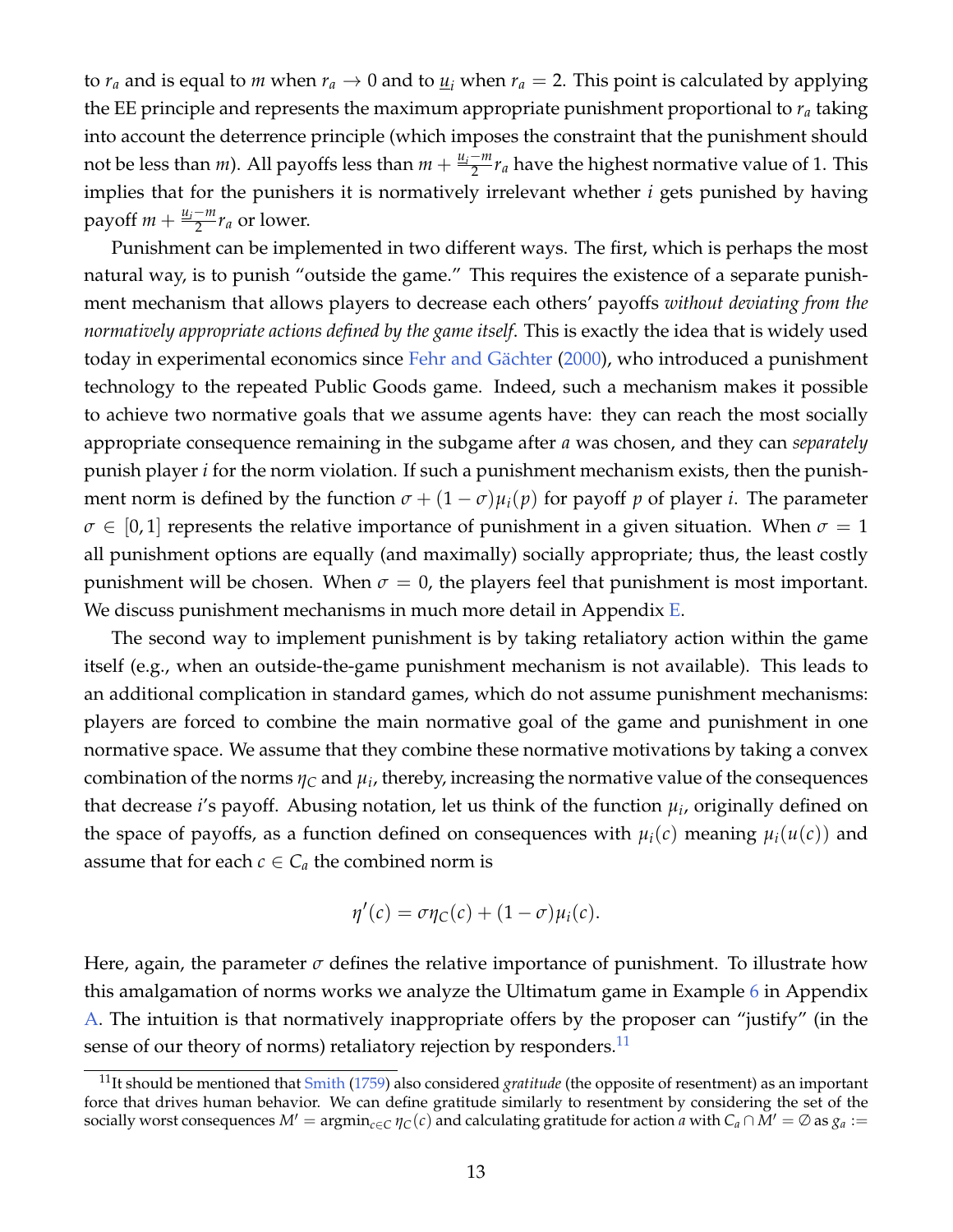### <span id="page-14-2"></span>**2.3 Games with Norm-Dependent Utility**

In this section we put all the elements of our model together and analyze how extensive and normal form games with norm-dependent utility are played. Since most games in the experiments that we consider in the next section are rather simple, we restrict the exposition in this section to normal form games and perfect information extensive form games with two moves. The formulation for general games with observable actions can be found in Appendix [E.](#page-49-0)

We start by defining a utility function that takes norms as an input. Up to this point our model was purely normative, in the sense that it only described how appropriate or inappropriate the consequences of actions can be. However, we never talked about the actual goals of the players. The last, very important, ingredient that is still missing is the consumption utility that players enjoy from receiving their payoffs. We follow previous studies [\(Kessler and Leider,](#page-38-1) [2012;](#page-38-1) [Krupka](#page-38-2) [and Weber,](#page-38-2) [2013;](#page-38-2) [Kimbrough and Vostroknutov,](#page-38-3) [2016\)](#page-38-3) and define player *i*'s *norm-dependent utility* of consequence *c* as

$$
w_i(c) := u_i(c) + \phi_i \eta(c),
$$

where  $u_i(c)$  is the utility of consequence *c* as defined above, with the set of consequences corresponding to the set of terminal nodes in the game.  $\eta(c)$  is the norm in the game node directly leading to  $c$  (pre-terminal node) if no separate punishment mechanism is available.<sup>[12](#page-14-0)</sup> When there exists a punishment mechanism,  $\eta(c)$  is the same as  $\eta_C(c)$ , the norm defined by all conse-quences in the game (see Appendix [E\)](#page-49-0).  $\phi_i \geq 0$  is a constant that defines player *i*'s norm-following propensity [\(Kimbrough and Vostroknutov,](#page-38-3) [2016,](#page-38-3) [2018\)](#page-38-4). This last parameter defines how important following norms is for player *i*: if  $\phi$ <sup>*i*</sup> = 0 we have a standard utility maximizer, as  $\phi \rightarrow \infty$ we have player *i* who only cares about following norms.<sup>[13](#page-14-1)</sup>

We start with one-shot normal form games. In any such game the set of consequences is the set of outcomes of the game with the payoffs being the consumption utilities defined by the function *u*. To account for norms we merely need to redefine the game using the normdependent utility *w* instead, and then we can analyze it with standard tools. To illustrate the concept, we analyze the Prisoner's Dilemma in Example [7](#page-43-0) in Appendix [A.](#page-40-0)

min*c*∈*C<sup>a</sup> ηC*(*c*) − min*c*∈*<sup>C</sup> ηC*(*c*), or the degree to which action *a* of player *i* helped to avoid the worst consequence. The reward norm can be defined using utilities  $u'_{im} = \min_{c \in M'} u_i(c)$ , the payoff that player *i* risked receiving by not choosing a;  $\underline{u}'_i = \max_{c \in C} u_i(c)$ , the reference point for highest reward; and  $\overline{u}'_{ia} = \min_{c \in C_a} u_i(c)$ , the minimal utility that player *i* can still get due to his action. The reward can be incorporated into the model through a separate reward mechanism or by combining norms inside the game. We do not consider gratitude further for simplicity, but leave it for future experimental research to determine how relatively important gratitude and resentment are.

<span id="page-14-0"></span><sup>&</sup>lt;sup>12</sup>As the game unfolds, the norm can change when an action is taken that merits punishment, so  $\eta$  can be different from the norm that existed in the beginning of the game. See Appendix  $E$  for details.

<span id="page-14-1"></span><sup>13</sup>We think of *φ<sup>i</sup>* as a personal characteristic of a player, which is private information. In simple analysis *φ<sup>i</sup>* might be assumed to be common knowledge, but in principle all games should be modeled as those with incomplete information about  $\phi_i$ . It is also reasonable to consider the possibility that  $\phi_i$  is a function of own commitment to following norms and one's empirical beliefs about others' respect for norms à la [Bicchieri](#page-36-4) [\(2006\)](#page-36-4), but for simplicity we do not do so here.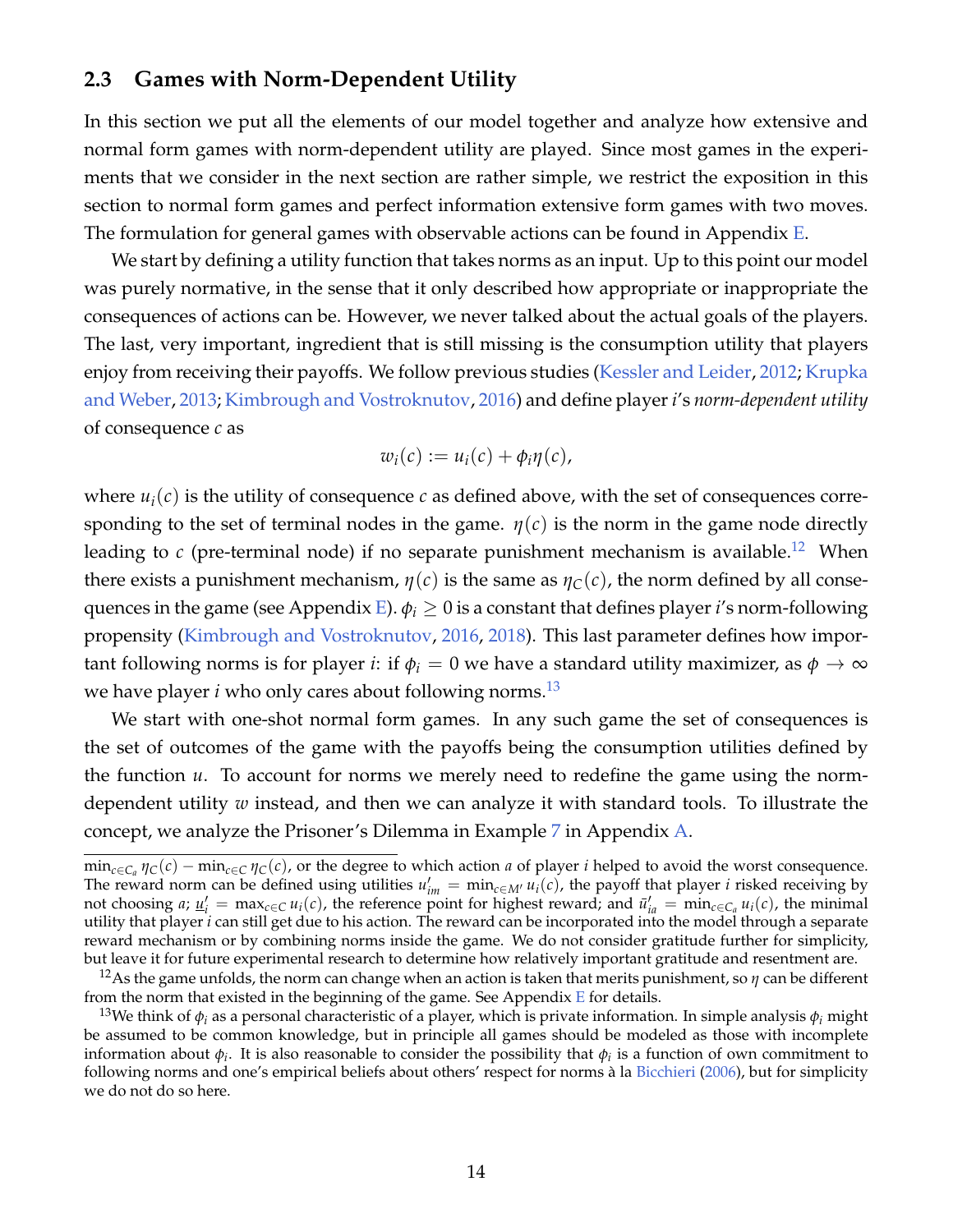Next, we analyze extensive form games with two moves and perfect information. Consider a game defined by the environment  $\langle N, C, u, D \rangle$  and the observable actions of two players, 1 and 2. First, player 1 chooses an action  $a_1 \in A_1$ , and then player 2 chooses an action  $a_2 \in A_2(a_1).^{14}$  $a_2 \in A_2(a_1).^{14}$  $a_2 \in A_2(a_1).^{14}$  Here the set of actions of player 2 depends on the choice of player 1. After the move of player 2 the game ends, and a consequence  $c_{a_1 a_2}$  is realized. To understand how the game is played we start with the norm  $\eta_C$  defined for the tuple  $\langle N, C, u, D \rangle$ . This norm describes the appropriateness of each consequence at history  $\{\emptyset\}$ , before the game begins.

Next we define the norm  $\eta_{a_1}$  after player 1 chooses action  $a_1$ . Let  $C_{a_1} \subseteq C$  denote the set of consequences reachable after  $a_1$  and  $M = \text{argmax}_{c \in C} \eta(c)$  the set of consequences with the highest appropriateness. For all  $a_1$  such that  $C_{a_1} \cap M \neq \emptyset$  set  $\eta_{a_1} = \eta_C$  (restricted to consequences  $C_{a_1}$ ): when player 1 chooses an action, which is consistent with eventually achieving some consequence that has the highest appropriateness, the norm remains unchanged, since this action does not constitute a norm violation (as defined in Section [2.2\)](#page-10-1). When  $C_{a_1} \cap M = \emptyset$ , player 1 has violated the norm and thus the punishment norm is activated. Thus, the norm for the remaining consequences  $\mathcal{C}_{a_1}$  is updated to

$$
\eta_{a_1}(c) = \sigma \eta_C(c) + (1 - \sigma) \mu_1(c|a_1) \text{ for } c \in C_{a_1},
$$

as defined in Section [2.2.](#page-10-1) Here notation  $\mu_1(c|a_1)$  means the punishment norm that is calculated for the consequences  $C_{a_1}$ . Norms  $\eta_{a_1}$  are defined on the pre-terminal nodes of the game. Thus, the utility that player *i* maximizes is given by

$$
w_i(c) = u_i(c) + \phi_i \eta_{a_1(c)}(c) \ \forall c \in C.
$$

Here  $a_1(c)$  is the action of player 1 that leads to consequence *c*. With the utilities thus redefined one can use any standard game theoretic concept to determine an equilibrium.

## **3 Evidence**

In this section we take the model to data and show how it can be used to interpret behavior observed in a variety of experimental studies. First, we show how our model can account for the observation that measured social preferences vary with the task by which they are elicited. Second, we analyze experiments in which a game is expanded or contracted (by adding or removing consequences) and examine how our model accommodates the resulting changes in behavior. Third, we examine the model's implications regarding the actions that constitute norm violations, how these actions ought to be the target of punishment in dynamic interactions, and

<span id="page-15-0"></span> $14A_2(a_1)$  can be a singleton. This represents the case when the game ends without any move of player 2. Nevertheless, the only move of player 2 remains important, since the appropriateness can change as a result of the move of player 1.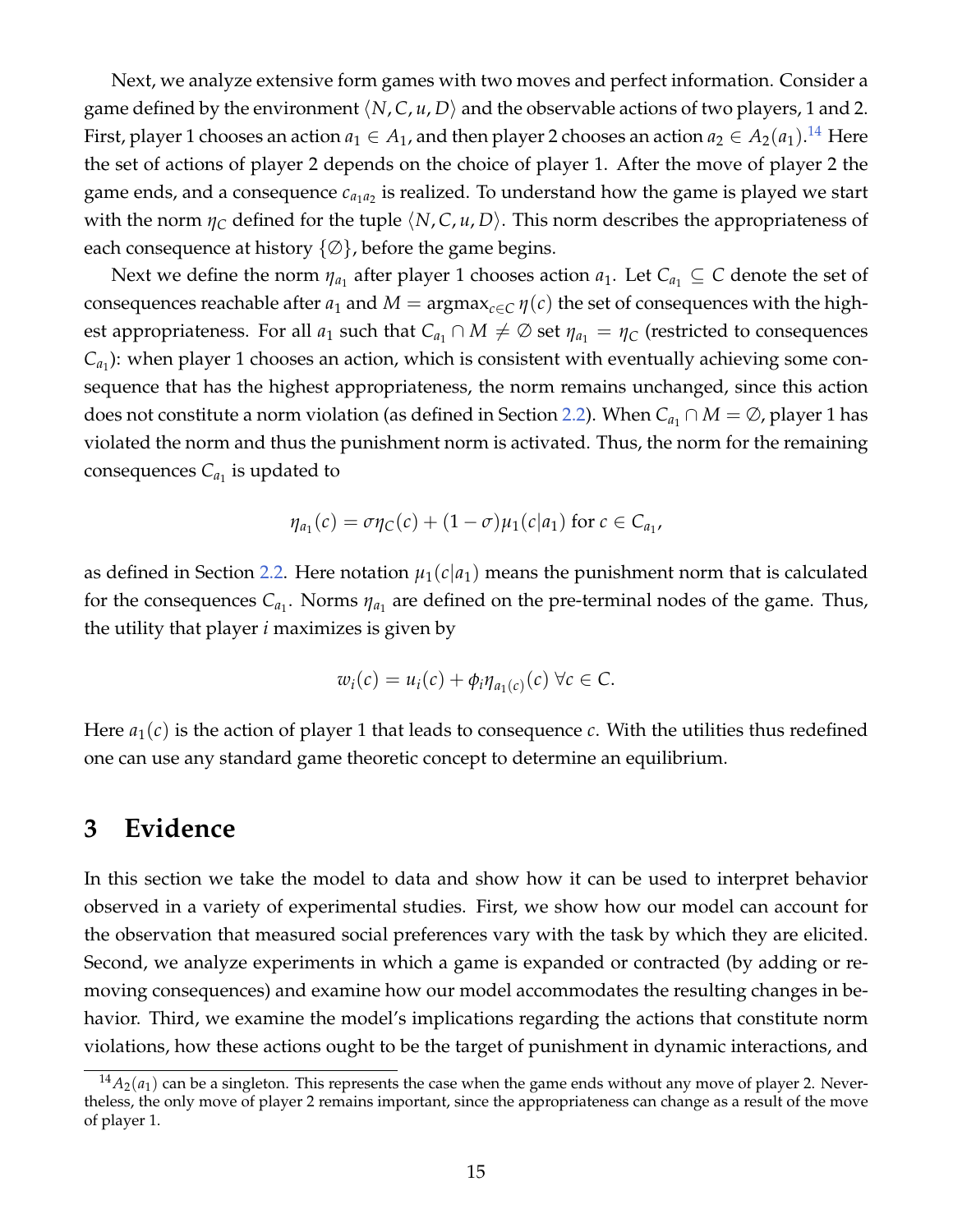how severely they ought to be punished. We chose these settings because each of them allows us to illustrate a simple comparative static implication of the theory. Many experimental studies of social interaction are designed in a way that makes interpretation via our model complicated. This is because (under the model) behavior is always influenced by both selfishness and normfollowing, and because in many experimental designs, several normative aspects change at once between treatments. For clarity and simplicity, then, we highlight a set of experiments that change only one normative characteristic of the environment at a time, keeping everything else constant, and which generate comparative static predictions that we can assess with the data.

### <span id="page-16-0"></span>**3.1 Context Dependent Social Preferences**

In this section we look at a set of experiments from the literature on social preferences, in which subjects make choices among two or three allocations for themselves and others. One of the most well-known papers in this category is [Engelmann and Strobel](#page-37-0) [\(2004\)](#page-37-0).

<span id="page-16-2"></span>**Case 1. [Engelmann and Strobel](#page-37-0) [\(2004\)](#page-37-0)**. In this experiment subjects choose among allocations for themselves and two other people in multiple tasks (between-subjects). We focus on a subset of these tasks, in which allocations are similar in terms of most payoffs, and we also present data from a replication study by [Baader and Vostroknutov](#page-36-3) [\(2017\)](#page-36-3). Table [1](#page-16-1) shows the tasks with three allocations each. The subjects in the role of Person 2 decide which allocation in  $\{A, B, C\}$  to implement. Notice that tasks 1, 2, 3 are the same except for the payoffs for Person 2, and similarly are tasks 4, 5. The last two rows show the percentages of subjects who chose each allocation in the two studies. Qualitatively they are very similar.

| Task          |    |    |    | $\overline{2}$ |    |    | 3  |    |              | 4  |    |    | 5  |    |    |
|---------------|----|----|----|----------------|----|----|----|----|--------------|----|----|----|----|----|----|
| Allocation    | A  | B  | C  | A              | B  |    | A  | B  | C            | А  | B  | C  | A  | B  |    |
| Person 1      | 16 | 13 | 10 | 16             | 13 | 10 | 16 | 13 | 10           | 21 | 17 | 13 | 21 |    | 13 |
| Person 2      | 8  | 8  | 8  | 9              | 8  |    |    | 8  | 9            | 9  | 9  | 9  | 12 | 12 | 12 |
| Person 3      | 5  | 3  |    | 5              | 3  |    | 5  | 3  | $\mathbf{1}$ | 3  | 4  | 5  | 3  | 4  | 5  |
| Choices, %    |    |    |    |                |    |    |    |    |              |    |    |    |    |    |    |
| ES2004        | 70 | 27 | 3  | 83             | 13 | 3  | 77 | 13 | 10           | 40 | 23 | 37 | 40 | 17 | 43 |
| <b>BV2017</b> | 89 | 8  | 3  | 95             | 4  |    | 58 | 14 | 28           | 39 | 14 | 47 | 33 | 14 | 53 |

<span id="page-16-1"></span>Table 1: Three-person Dictator games that were used in ES and BV.

For each task we calculate two norms: the standard one that treats monetary payoffs as utilities (linear utility) and the norm with log utility. The reason to consider log utility is that the payoff differences in the allocations are rather extreme, Person 3 never gets more than 5 points, while Person 1 gets no less than 10. This can lead to large differences in norms between linear and log utility cases (see Appendix  $C$  for discussion). Figure [2](#page-17-0) presents the norms for the five tasks.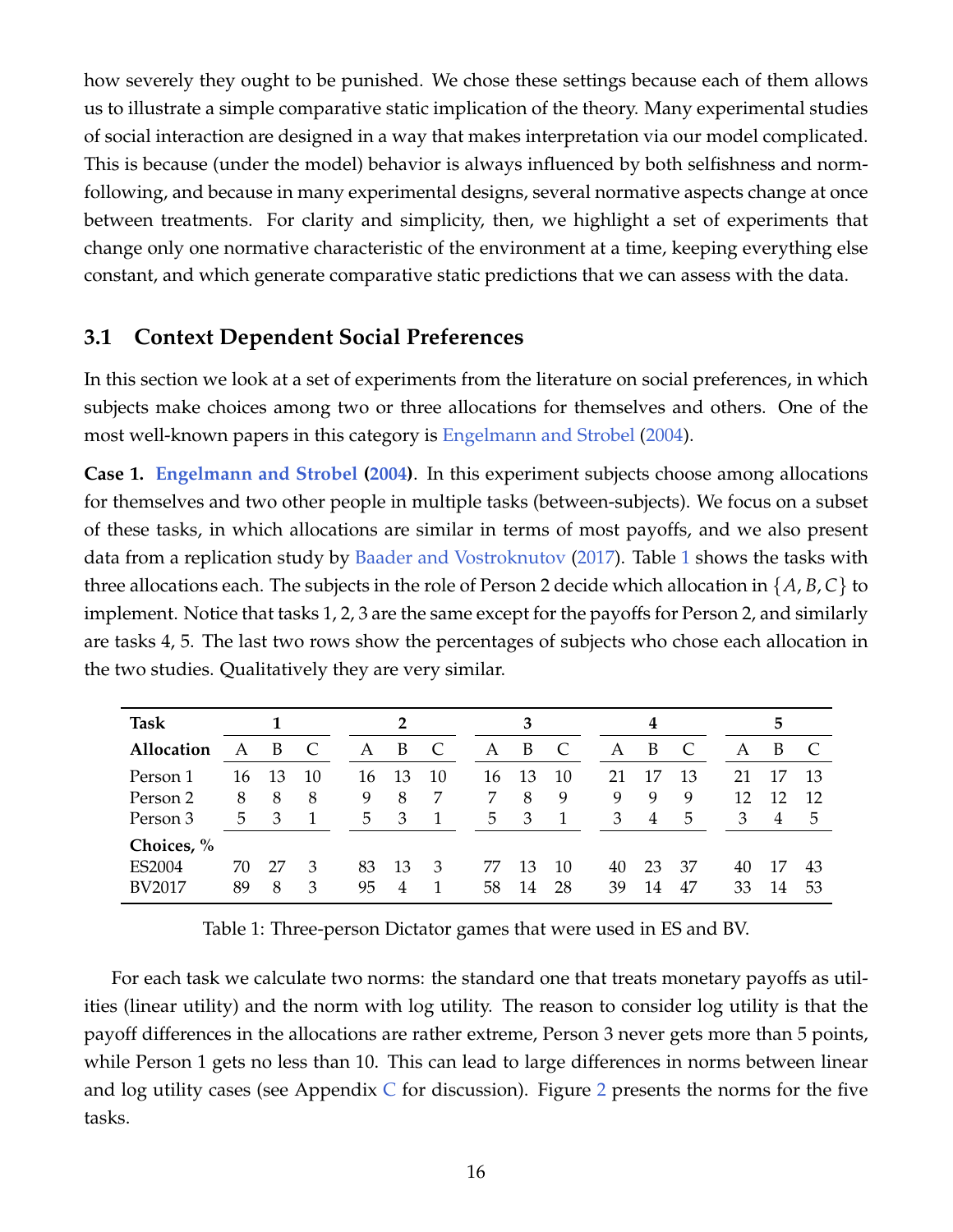

<span id="page-17-0"></span>Figure 2: Normative values in linear and log utility models.

Consider first tasks 1-3. Here the payoffs of Persons 1 and 3 decrease from allocation *A* to *C*, which is reflected in their appropriateness. Allocation *A* is the most appropriate in both linear and log utility models. This is consistent with the subjects' choices: allocation *A* is preferred by the majority. This is even true for task 3 where Person 2, the decision maker, receives the highest payoff in allocation *C*. Thus, in tasks 1-3 the norms prescribe the choice of the most efficient allocation, and this is indeed what subjects prefer.

In tasks 4 and 5 the situation is very different, now the payoffs of Person 3 grow in opposite direction of the payoffs of Person 1 creating a conflict between efficiency and maximin preferences. This is reflected in the two norms: while the linear utility model prescribes the choice of the most efficient allocation, the log utility model instead prescribes the maximin choice. We would like to emphasize at this point that we do not intend to suggest that only one of the two utility models is "correct." Rather, we see them as two ways of thinking about appropriateness of a given situation. One way of thinking considers only payoff differences and, thus, concludes that the efficient allocation is the most appropriate. The other takes into consideration the payoff differences *relative to wealth*, as is captured by diminishing marginal utility in the log utility model. This leads to higher weights on the dissatisfaction of "poor" Person 3 and, as a result, to the maximin choice being labeled most appropriate. Both ways of thinking may be reflected in subjects' behavior: roughly half choose the efficient allocation, with the other (roughly) half choosing the maximin. Interestingly, [Baader and Vostroknutov](#page-36-3) [\(2017\)](#page-36-3) found that students who chose to study economics and related subjects are more likely to maximize efficiency, while students in fields like European Studies and Arts and Culture prefer maximin.

This case illustrates how the set of payoffs impacts norms, but also how the normative evaluation depends on how one values the payoffs. The potential for disagreement about norms stemming from different assessments of dissatisfaction (i.e. from different preferences over out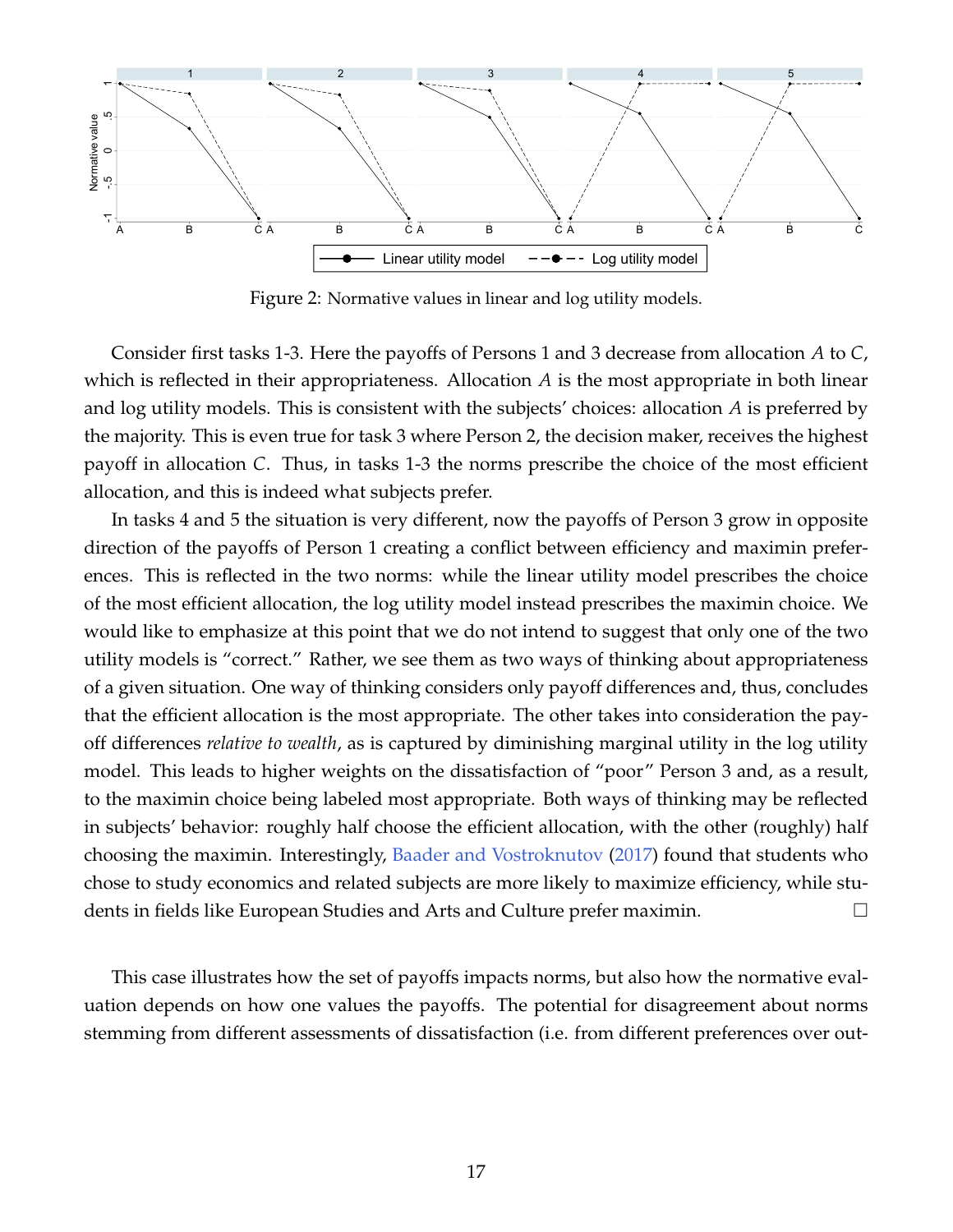comes) merits further research. Next, we turn to a recent study by [Galeotti et al.](#page-37-1) [\(2018\)](#page-37-1) which analyzes the efficiency-equality trade-off in bargaining situations.

**Case 2. [Galeotti et al.](#page-37-1) [\(2018\)](#page-37-1).** In the experiment subjects chat in pairs about choosing between two or three allocations for themselves. Since there is no single decision maker and both subjects must agree on a choice, there is reason to think that the influence of norms will be particularly strong here, which should make the agreed-upon option more in line with social appropriateness. That said, the subjects have two minutes to negotiate, and if they do not reach an agreement, both get nothing. This feature can still lead to more aggressive subjects' achieving the consequence with higher material payoff for themselves.

Some of the tasks consist of allocations  $(x, x)$ ; (120, 40); (40, 120) where  $x \in \{30, 40, 50, 60, 70, 80\}$ . Thus, one allocation gives equal number of points to the negotiators and the other two give unequal numbers, but with the property that the unequal allocations are (weakly) more payoff efficient than the equal one. Figure [3](#page-18-0) shows the difference in percentages of equal and unequal choices (solid line). We see that when *x* is small subjects choose unequal, but efficient, allocations. When *x* is large enough the modal choice switches to the equal allocation, at some cost to efficiency.



<span id="page-18-0"></span>Figure 3: Solid line represents the data from [Galeotti et al.](#page-37-1) [\(2018\)](#page-37-1). Dashed lines show the predictions implied by norms computed under both the linear and log utility models (grey and black lines respectively).

To compare the predictions of our model with these data, we again compute two variants of overall dissatisfaction for each allocation: with linear and log utilities over payoffs. The dashed black line on Figure [3](#page-18-0) shows the differences in dissatisfactions between the equal and unequal allocations under the log utility model (the scale on the *y*-axis is arbitrary but the zero is set at the same level as zero for the differences in percentages). For the positive differences the model predicts that the equal allocation is the most appropriate and for negative differences that the unequal allocation is the most appropriate. We see that this prediction is in line with the choice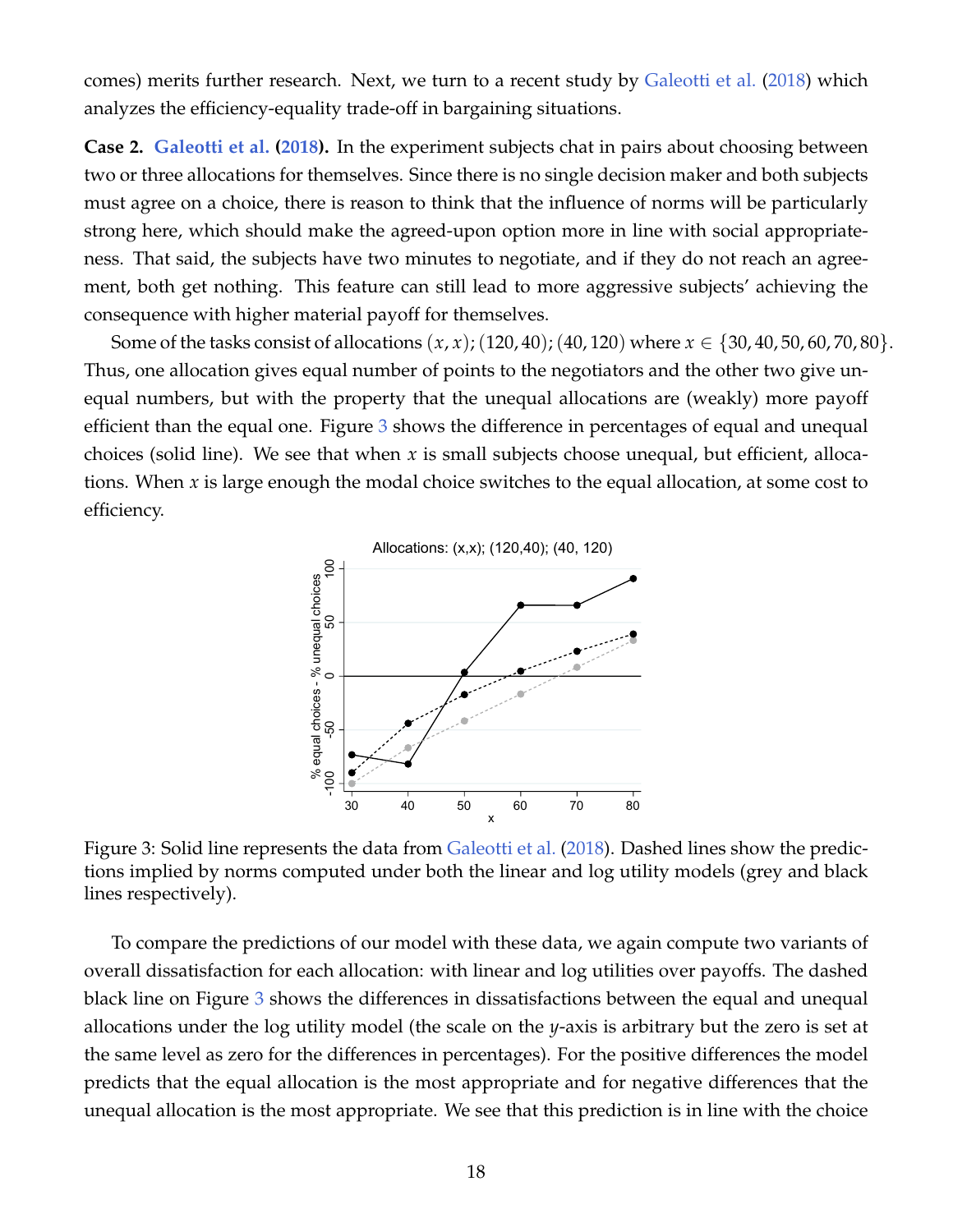of the majority of subjects (except for  $x = 50$ ). The grey dashed line shows the differences in dissatisfactions computed under the linear utility model. In this case, linear utility does worse than log utility in accounting for behavior.

This case shows that our model can capture the efficiency-equality trade-off studied in [Ga](#page-37-1)[leotti et al.](#page-37-1) [\(2018\)](#page-37-1). More importantly, the relative magnitudes of the dissatisfactions calculated for equal and unequal allocations can predict whether subjects prefer equality or efficiency. In particular, if the dissatisfactions are very similar, as, for example, in case *x* = 50 on Figure [3,](#page-18-0) then some pairs of subjects will converge to choosing equality and some efficiency. It is not surprising that when the normative values of the two outcomes are very close to each other, choices are more variable. This case also demonstrates that our model, unlike standard social utility specifications, can be easily applied to unstructured bargaining environments where there is no one person who decides but where all players must come to a mutual agreement about the choice.

### **3.2 Expanding and Contracting the Set of Consequences**

In this section we consider a set of studies in which the experimental manipulation adds or removes some consequences. In our model, this changes the normative values of the consequences that are present in both cases, and thus can change the behavior.

We start with the give and take DGs analyzed by [Bardsley](#page-36-5) [\(2008\)](#page-36-5), [List](#page-38-7) [\(2007\)](#page-38-7), and [Cappelen](#page-36-6) [et al.](#page-36-6) [\(2013\)](#page-36-6), among others. In these studies it has been shown that subjects' generosity in the DG decreases when an additional action is added to an otherwise standard dictator game, allowing the dictator to take some money from the recipient. Since we do not observe the distributions of  $\phi_i$  in the give-take experiments we assume that it is the same for all treatments of a given study, and we check whether the changes in norms between treatments are qualitatively reflected in the behavior.

<span id="page-19-1"></span>**Case 3. [List](#page-38-7) [\(2007\)](#page-38-7).** In the Baseline treatment of [List](#page-38-7) [\(2007\)](#page-38-7) all dictators have \$5 and choose how much of it to give to the recipient. The Take1 treatment is the same except there is an additional possibility to take up to \$1 from the recipient (all subjects have endowments, such that recipients still receive a positive payoff, even when the dictator takes). The same goes for the Take5 treatment (can take up to \$5).

The graph on Figure [4](#page-20-0) shows the *relative* norms in the Baseline, Take1, and Take5 treatments.[15](#page-19-0) In all three cases, the overall dissatisfactions are calculated in the same way as for the standard DG (see Example [2\)](#page-8-1). As we have proved in Proposition [2,](#page-9-0) the most socially appropriate consequence in a constant-sum, two-player game is the one that lies in the middle of the interval of monetary amounts that can be taken or given (when all consequences are equidistant). Thus, our model predicts that the most socially appropriate consequence involves less and less generosity

<span id="page-19-0"></span><sup>&</sup>lt;sup>15</sup>We renormalize the overall dissatisfactions in order for them to be comparable. Appendix  $D$  defines relative norms and explains how renormalization is done.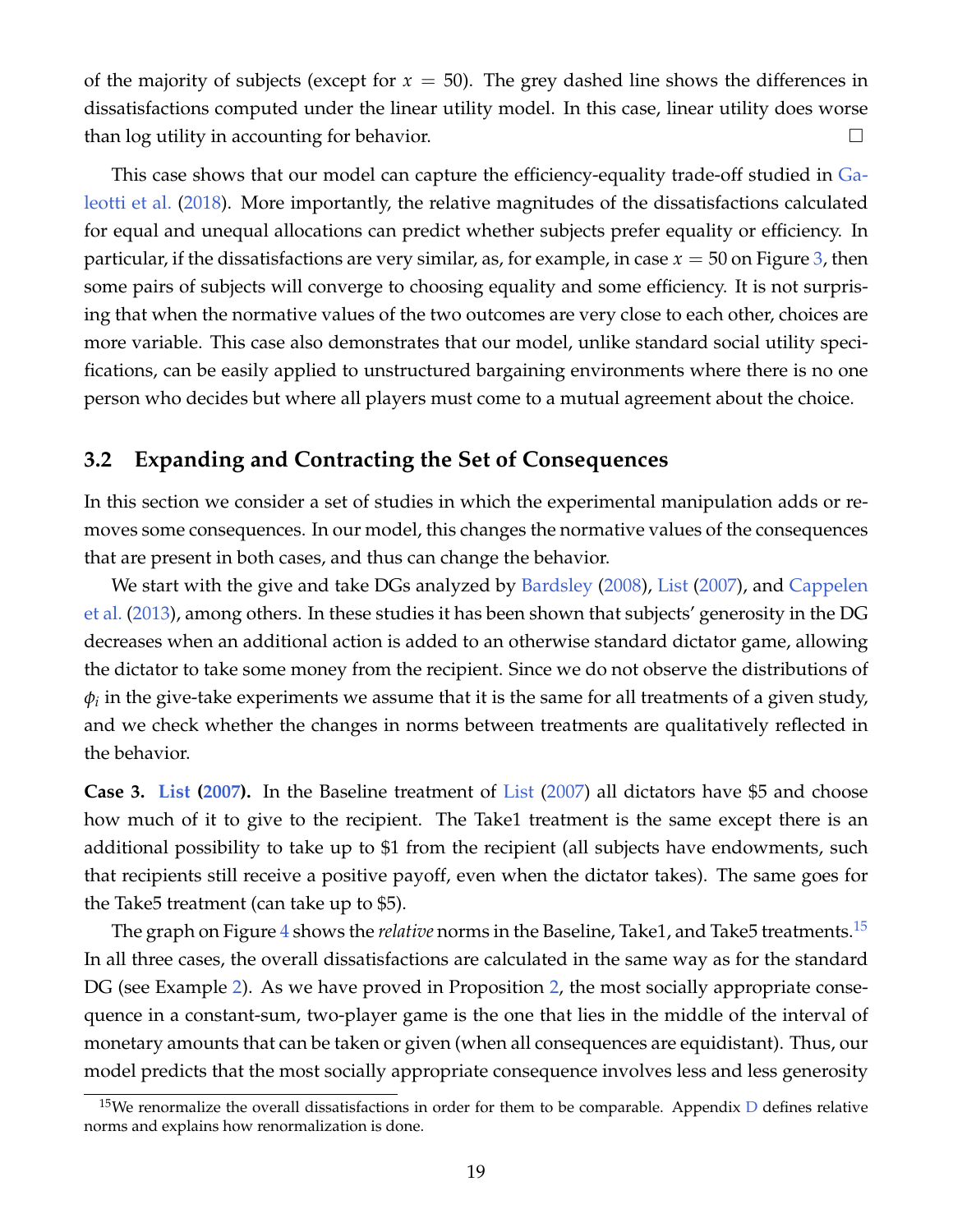

<span id="page-20-0"></span>Figure 4: Relative norms in the three treatments of [List](#page-38-7) [\(2007\)](#page-38-7).

as we move from Baseline to Take1 and to Take5. This is what [List](#page-38-7) [\(2007\)](#page-38-7) reports (see Figure [19](#page-53-0) in Appendix [G.1\)](#page-53-1): in the Baseline treatment there is a spike at \$2.5 and in the Take5 treatment a spike at \$0 as predicted by our model. In the Take1 treatment offers are less generous than in the Baseline treatment, however, there is no clear spike at \$2. Notice also that here, as compared to the previous section, the selfish motive of the dictator is given free reign, and thus many subjects choose to maximize their own payoff. As [Kimbrough and Vostroknutov](#page-38-3) [\(2016,](#page-38-3) [2018\)](#page-38-4) explain, this can be attributed to heterogeneity in the rule-following propensity: some subjects suffer high disutility from breaking norms (large coefficient  $\phi_i$  in the utility, see Section [2.3\)](#page-14-2), and some do not (low  $\phi_i$ ). ).

Additional experiments with restricted giving options are needed to test the implications of our model for norms in Dictator games more thoroughly. [Cox et al.](#page-37-4) [\(2018\)](#page-37-4) report DG experiments with restricted giving options, along these lines. In most of their treatments the average offers are very close to our predictions, namely, the middle of the interval of possible consequences. Unfortunately we cannot say more since no other statistics are reported.

In the rest of this section we analyze extensive form two-moves games in which some consequences are removed. It is instructive to compare our theory with models of *reciprocal kindness* that attempt to explain behavior in dynamic games [\(Rabin,](#page-39-6) [1993;](#page-39-6) [Charness and Rabin,](#page-36-2) [2002;](#page-36-2) [Dufwenberg and Kirchsteiger,](#page-37-7) [2004;](#page-37-7) [Falk and Fischbacher,](#page-37-8) [2006\)](#page-37-8); in doing so, we first relate our model to the conceptual discussion in [Isoni and Sugden](#page-38-12) [\(2018\)](#page-38-12) that highlights some philosophical difficulties that arise in reciprocity models of this kind.

**Case 4. [Isoni and Sugden](#page-38-12) [\(2018\)](#page-38-12).** In this paper the authors (IS) do not report any experiment, but rather analyze a simple two-move game shown in Figure [5.](#page-21-0) IS consider an ideal Trust World in which Player 1 chooses *send* and Player 2 chooses *return*, both with probability 1, while at the same time Player 2 chooses *equal* with probability less than 1 in the restriction of this game without the move of Player 1 (the game on the right). According to IS the idea of trust and trust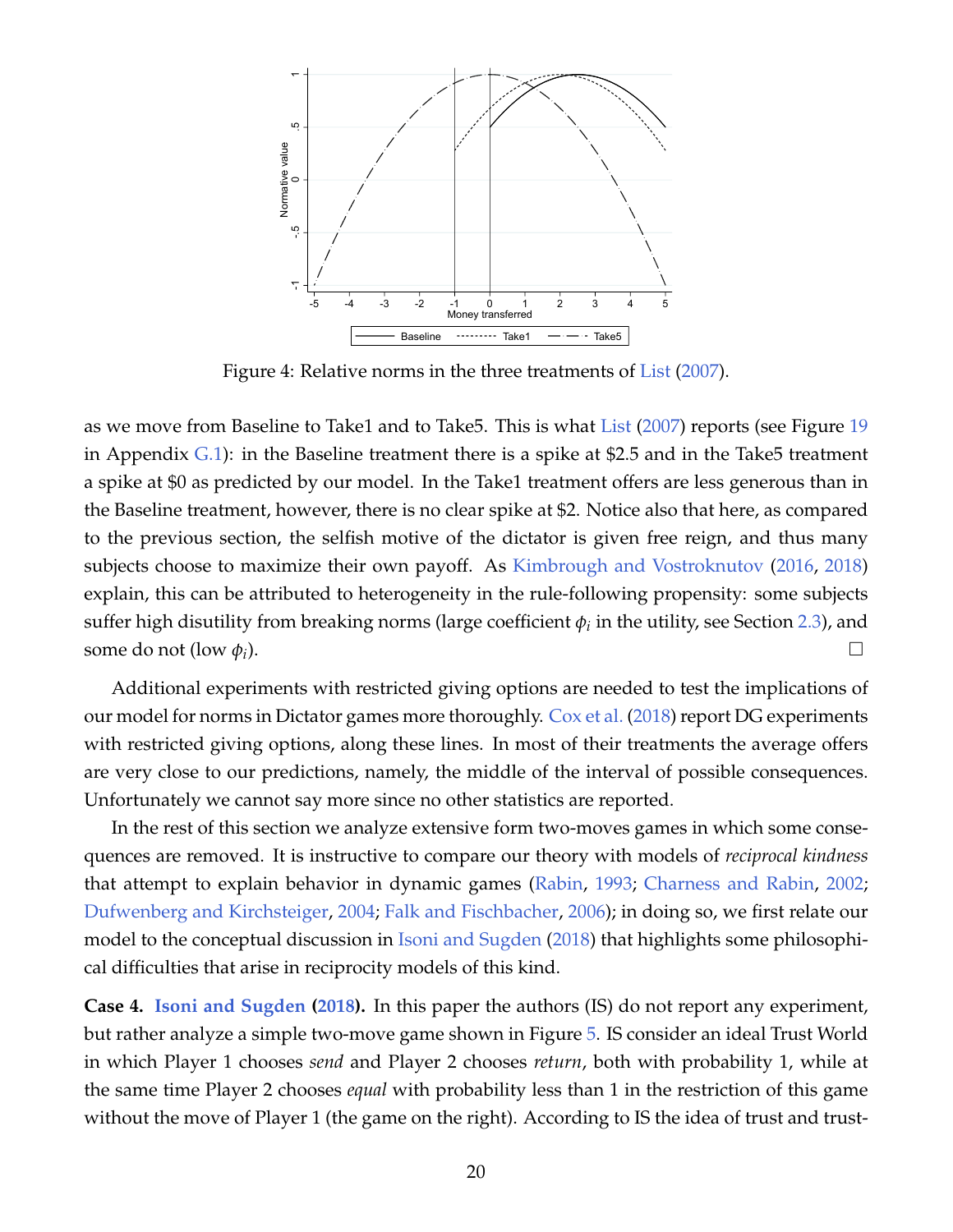worthiness is that in the game on the left Player 2 chooses *return* with higher probability than she is choosing *equal* in the game on the right exactly *because* Player 2 enters a trust relationship with Player 1 when he chooses *send*.



<span id="page-21-0"></span>Figure 5: Left: the Trust game considered in [Isoni and Sugden](#page-38-12) [\(2018\)](#page-38-12). Right: the Dictator game faced by the second player in the absence of the move of the first player.

IS note that the models of reciprocal kindness by [Rabin](#page-39-6) [\(1993\)](#page-39-6), [Charness and Rabin](#page-36-2) [\(2002\)](#page-36-2), and [Falk and Fischbacher](#page-37-8) [\(2006\)](#page-37-8) do not support the above strategies as an equilibrium, while the model by [Dufwenberg and Kirchsteiger](#page-37-7) [\(2004\)](#page-37-7) does support it but fails to do so in other similar games. They call this the Paradox of Trust. The reason for the inability of these models to account for trust in this basic game lies in the way reciprocity is modeled: players are assumed to respond with kindness to kindness of other players, however, the action *send* does not classify as either kind or unkind since Player 1 chooses it *expecting* that Player 2 chooses *return*. IS conclude that trust behavior in this game cannot be based on reciprocal kindness, which presumes some reaction of Player 2 to some intentions of Player 1, and that this type of trust should instead be thought of as a "joint action" of the players who are involved in "reciprocal cooperation" [\(Isoni](#page-38-12) [and Sugden,](#page-38-12) [2018\)](#page-38-12).

Our theory of norms works exactly as IS suggest. The consequence  $(1,1)$  in the game on the left is the most appropriate, so the players who care enough about following norms do choose *send* and *return* in a "joint enterprise," which is to behave in the socially appropriate way. In the Dictator game on the right the two actions of Player 2 have the same normative values, so, according to the norm-dependent utility, she chooses the selfish option *unequal*, exactly as IS hypothesize. Thus, our theory resolves the Paradox of Trust that is inherent in the models of reciprocal kindness and shows that trust does not have to be supported by reciprocity, but can be based on social norms.  $\Box$ 

Next, we analyze experimental findings of [McCabe et al.](#page-38-8) [\(2003\)](#page-38-8) that are consistent with the ideas of [Isoni and Sugden](#page-38-12) [\(2018\)](#page-38-12). This is the simplest extensive form game that allows us to test our model, since in the Trust game used by [McCabe et al.](#page-38-8) [\(2003\)](#page-38-8) the most appropriate action lies in the subgame, and thus the second mover should not punish the first for violating the norm.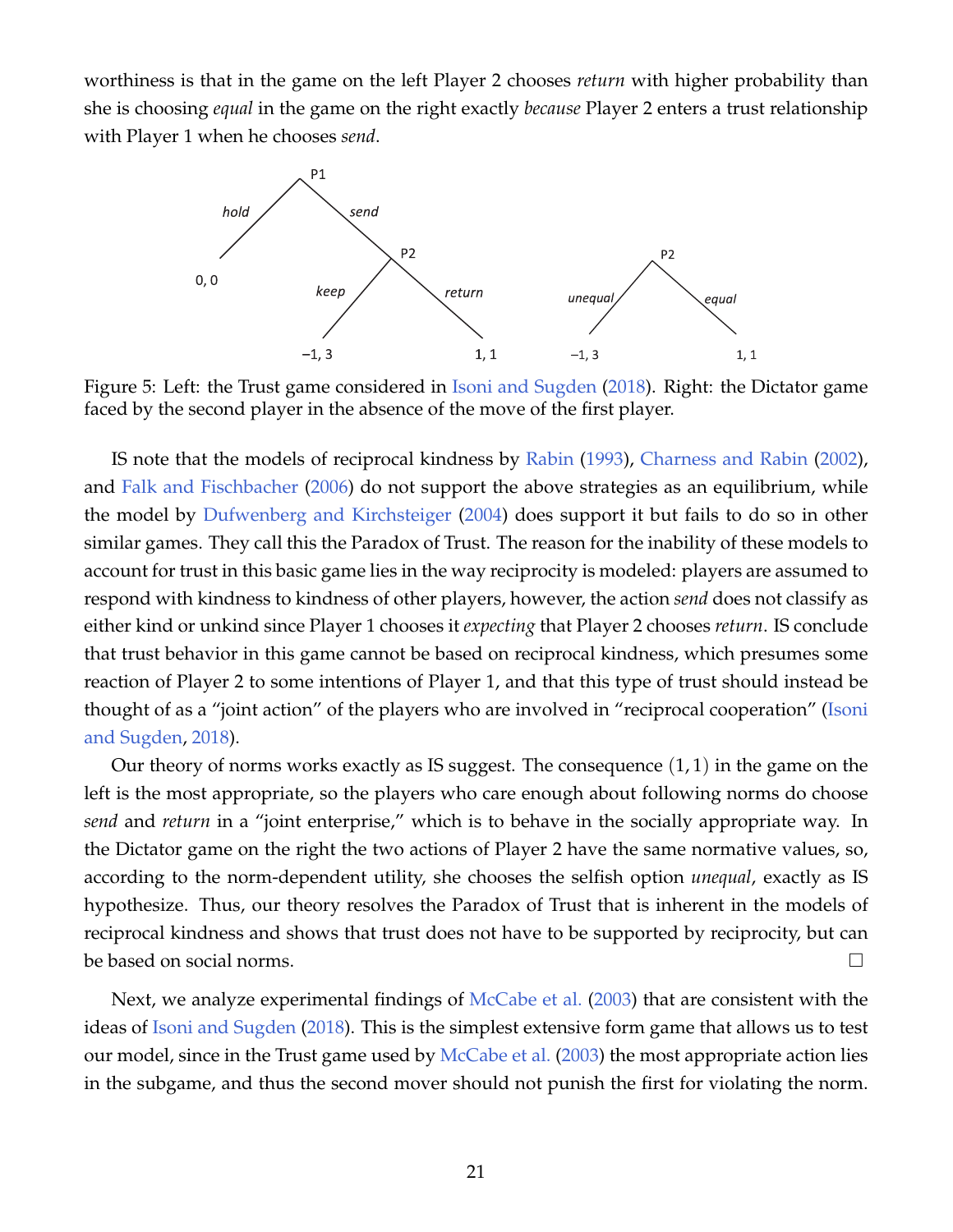This feature makes it possible to look exclusively at the behavioral changes brought about by the removal of one consequence.

<span id="page-22-1"></span>**Case 5. [McCabe et al.](#page-38-8) [\(2003\)](#page-38-8).** The authors (MRS) consider a simple trust game and its subgame played in separate treatments between-subjects (on the left of Figure [6\)](#page-22-0).



<span id="page-22-0"></span>Figure 6: Left: the Trust and Dictator games analyzed in [McCabe et al.](#page-38-8) [\(2003\)](#page-38-8). Right: the normative values of the consequences in the two games (log utility, relative norms). For the linear utility norms see Figure [20](#page-53-2) in Appendix [G.2.](#page-53-3)

MRS notice that the behavior of P2s depends on whether P1 moved first or not. Specifically, after the move of P1, 65% of P2s choose the cooperative consequence (25, 25), while without this move 67% of P2s choose the selfish option (15, 30). MRS explain this treatment difference with the idea that P2s want to reciprocate the trustful move of P1 and thus choose the cooperative option (25, 25); while, without this move of P1 there is nothing to reciprocate, so more P2s choose selfishly.

According to our theory, this change in behavior follows from the different normative values of consequences in the full Trust game and the associated Dictator game. The graph on the right of Figure [6](#page-22-0) shows the norms calculated with log utility and renormalized relative to each other (see Appendix [D\)](#page-48-0). The results are qualitatively the same with linear utility (see Figure [20](#page-53-2) in Appendix [G.2\)](#page-53-3). The normative value of the consequence  $(15, 30)$  is very low in the Trust game, but is around 0 in the Dictator game. Thus, the material payoffs for P2 are the same in the two games, but the difference in normative values between the cooperative and selfish actions decreases in the Dictator game. Therefore, according to the norm-dependent utility, subjects with intermediate propensity to follow norms should switch from choosing cooperative action in the Trust game to selfish action in the Dictator game, exactly what the data suggest.  $\Box$ 

In the case above, second movers choose to cooperate in the Trust game (consequence (25, 25)) because the existence of a forgone option (consequence (20, 20)) makes the appropriateness of the selfish option (15, 30) much lower, so norm-following individuals avoid it. This shows how behavior in extensive form games can change due to expanding or contracting the set of possible outcomes.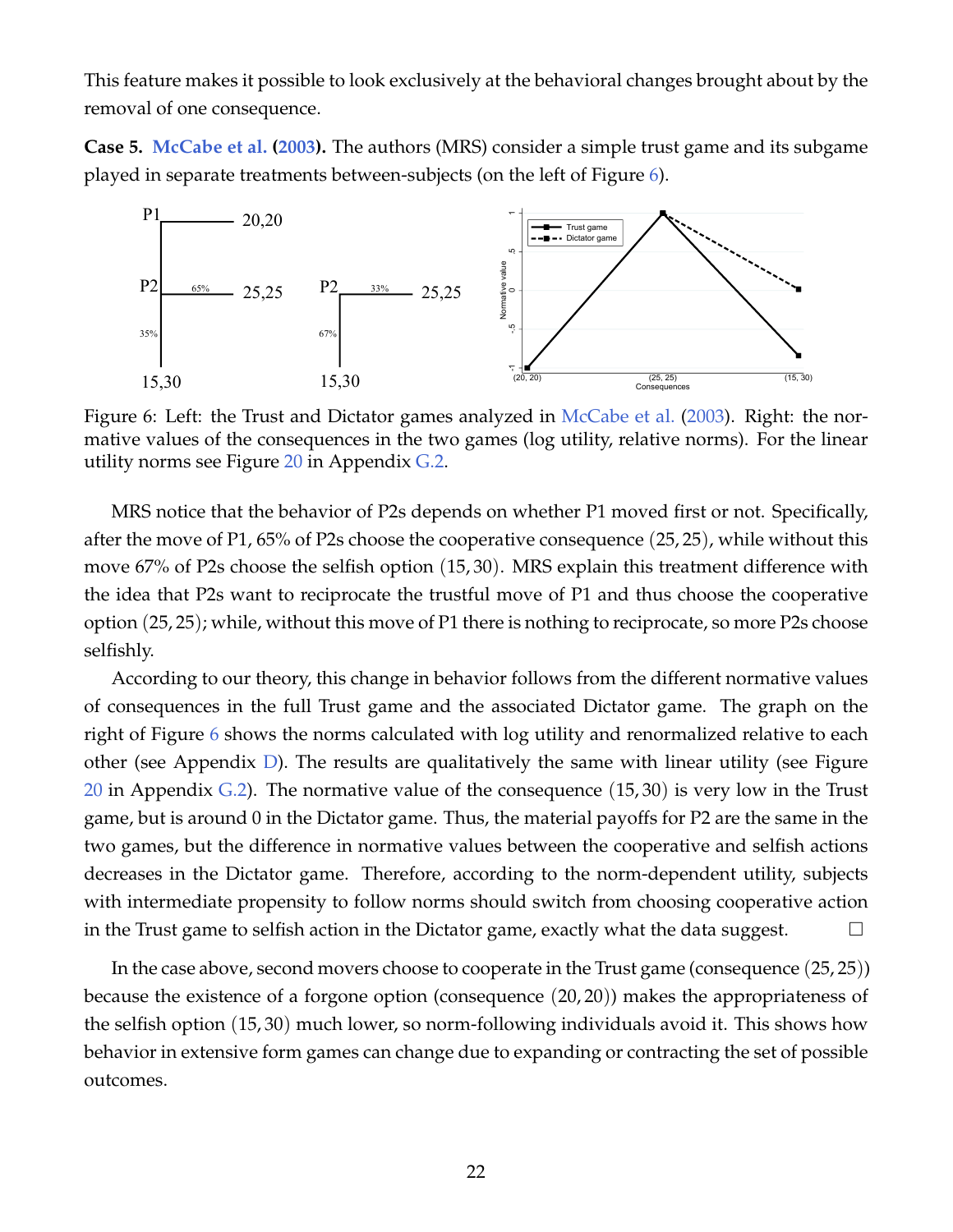### **3.3 Punishment**

In this section we test our theory of punishment for norm violations. We show that the model can account for behavior in games where the first mover does not choose the most appropriate consequence, and the model predicts that this behavior should be punished. We compare the model's predictions to the experiments of [Charness and Rabin](#page-36-2) [\(2002\)](#page-36-2) who study several games that allow for the possibility of punishment by the second-mover. Then we consider third-party punishment games due to [Fehr and Fischbacher](#page-37-3) [\(2004\)](#page-37-3) who employ a formal outside-the-game punishment mechanism and show that punishment decisions are consistent with those implied by the model.

<span id="page-23-2"></span>**Case 6. [Charness and Rabin](#page-36-2) [\(2002\)](#page-36-2).** The authors (CR) study the games shown in Figure [7](#page-23-0) that neatly illustrate how punishment works in our model when there is no external punishment mechanism.The games A1 and A2 are identical except for the payoffs that the players get if P1 ends the game with the first move ((750, 0) vs. (550, 550)). The same is true for the games B1 and B2. The A and the B games also differ in that, in the A games, P2 has a material incentive to choose (400, 400); whereas, in the B games, P2 is materially indifferent between the two options.



<span id="page-23-0"></span>Figure 7: The games analyzed in [Charness and Rabin](#page-36-2) [\(2002\)](#page-36-2). In this study A1 is coded Berk21; A2 is combined Barc1 and Berk13; B1 is Barc7; and B2 is Barc5.

From the perspective of our theory, assuming log utility of money, games A1/B1 are very different from games A2/B2 because (550, 550) is the most appropriate payoff in the latter, whereas (750, 0) is the least appropriate payoff in the former (again renormalizing to allow comparison). Thus, in the A2/B2 games P2 should punish P1 for not choosing the most appropriate consequence, but in A1/B1 no norm is violated when P1 continues the game and so no punishment is expected.<sup>[16](#page-23-1)</sup>

When P1 chooses to pass the decision to P2 in A2/B2, P2 resents P1 for doing so, and the punishment norm is activated. This changes the normative evaluation of the remaining actions, such that it becomes appropriate for P2 to minimize P1's payoff by choosing (400, 400). To

<span id="page-23-1"></span><sup>&</sup>lt;sup>16</sup>The changes in the normative values of the consequences  $(400, 400)$  and  $(750, 375/400)$  due to the change in the third consequence ((750, 0) vs. (550, 550)) are minimal and do not play much role in our reasoning.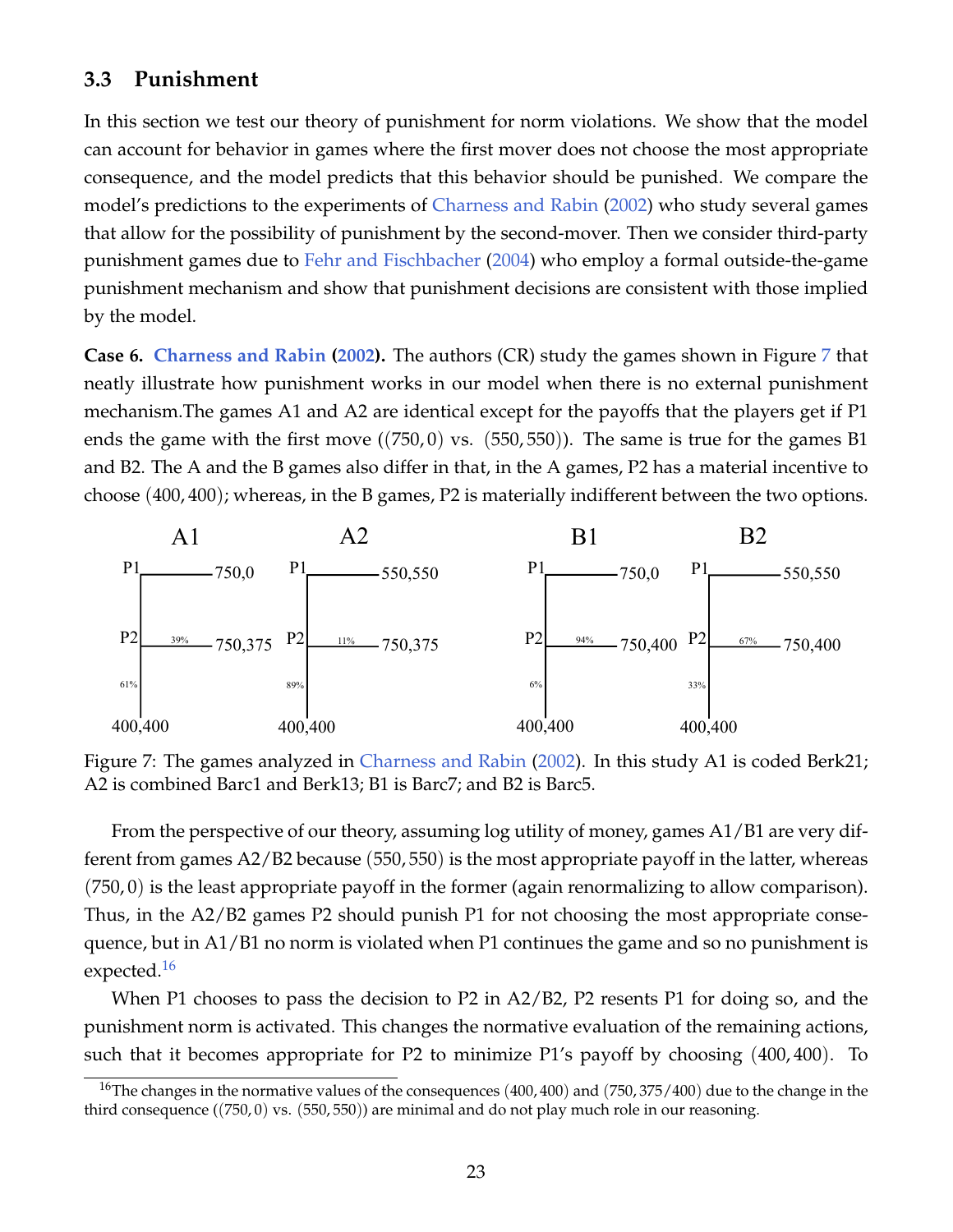the extent that subjects care about following the norm, they should be more likely to choose this allocation in A2/B2 than in A1/B1. This is exactly what CR report: in the A games the proportion of P2s who choose (400, 400) increases from 61% to 89%, and in the B games from 6% to 33%. Notice that overall more P2s in the A games choose (400, 400) than in the B games because of the material incentive to gain 25 points, which is absent in the B games. Moreover, the consequences (750, 375) and (750, 400) in the A and B games respectively have higher appropriateness than the consequence (400, 400), which is consistent with the observation that a non-negligible number of subjects choose these options.

Case [6](#page-23-2) shows that our model can account for the comparative statics of punishment rates in simple extensive form games. In second- and third-party punishment games with an external punishment mechanism, we can test our theory of punishment more directly. In the normdependent preferences framework, third-party punishment is not a particularly surprising phenomenon. Since punishment of norm violators is also a norm, anyone with high enough propensity to follow norms, including third parties, should be willing to pay to punish a violator. The fact that many studies report costly punishment by third parties supports this idea [\(Fehr and](#page-37-3) [Fischbacher,](#page-37-3) [2004;](#page-37-3) Leibbrandt and López-Pérez, [2012;](#page-38-13) [Balafoutas et al.,](#page-36-7) [2014;](#page-36-7) [Nikiforakis and](#page-38-14) [Mitchell,](#page-38-14) [2014\)](#page-38-14). We analyze the seminal study by [Fehr and Fischbacher](#page-37-3) [\(2004\)](#page-37-3).

**Case 7. [Fehr and Fischbacher](#page-37-3) [\(2004\)](#page-37-3).** In the experiment by FF, subjects play the standard DG. However, after the game, third and second parties can punish the dictator, paying 1 unit of personal cost to impose 3 units of cost on the dictator. Subjects choose punishment levels via the strategy method for all possible offers that could be made by the dictator.

Figure [8](#page-25-0) shows the observed levels of punishment by third and second parties alongside the predictions of our model when costs of punishment are negligible and rule-following propensity is very high. Thus, the dashed line plots the upper bound on the amount of punishment that our theory predicts. In accordance with what we called an Eye for an Eye (EE) principle, the amount of punishment observed in the experiment grows with the distance from the equal split, whenever the dictator gives less than half of the pie to the recipient. Moreover, negligible punishment observed in the cases in which the dictator gives more than half of the pie is also consistent with EE, since maximum punishment only involves reducing the violator's payoff to the level of her minimum possible payoff in the game, which is zero in the DG.

The data are also consistent with our deterrence principle: they show that the average punishment strategy reported by subjects makes it unprofitable to give less than half to the recipient (Figure 6 in FF). Our model predicts a strikingly similar pattern of punishment. The fact that the observed punishment is less than the harshest punishment predicted in our model is not surprising, since not all subjects have high propensity to follow norms: *φ<sup>i</sup>* also influences the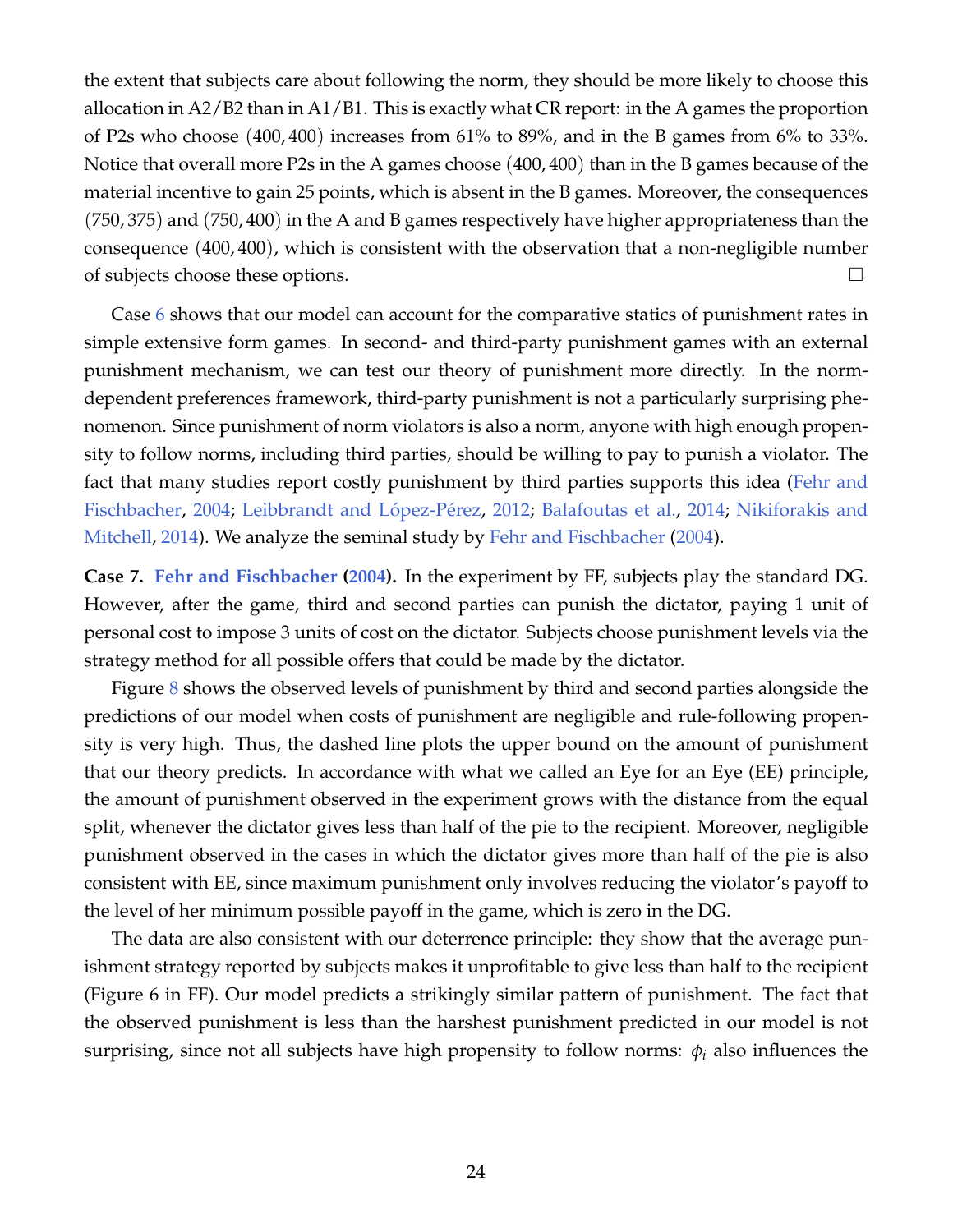

<span id="page-25-0"></span>Figure 8: Third and second party punishment in the DG reported in FF. The dashed line shows the model predictions of the harshest possible punishment meted by the extreme norm-followers with very little costs of punishment.

willingness to punish norm violations. Thus, subjects with low/intermediate *φ<sup>i</sup>* may prefer to avoid the costs of punishment because they value money.<sup>[17](#page-25-1)</sup>

FF also analyze third party punishment of participants in a Prisoner's Dilemma (PD). They find that cooperation by subjects is not punished (expenditure of around 0.07, not significantly different from zero); defection by subjects paired with a cooperator is punished the most (expenditure 3.35); and defection by subjects paired with another defector are punished somewhat, but less extensively (expenditure 0.58). The application of our model to the PD provided in Example [7](#page-43-0) in the Appendix suggests that players who cooperate should never be punished, since this choice is always consistent with trying to achieve the normatively best outcome. This is consistent with the data. However, whether defection should be punished depends on the payoff parameters of the PD and the players' norm-following propensities: the model predicts that defection should always be punished in a PD with parameters under which norm dependent utility transforms the game into one with a unique cooperative Nash equilibrium; under such conditions, defection is a clear norm violation. However, when norm-dependent utility merely transforms the PD into a coordination game, it can be appropriate for even a norm-follower to defect if they believe that others will defect too. So, in this case the justification of punishment becomes less clear. Given this uncertainty about the game, third party punishers may interpret defection in the outcome cooperate-defect as a signal that the defector is violating the norm (which implies high punishment), but defection in the outcome defect-defect as a possible strate-

<span id="page-25-1"></span> $17$ It is also possible that norms of punishment specify less-than-complete retribution as captured by the parameter *σ* in our model.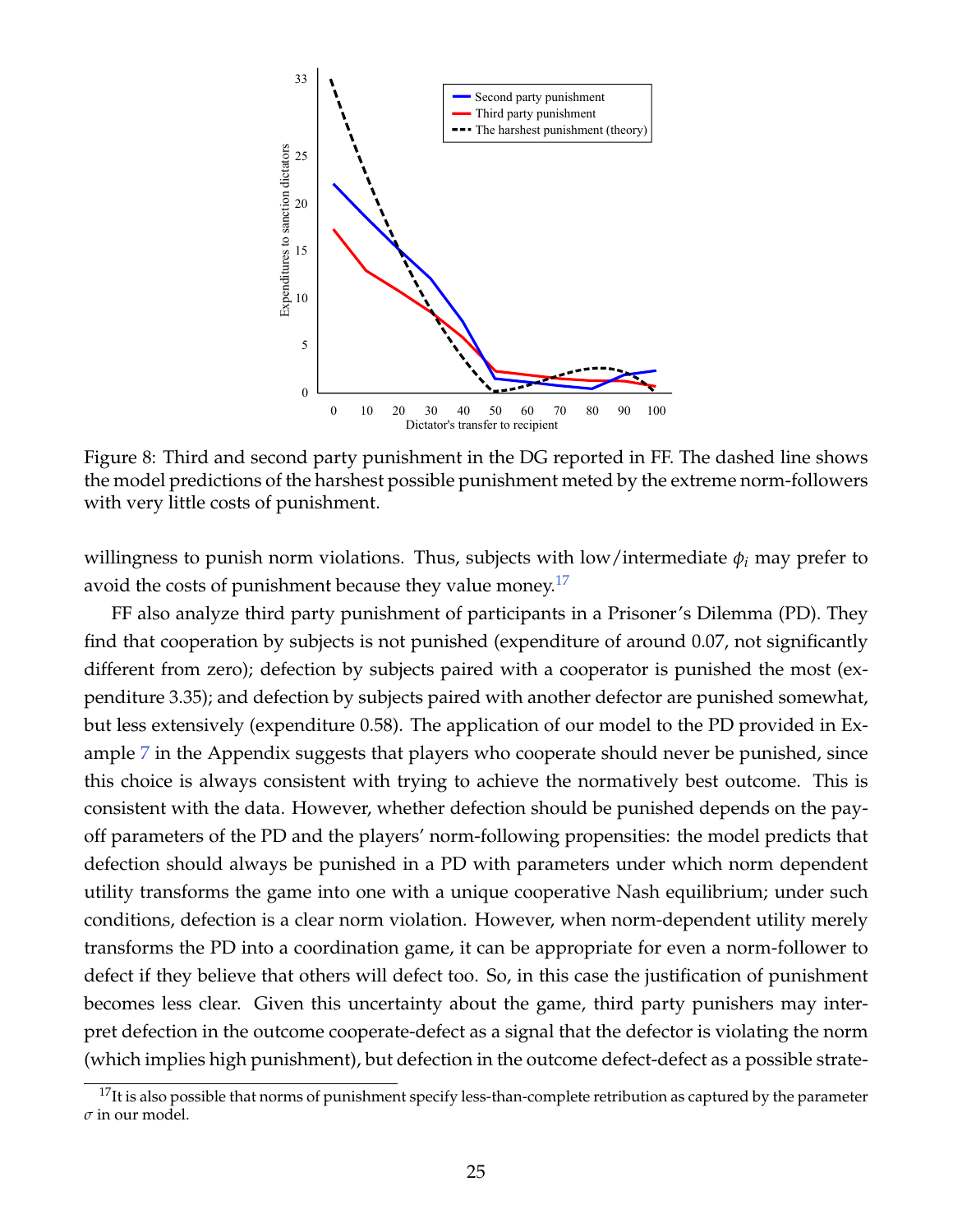gic play of two norm-followers (less punishment). Thus, our model also helps to organize the observations from FF that are hard to interpret with other models.  $\Box$ 

### **4 Norms in Context**

In this section, we show how our model can be generalized to account for a number of fundamental features of human social life, including respect for ownership claims and role entitlements, expression of in- and out-group distinctions, deference to social status, and kin favoritism. These are human universals, present to varying degrees in all societies, and thus we take them as axiomatic and merely show how they might be accounted for within the structure of our model of injunctive norms. We do so by altering the way we handle aggregation in the model. Notice that in the definitions in Section [2](#page-5-1) all players and their payoffs are treated equally in aggregation. This represents a "baseline" model of norms in interactions between symmetric, co-equal agents. As noted in the introduction, the baseline model neatly captures the situation in typical lab experiments, in which all subjects belong to the same group of people (students), have indistinguishable social status (because of anonymity), lack role entitlements and ownership claims, and make decisions regarding the allocation of windfall resources provided by the experimenter. We show what happens in the model when we break this symmetry in several different ways.

### **4.1 Ownership Claims**

The endowment effect [\(Thaler,](#page-39-7) [1980\)](#page-39-7) shows how the perception and valuation of an object can change when some form of ownership over it is established. Ownership claims also influence the sharing rate in social dilemmas (e.g., Gächter and Riedl, [2005;](#page-37-11) [List,](#page-38-7) [2007;](#page-38-7) [Oxoby and Sprag](#page-39-8)[gon,](#page-39-8) [2008\)](#page-39-8). When subjects believe that they own the resources that they are asked to share, they tend to be more selfish than when the resource is unowned (or owned by someone else). We conjecture that ownership claims are reflected in social norms. This sounds intuitively plausible, as situations in which people refuse to give away things that they own do not seem inappropriate. In what follows, we make a distinction between *ownership claims*, which refer to some resources being owned by an individual, and *role entitlements* (discussed in Section [4.2](#page-29-0) below) which refer to a person's entitlement to some position and an associated set of actions (e.g., with respect to the allocation of some unowned resources).

We model ownership claims by assuming that possible (re)allocations of owned resources trigger dissatisfaction differently from the *windfall payoffs* that are typical in experiments. We assume that the utility of owned money is the same as the utility of unowned money. What changes is the intensity of feelings of dissatisfaction related to *losing* the money of the former type. To capture this in the model, we assume that each amount of money that a player might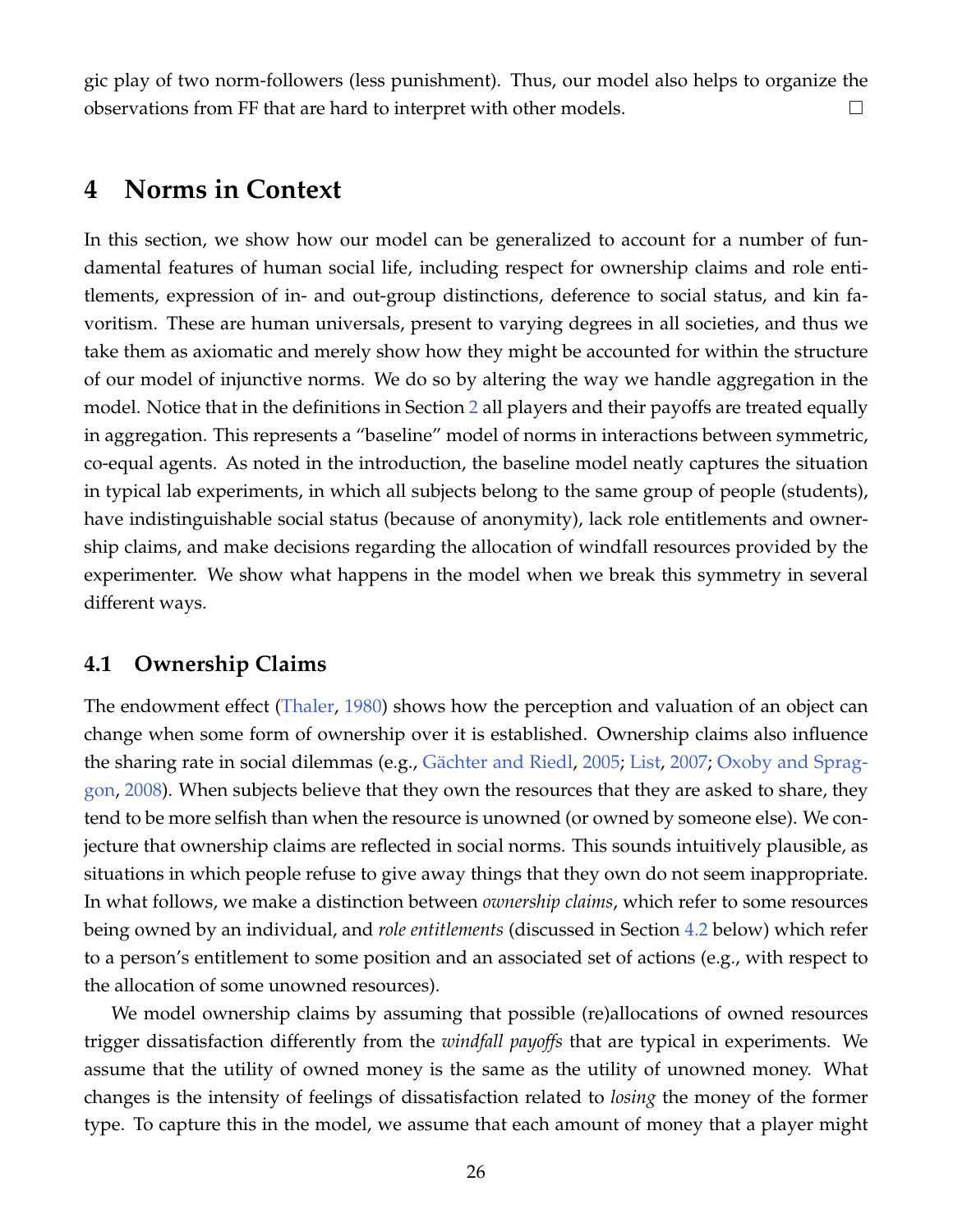receive is divided into several pieces, which differ in their degree of ownership by the players. Mathematically, we redefine the utility function from the previous section to be  $u\!:\!C\to\mathbb{R}^{NP}$ , where *P* is a finite set of separate ownership classes (in Section [2](#page-5-1) *P* consisted of one element). Thus, player *i* derives utility  $u_{ip}(c)$  from the ownership class p in consequence  $c \in C$ . Finally, let  $\pi_{ip} \in [0,1]$  denote the *ownership weight* that is assigned to player *i* in class *p*; this is intended to capture the strength of player *i*'s ownership claim over the resources in *p*. For each class, the weights determine the distribution of ownership of the resources in it. In general, we require that if *p* is an ownership class, then  $\sum_{i \in N} \pi_{ip} = 1$ .

For example, suppose that player *i* "completely" owns the resources in class  $p$ . Then  $\pi_{ip} = 1$ and  $\pi_{ip} = 0$  for all other players  $j \neq i$ . Player *i* might also have a weaker ownership claim. In this case we can have  $\pi_{ip} = 0.8$ ,  $\pi_{kp} = 0.2$ , and  $\pi_{jp} = 0$  for all  $j \neq i, k$ . Here players *i* and *k* own the resources together, but have different "shares," like partners in a firm. We retain windfall payoffs as the special case  $p'$  in which  $\forall_{i,j \in N} \pi_{ip'} = \pi_{jp'}.$ 

To introduce ownership claims to the definition of a norm we update the dissatisfaction formula above to

$$
d_i(c_1, c_2) := \max\{\sum_{p \in P} \pi_{ip}(u_{ip}(c_2) - u_{ip}(c_1)), 0\}.
$$
 (4)

To calculate the dissatisfaction for  $c_1$  because of  $c_2$  we first sum up the utility differences weighted by the ownership weights in all classes. Notice that we do not require that only positive differences count *in each class*, but that negative differences can counterbalance positive ones. This seems reasonable since, in the end, we are talking about a single set of resources, even though different pieces of it have different associated ownership claims. This formulation allows for interesting cases in which a player has some fixed amount of money in each of two consequences, but the ownership claim over this money changes. In this case she will be dissatisfied with the consequence in which her ownership is decreased.

This is the only modification we need in order to incorporate ownership claims. The rest of the definitions stay unchanged. We proceed with some examples that demonstrate how ownership of resources can change norms in allocation decisions and social dilemmas.

<span id="page-27-0"></span>**Example 3. DG with Ownership Claim.** Suppose a dictator *p* is asked to share his own hardearned money with a stranger *r*. To analyze this situation, we extend the analysis in Example [2](#page-8-1) by introducing one ownership class with  $\pi_p = 1$  and  $\pi_r = 0$  (we drop the subscript for the class since there is only one). Notice that here we do not have in mind an experiment à la [Hoffman et al.](#page-37-12) [\(1994\)](#page-37-12), where the *right to be* a dictator is earned through a contest—this possibility is considered in Section [4.2](#page-29-0) below—but rather a situation in which subjects bring their own money to the lab and are asked to use it in a dictator game. The overall dissatisfaction in this case is

$$
D(c) = D_p(c) + D_r(c) = \frac{c^2}{2} + 0.
$$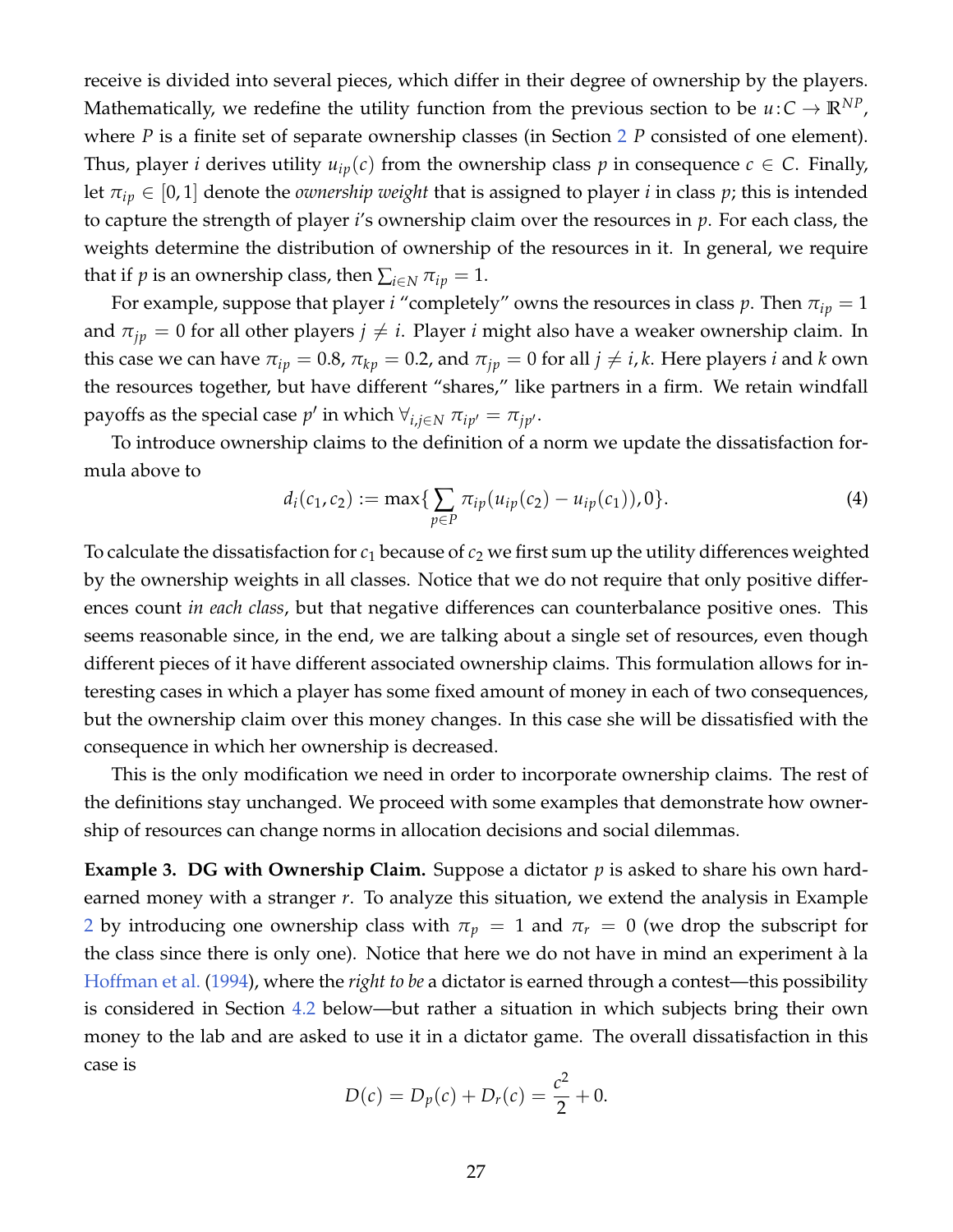Thus, when the dictator owns the entire pie, the most socially appropriate consequence is to give the receiver nothing. In general, for arbitrary  $\pi_p$  and  $\pi_r$  with  $\pi_p + \pi_r = 1$ , the most socially appropriate consequence is  $c^* = 1 - \pi_p = \pi_r$ ; the dictator ought to give the receiver whatever share of the pie she owns.  $\Box$ 

We illustrate how this works via a set of experiments that manipulate ownership claims. [Cherry et al.](#page-36-8) [\(2002\)](#page-36-8), [Oxoby and Spraggon](#page-39-8) [\(2008\)](#page-39-8), and [Korenok et al.](#page-38-15) [\(2017\)](#page-38-15) study Dictator games where dictators or recipients earn money by answering questions from the GMAT, thus inducing an ownership claim. The results in these studies are similar, so we focus on the most comprehensive one. It should be mentioned that we do not have a theory about how exactly the ownership claims are established. We simply assume that having put sufficient effort into earning money creates a feeling of ownership.<sup>[18](#page-28-0)</sup>

<span id="page-28-2"></span>**Case 8. [Oxoby and Spraggon](#page-39-8) [\(2008\)](#page-39-8).** In the treatments DE and RE of [Oxoby and Spraggon](#page-39-8) [\(2008\)](#page-39-8) only dictators or only recipients earn money that are later divided between the two players by the dictator. In the Baseline treatment the money is assigned randomly by the experimenters. Subjects can earn \$10, \$20, or \$40 depending on how many GMAT questions they answer correctly (0-8, 9-14, or 15-20 questions). Thus, earning \$20 or \$40 signals effort and creates an ownership claim.



<span id="page-28-1"></span>Figure 9: Left: relative norms in the three treatments of [Oxoby and Spraggon](#page-39-8) [\(2008\)](#page-39-8): Recipient Earnings (RE), Baseline, and Dictator Earnings (DE). Right: cumulative distributions of offers in these treatments.

We model this situation by assigning an ownership claim weight 1 to the payoff of the dictator or the recipient. In the Baseline treatment we assume windfall payoffs with weights  $\frac{1}{2}$ . The left

<span id="page-28-0"></span> $^{18}$ John Locke in his theory of natural law [\(Locke,](#page-38-16) [1690\)](#page-38-16) states that individuals deserve property entitlements in resources that they acquired through their own expenditure or labor. This coheres with many peoples' intuition and may explain the attractiveness (to some) of the labor theory of value. Nevertheless, some evidence suggests that not just any effort is sufficient to create a strong sense of ownership: some studies that use tedious or menial tasks that anyone can perform fail to detect any influence of earning one's money in this way on behavior (e.g., [Cappelen](#page-36-6) [et al.,](#page-36-6) [2013\)](#page-36-6). Thus, we propose that the reader always considers the possibility that in some experiments the tasks designed to create feelings of ownership might have failed to do that.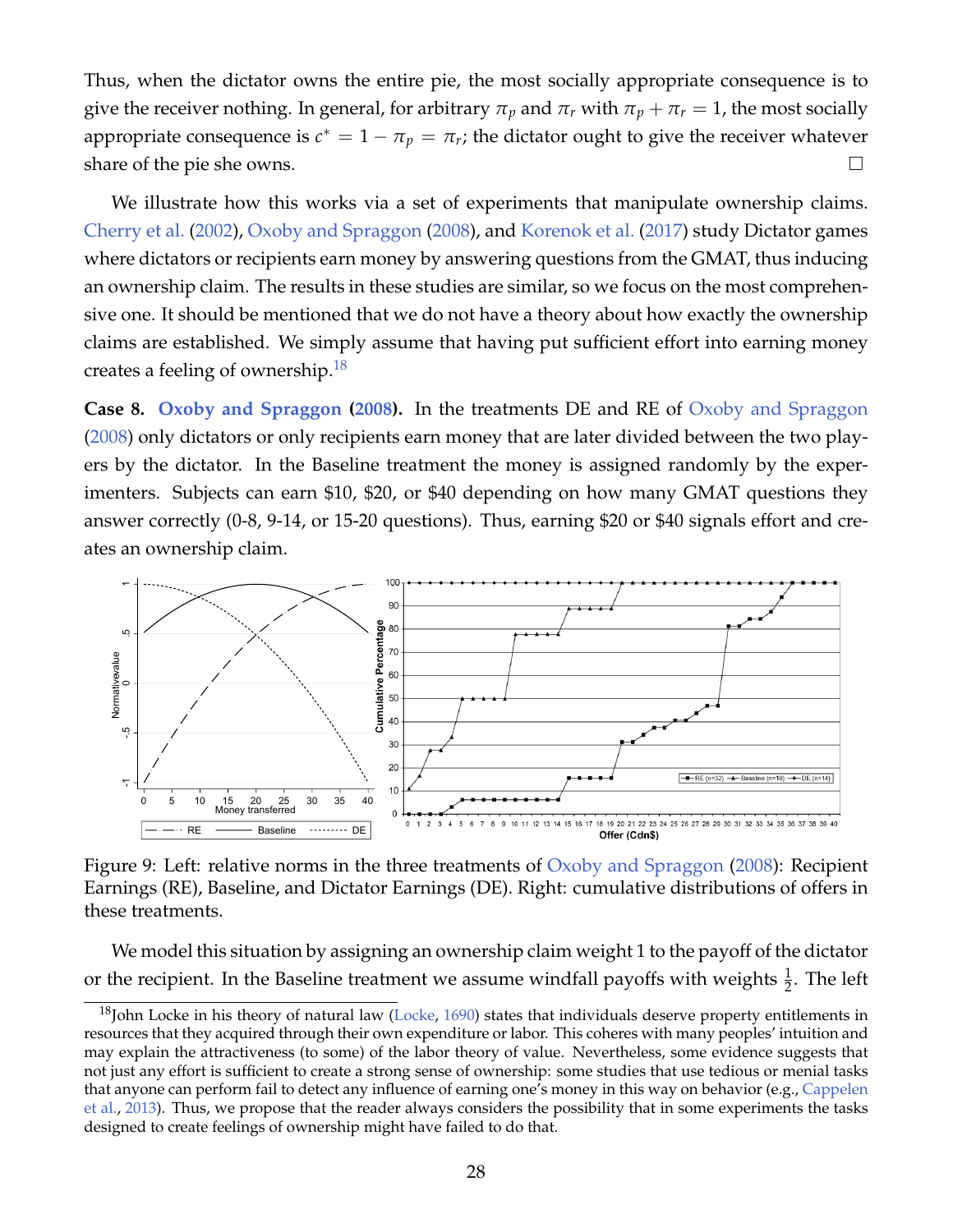graph on Figure [9](#page-28-1) shows the resulting norms. When the dictator earned the money it is most appropriate to give nothing to the recipient; when the recipient earned the money it is most appropriate to give her everything; and in the Baseline treatment the money ought to be divided equally. The right graph on Figure [9](#page-28-1) shows the cumulative distributions of offers in the three treatments for subjects who earned \$40. Notice that in the DE treatment all dictators keep all the money as predicted by the norm. In the RE treatment 63% of dictators offer more than half of the money, which is remarkable in comparison with the Baseline treatment where no one offers more than half. This clearly demonstrates the effect of the ownership claim of the recipient. Similar results are obtained for the case when subjects earn \$20 (Figure [21](#page-54-0) in Appendix [G.3\)](#page-54-1).  $\Box$ 

Example [3](#page-27-0) represents the simplest case because there is only one ownership class. However, there are many important situations in which different people own various inputs to various degrees (i.e., there are multiple ownership classes); in these cases, the intuition remains that the appropriateness of giving someone a resource is increasing in their ownership claim. One implication is that, under the model, one can use treatment variation to estimate (the strength of) perceived ownership. Our next analysis is presented in Case [11](#page-44-0) in Appendix [B.](#page-44-1) We consider again the experiment by [List](#page-38-7) [\(2007\)](#page-38-7) that we focused on in Case [3](#page-19-1) above. In one of the treatments (Earnings) both dictators and recipients put effort into earning their endowments, which makes it different from [Oxoby and Spraggon](#page-39-8) [\(2008\)](#page-39-8) where only one subject earns it. We model this situation with two ownership classes. The majority of subjects do not give any money to the recipient and do not take any money from her either. This is consistent with our model if both parties have a complete ownership claim to their endowments.

### <span id="page-29-0"></span>**4.2 Role Entitlement**

Role entitlements differ from ownership claims in that an individual with a role entitlement does not necessarily own the money that her role entitles her to control. For example, a bureaucrat may be empowered to distribute some public funds without having ownership over them. However, he has an authority to decide how the funds should be divided, and thus others without the role entitlement have limited scope to disapprove of his decisions. In their famous experiments, [Hoffman and Spitzer](#page-38-17) [\(1985\)](#page-38-17) and [Hoffman et al.](#page-37-12) [\(1994\)](#page-37-12) explicitly state that the right to a role in a game implies "the guarantee  $\ldots$  against reprisal" [\(Hoffman et al.,](#page-37-12) [1994\)](#page-37-12).<sup>[19](#page-29-1)</sup>

The example of the bureaucrat highlights how we incorporate role entitlements; we assume that such entitlements do not alter the dissatisfaction of the players with the various outcomes,

<span id="page-29-1"></span> $19$ It should be noted, however, that the terminology of [Hoffman and Spitzer](#page-38-17) [\(1985\)](#page-38-17) and [Hoffman et al.](#page-37-12) [\(1994\)](#page-37-12) is somewhat different from ours. The authors of these studies, when talking about subjects' earning the right to be a proposer in the Ultimatum game, refer to "property rights" and the Lockean theory of desert. According to them, becoming a proposer through a contest entitles a subject to ownership of the pie. In our model we draw a distinction between earning the money by working on some task (ownership claim) and earning the right to be a proposer (role entitlement).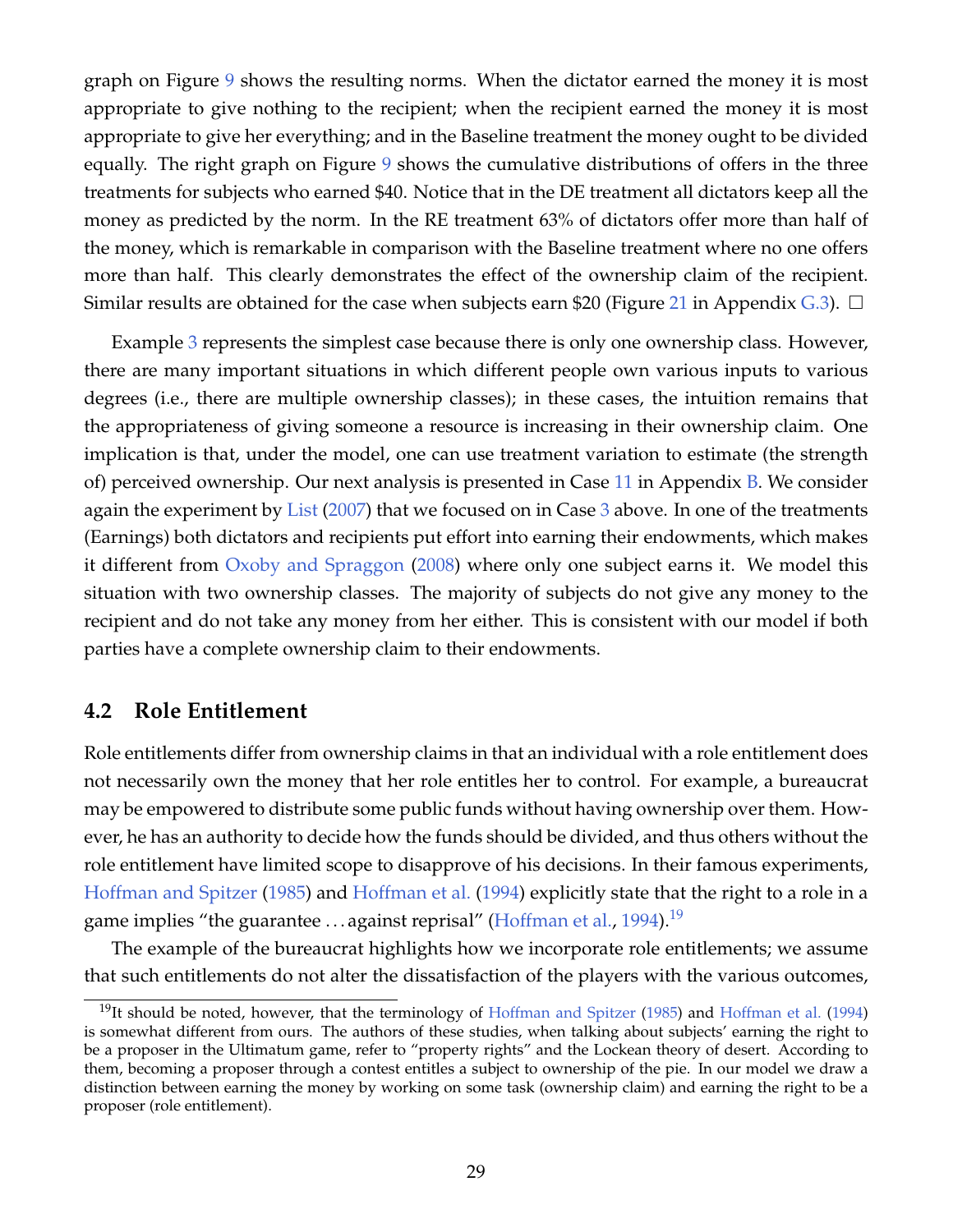as was the case with ownership claims, but rather that role entitlements change the resentment associated with norm violations. We thus propose that if a player is entitled to some role, then he is resented less for taking socially inappropriate actions. Thus, role entitlements change the intensity of punishment, which is expressed through a weight  $\sigma \in [0,1]$  in Section [2.2.](#page-10-1) We extend the model by assuming that role entitlements are associated with different weights for different players. Player *i* with a role entitlement has parameter  $\sigma_i \in (0, 1]$ , with  $\sigma_i = 1$  meaning that *i* has the strongest entitlement, and he should not be punished at all;  $\sigma_i = 0$  means no entitlement and the punishment should be full. Thus, when there exists an exogenous punishment mechanism, this means that the punishment norm is  $\sigma_i + (1 - \sigma_i)\mu_i(c)$ , a convex combination of full appropriateness and the punishment norm. When there is no separate punishment mechanism, the norm with punishment becomes  $\eta'(c) = \sigma_i \eta_C(c) + (1 - \sigma_i)\mu_i(c)$  as in Section [2.2.](#page-10-1)

**Case 9. [Hoffman et al.](#page-37-12) [\(1994\)](#page-37-12).** In the classic experiment by [Hoffman et al.](#page-37-12) [\(1994\)](#page-37-12) subjects play the \$10 UG with either random assignment of roles or role assignment determined by a contest (general knowledge quiz, winner becomes the proposer). The authors observe that the mode of the distribution of offers shifts from \$5 in the random assignment treatment to \$4 in the role entitlement treatment (the difference is significant). The authors do not report the average offers, but in a recent replication by [Fleiß](#page-37-13) [\(2015\)](#page-37-13) with the pie size of \$20, the average offer significantly decreases from 7.64 in the random assignment treatment to 6.48 in the role entitlement treatment.



<span id="page-30-0"></span>Figure 10: Norms in the UG with random role assignment and role entitlement.

In our model this shift in offers can be interpreted as an increase in the  $\sigma_p$  coefficient of the proposer with role entitlement, which makes the weight on the punishment function smaller. Figure [10](#page-30-0) shows the norm with random role assignment (thin grey and light red lines,  $\sigma_p = \frac{1}{2}$ ) and role entitlement (thick black and red lines,  $\sigma_p = 0.53$ ). The appropriateness of accepting relatively unequal offers goes up, and the appropriateness of rejecting goes down. In the vicinity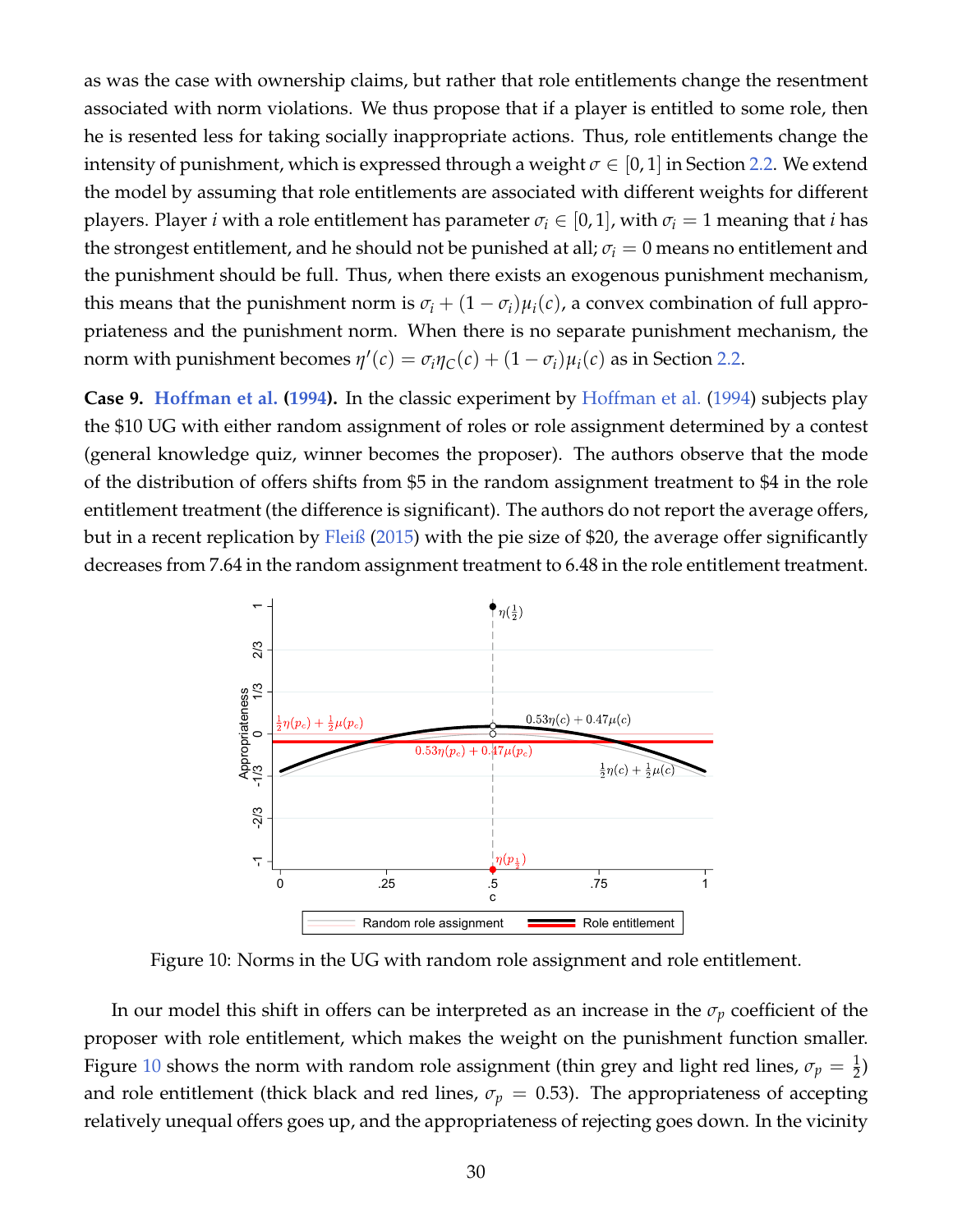of half-half division, the role entitlement of the proposer makes the consequences, in which the offer is accepted, more appropriate than those where it is rejected, as compared to the random entitlement case where acceptance is always less appropriate than rejection. Thus, a strategic proposer should offer less when entitled to the role due to the lower likelihood of rejection.

Under the model, the same offers should be rejected less often in the role entitlement treat-ment. [Hoffman et al.](#page-37-12) [\(1994\)](#page-37-12) observe very few rejections in both treatments. This does not contradict the model, but does not support it either. However, [Fleiß](#page-37-13) [\(2015\)](#page-37-13) observes a significant drop in acceptance thresholds of receivers (using the strategy method) from 6.51 to 4.73 (\$20 pie), which is in line with our model.<sup>[20](#page-31-0)</sup>  $\Box$ 

### **4.3 Discrimination: Social Status, Kinship, and In- and Out-group**

Discrimination, in the form of differential treatment of in- and out-group members, deference to high social status individuals, and favoritism toward kin, is ubiquitous in human societies, and these tendencies are well documented (e.g., [Brown,](#page-36-9) [2000;](#page-36-9) [Buss,](#page-36-10) [2005\)](#page-36-10). As in the previous sections, we take the existence of such distinctions as given and model them in our framework by means of weights similar to those used to model ownership claims. The difference is that in case of discrimination the dissatisfaction of individual players gets amplified or diminished not because of its source (ownership), but because of *who* the players are. For example, the dissatisfaction of a player with high social status has more weight than the same dissatisfaction of a low status individual. For simplicity, such weights are assumed to be part of the "culture" and to be commonly recognized by all players. This would imply, for example, that transferring wealth to someone with relatively higher social status is considered appropriate. With the outgroup the situation is similar: the dissatisfaction of everyone who belongs to the out-group is downgraded with a common weight, so acting selfishly with the out-group is considered more appropriate than doing so with the in-group. With kin we assume that the dissatisfaction of a related individual is weighted proportionally to the degree of relatedness (nuclear family, extended family). This implies that selfish behavior is increasingly appropriate towards more unrelated individuals.

Suppose the set of players *N* is partitioned into two groups  $N = \{N_1, N_2\}$ . Each player *i* has a weight  $\tau_i \in [0,1]$  that defines her relative status among the players in her group, with higher weight implying higher status. The dissatisfactions of the out-group players are discounted with a weight  $\rho_{k\ell} \in [0, 1]$  where *k* is the index of the in-group and  $\ell$  is the index of the out-group  $(k, \ell \in \{1, 2\})$ . In principle,  $\rho_{k\ell}$  can be allowed to be negative; this would model outright hostility

<span id="page-31-0"></span><sup>&</sup>lt;sup>20</sup>It should be mentioned that at least one study failed to replicate the findings above [\(Demiral and Mollerstrom,](#page-37-14) [2018\)](#page-37-14). We think that one reason for this could be the task that the authors used to induce role entitlement. Instead of a general knowledge quiz, as in [Hoffman et al.](#page-37-12) [\(1994\)](#page-37-12) and [Fleiß](#page-37-13) [\(2015\)](#page-37-13), they used a number summation task. There may be variation in the perceived legitimacy of a role entitlement; perhaps a task that "anyone can do" does not induce strong perceptions of entitlement.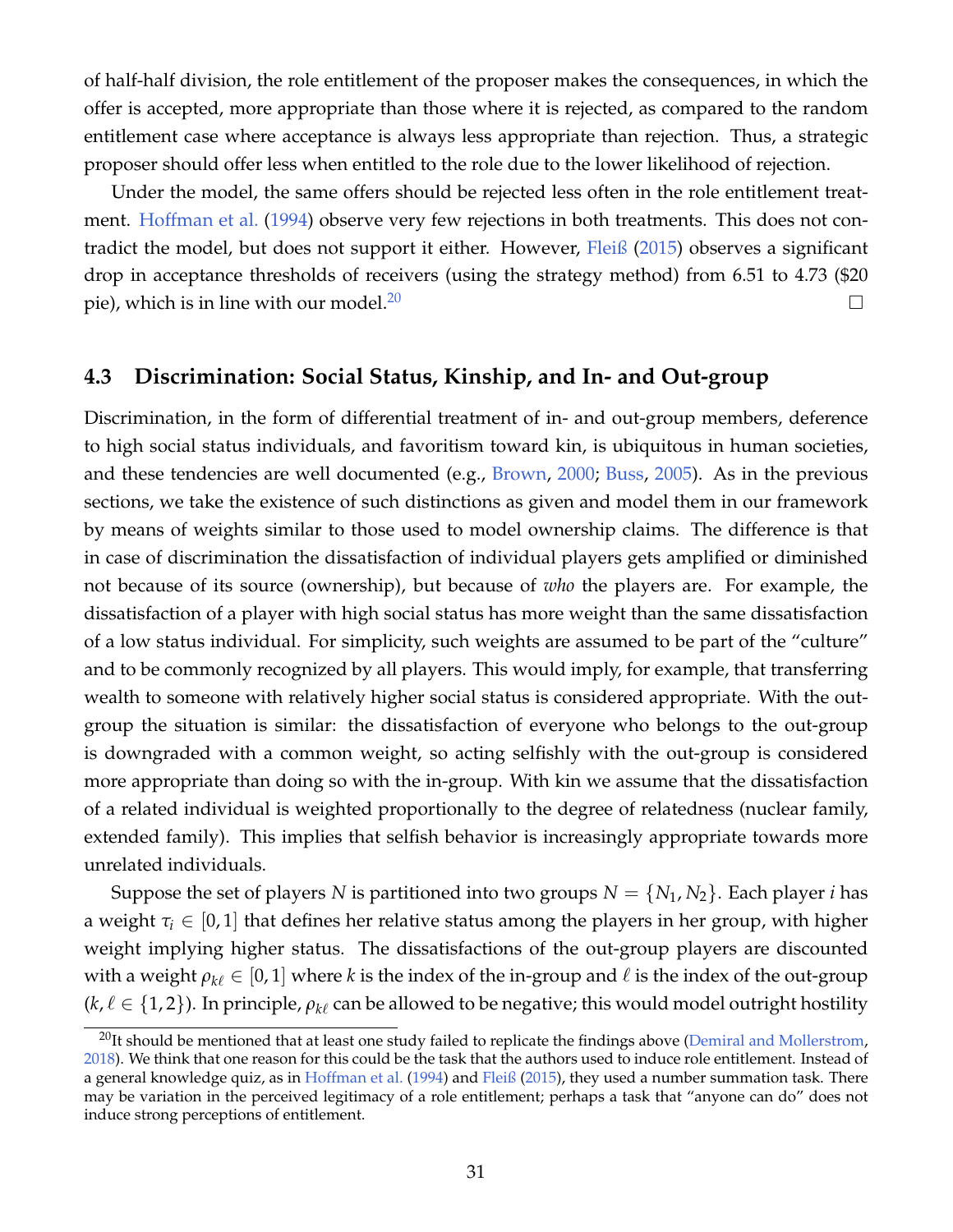towards the out-group. We then apply the weights when aggregating overall dissatisfaction across individuals to generate the norm. However, we first define two norms, one from the perspective of members of each group.<sup>[21](#page-32-0)</sup> The overall dissatisfaction from the perspective of group  $N_1$  is

$$
D(c_1|N_1) := \sum_{i \in N_1} \tau_i D_i(c_1) + \rho_{12} \sum_{i \in N_2} \tau_i D_i(c_1), \tag{5}
$$

and symmetrically from the perspective of group  $N_2$ :

$$
D(c_1|N_2) := \sum_{i \in N_2} \tau_i D_i(c_1) + \rho_{21} \sum_{i \in N_1} \tau_i D_i(c_1).
$$

These definitions can be easily generalized to any number of groups with a complex system of relationships defined by group-specific coefficients  $\rho_{k\ell}.$ 

Finally, for each player  $j \in N$  we define kin relationships by means of weights  $\kappa_{ii} \in [0,1]$ , where  $i \in N$  indexes all other players. We assume that  $\kappa_{ji} = 1$  for all  $j \in N$  (own dissatisfaction is counted as the most important) and that *κji* are connected to the degree of relatedness. For example, *κji* can be taken to be proportional to the weights defined by Hamilton's law [\(Hamilton,](#page-37-15) [1964\)](#page-37-15), though genetically unrelated individuals like spouses and their kin can also have relatively high weights. With kin relationships the norms become different for each individual *j*. We define the general overall dissatisfaction of player *j* belonging to group *N*<sup>1</sup> as

<span id="page-32-1"></span>
$$
D(c_1|N_1,j) := \sum_{i \in N_1} (\tau_i + \kappa_{ji}) D_i(c_1) + \rho_{12} \sum_{i \in N_2} (\tau_i + \kappa_{ji}) D_i(c_1).
$$
 (6)

Definition [\(6\)](#page-32-1), which can also be easily generalized to any number of groups, incorporates all "community relevant" information into the normative valence of each consequence. It should be noted that we propose a very simple functional form  $\tau_i + \kappa_{ii}$  for the relative importance of kinship and social status. Undoubtedly, other ways of combining weights are possible, but which way is best is an empirical question.

**Evidence on Status and Kinship.** Under the model, the dissatisfactions of individuals with higher social status should receive higher weights in the overall dissatisfaction function *D*. This implies that in the same situation higher status individuals should enjoy higher payoffs than those with lower status. The evidence of status deference is aplenty in anthropology, human evolutionary biology, and evolutionary psychology (see e.g., [Cummins,](#page-37-16) [2005\)](#page-37-16). In the economics literature [Ball et al.](#page-36-11) [\(2001\)](#page-36-11) find that high status subjects earn a disproportionate share of the gains from exchange in experimental double auction markets that employ a box design, in which *Q<sup>D</sup>* = *Q<sup>S</sup>* for a continuum of prices. Prices favor the high status side of the market, whether status

<span id="page-32-0"></span><sup>&</sup>lt;sup>21</sup>The idea that norms are indexed to groups has been employed elsewhere; see [Pickup et al.](#page-39-9) [\(2019\)](#page-39-9) and [Chang](#page-36-1) [et al.](#page-36-1) [\(2019\)](#page-36-1), who suggest that those who share a particular group identity are aware of and adhere to norms associated with that identity.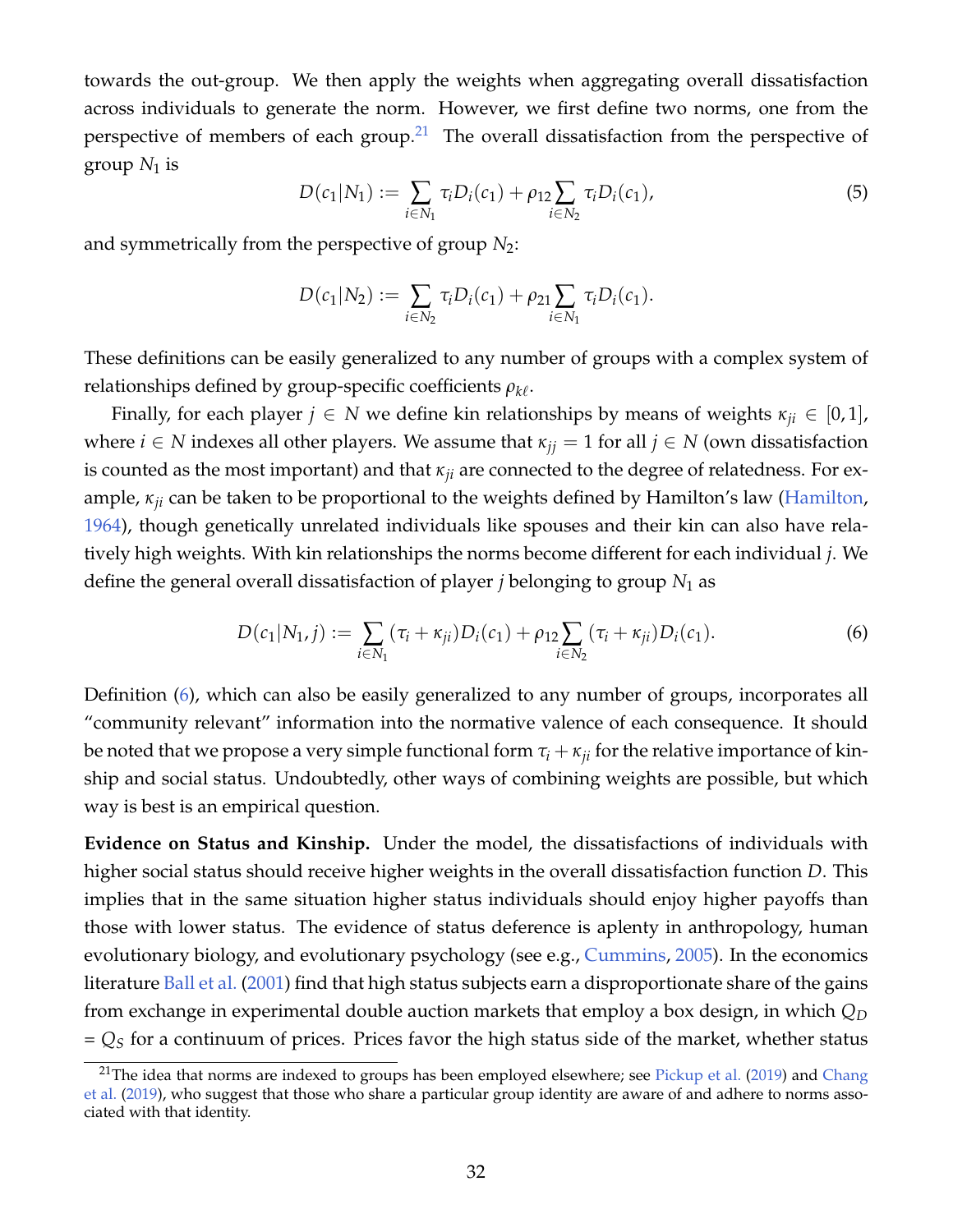is thought to be "earned" through performance on a quiz or randomly assigned. Similarly, if individuals weight the dissatisfaction of their kin according to their degree of relatedness, the theory predicts that the appropriateness of kindness toward kin is increasing in relatedness. [Madsen et al.](#page-38-18) [\(2007\)](#page-38-18) show that when subjects are told that their kin will be paid based on the amount of time that the subjects spend performing a painful exercise known as a "wall squat," their willingness to tolerate pain is increasing in the closeness of the kin relationship (i.e., people will suffer longer for a brother than a cousin). Both of these results can be interpreted as high status individuals' and kin's dissatisfaction receiving higher weights.

**Evidence on In- and Out-Group Discrimination.** We analyze a study that employs the minimal group paradigm from social psychology to induce in- and out-group identities [\(Tajfel and](#page-39-10) [Turner,](#page-39-10) [1986\)](#page-39-10). This experiment is particularly useful for our purposes because it employs a within-subject design which allows us to estimate the weights on in- vs. out-groups from an allocation task and ask how well those weights (and the implied norms) predict play in a subsequent series of games.

<span id="page-33-1"></span>**Case 10. [Chen and Li](#page-36-12) [\(2009\)](#page-36-12).** The authors (CL) use the classic Klee-Kandinsky method to assign individuals to groups and strengthen their identification with those groups with some additional tasks that include, for example, a chat with an in-group member about the characteristics of the paintings. Then subjects choose how to allocate tokens between two other subjects (otherother task) who either both belong to the in-group, both belong to the out-group, or one of each (decision makers are not incentivized). Figure [11](#page-33-0) shows the results.



<span id="page-33-0"></span>Figure 11: Choices in the other-other allocation tasks of [Chen and Li](#page-36-12) [\(2009\)](#page-36-12) with different compositions of others.

When subjects allocate tokens across two people from the same group (only in-group or only out-group) they divide the tokens equally, as predicted by our model of the Dictator game with equal weights on the dissatisfactions of the players. However, when one recipient is an in-group member and the other is an out-group member, subjects favor the in-group at a ratio of 2:1 for each of the five rounds with different endowments. This observation can be rationalized with a weight on the out-group equal to  $\rho=\frac{1}{2}$ , which implies that subjects treat the dissatisfaction of in-group members as twice as important as those of the out-group. We can use this weight to test the comparative statics of the theory using data from the second part of the experiment.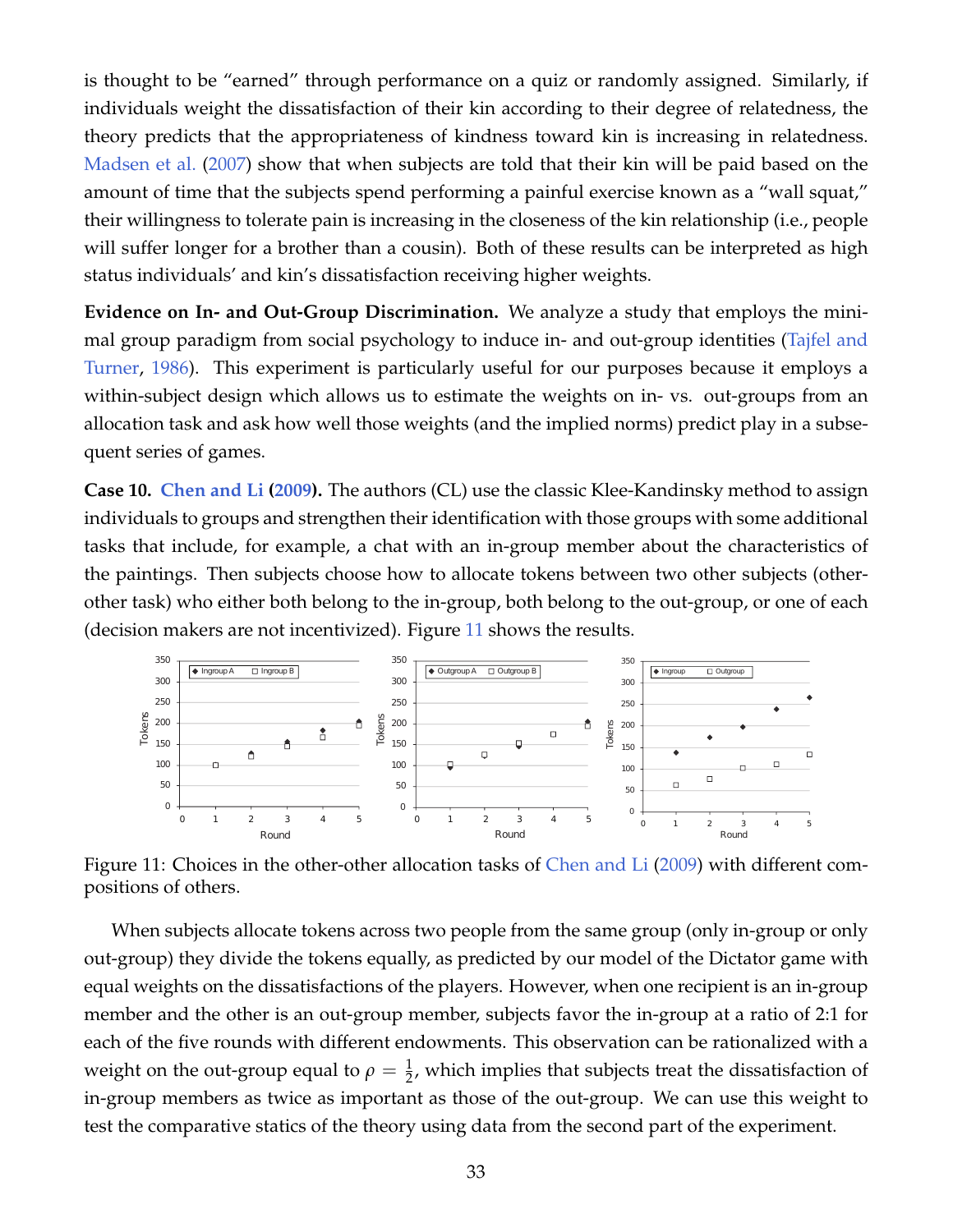After this task subjects played in a sequence of 23 one- or two-moves games taken from [Charness and Rabin](#page-36-2) [\(2002\)](#page-36-2). There are two conditions: in the first, both players are from the *same* group (in-group) and in the second, the players are from *different* groups (out-group). Games, choices, and norms are reported in Table [2](#page-55-0) in Appendix [G.4.](#page-55-1) The norms are computed with the weight  $\rho = \frac{1}{2}$  that we estimated from the other-other tasks. To assess how well our model can account for observed changes in choice proportions between the in- and out-group games, we focus on second movers, since the first mover's behavior depends on the beliefs about what the second mover will do and on many unknown parameters. Second movers always choose between Left and Right. We compute variables ∆Choice and ∆Norms (last two columns of Table [2\)](#page-55-0). The former is the difference in the proportion of choices of Left of players B (second movers) between the out-group games and the in-group games. The latter is the difference of differences between the out-group and in-group games of the norms associated with choices Left and Right of player  $B^{22}$  $B^{22}$  $B^{22}$  This quantity measures the change in norm-dependent utility of the second mover and should be proportional to the change in choices of Left if our model is correct.



<span id="page-34-1"></span>Figure 12: Change in choices and change in norms predicted by our model for the 23 games studied in [Chen and Li](#page-36-12) [\(2009\)](#page-36-12).

Our first observation is that in *all* games the change in choice has the same sign as the change in norms. Thus, our theory can account for the direction of change in all games. Moreover, if we assume a random utility specification as CL do, then the change in proportion of choices should be proportional to the change in norms, since they enter the norm-dependent utility. Figure [12](#page-34-1) shows a scatter plot of the two variables. The dashed line is the OLS regression with robust errors ( $\beta = 0.16$ ,  $p < 0.001$ ). Spearman's rank correlation is 0.79 ( $p < 0.0001$ ). This provides strong quantitative support to our theory.

<span id="page-34-0"></span><sup>&</sup>lt;sup>22</sup>Strictly speaking, there are 6 out of 23 games in which an action by the first mover will lead to different punishment norms for in- and out-group members. In what follows we ignore this when computing the change in norms; if we simply exclude those games instead, our results for the remaining 17 games are essentially identical.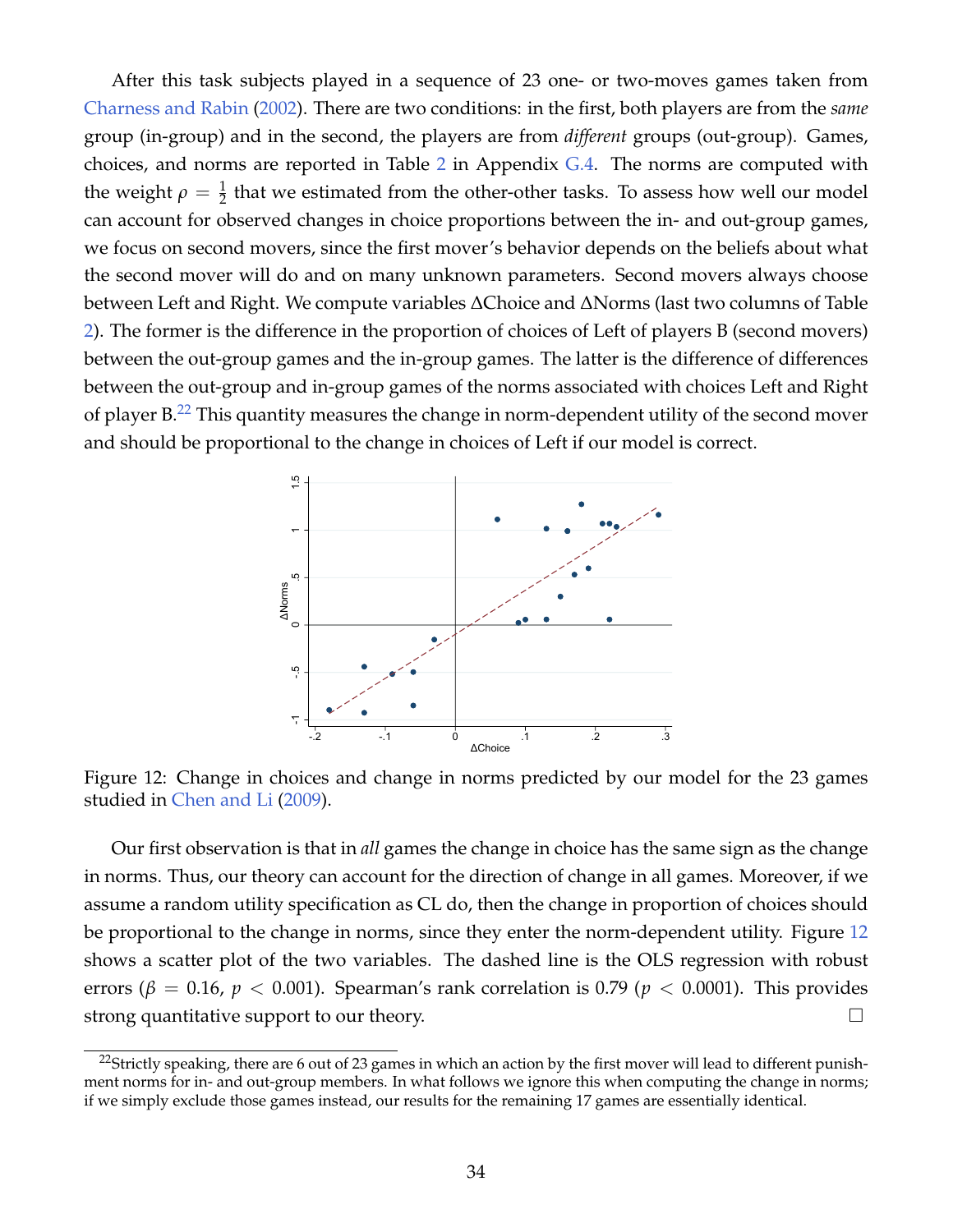## **5 Conclusion**

We propose the first (to our knowledge) theory of injunctive norms in games. The theory is intended to provide structure to models of norm-dependent utility, which have been shown to have substantial predictive/explanatory power in experimental games. This power has been possible, in part, because theories of norm-following introduce additional free parameters making it easier to fit the data. This has raised concern that such models provide too many "modeler degrees of freedom," and so we have sought to address this concern by showing how a measure of normative appropriateness of each outcome can be defined only in terms of the set of possible outcomes in a game.

The theory assumes that normative evaluations aggregate the emotional reaction of each interested party to the possible outcomes. We assume that normative evaluations are driven by comparative dissatisfaction when individuals evaluate counterfactual opportunities to earn higher payoffs. The normatively most appropriate outcome is the one that minimizes aggregate dissatisfaction of this kind. We take the theory to existing data to show how it can rationalize a variety of seemingly puzzling observations about social behavior, including the fact that measured social preferences are known to vary across contexts, the fact that adding/subtracting seemingly irrelevant outcomes to/from a game can change behavior, and the nature and intensity of costly punishment.

An important virtue of the model is the ease with which it can be applied. Computing the normative appropriateness of each outcome is straightforward, and then one need only use the appropriateness measure as an input to norm-dependent preferences, and the resulting game can be analyzed with standard tools.

While the evidence we present is largely consistent with the model, another key virtue of the theory is that it establishes a falsifiable framework for studying the influence of norms on behavior. Suitably designed experiments will thus be able to more thoroughly test the theory's implications and probe the boundaries of its applicability. We have little doubt that the present model is incomplete, but we view it as a valuable step in the right direction.

Finally, while the theory makes predictions about a number of important ways that the context in which a choice is made matters for behavior, the basic model is nevertheless unable to account for a variety of other "context effects" that have been documented in the literature, such as the effects of entitlements/ownership and the effects of individual and group status/identity on behavior. In the final two sections we show how the model can be extended in a straightforward way to provide an account of such observations. The key intuition is that ownership, entitlements, and discriminatory treatment can all be understood as factors that change the weights used in aggregation of dissatisfaction within or across individuals in constructing the norm.

Of course, once we account for these factors, we once again introduce many parameters, specifically weights  $\pi$  that determine ownership claims, punishment weights  $\sigma$  for the role enti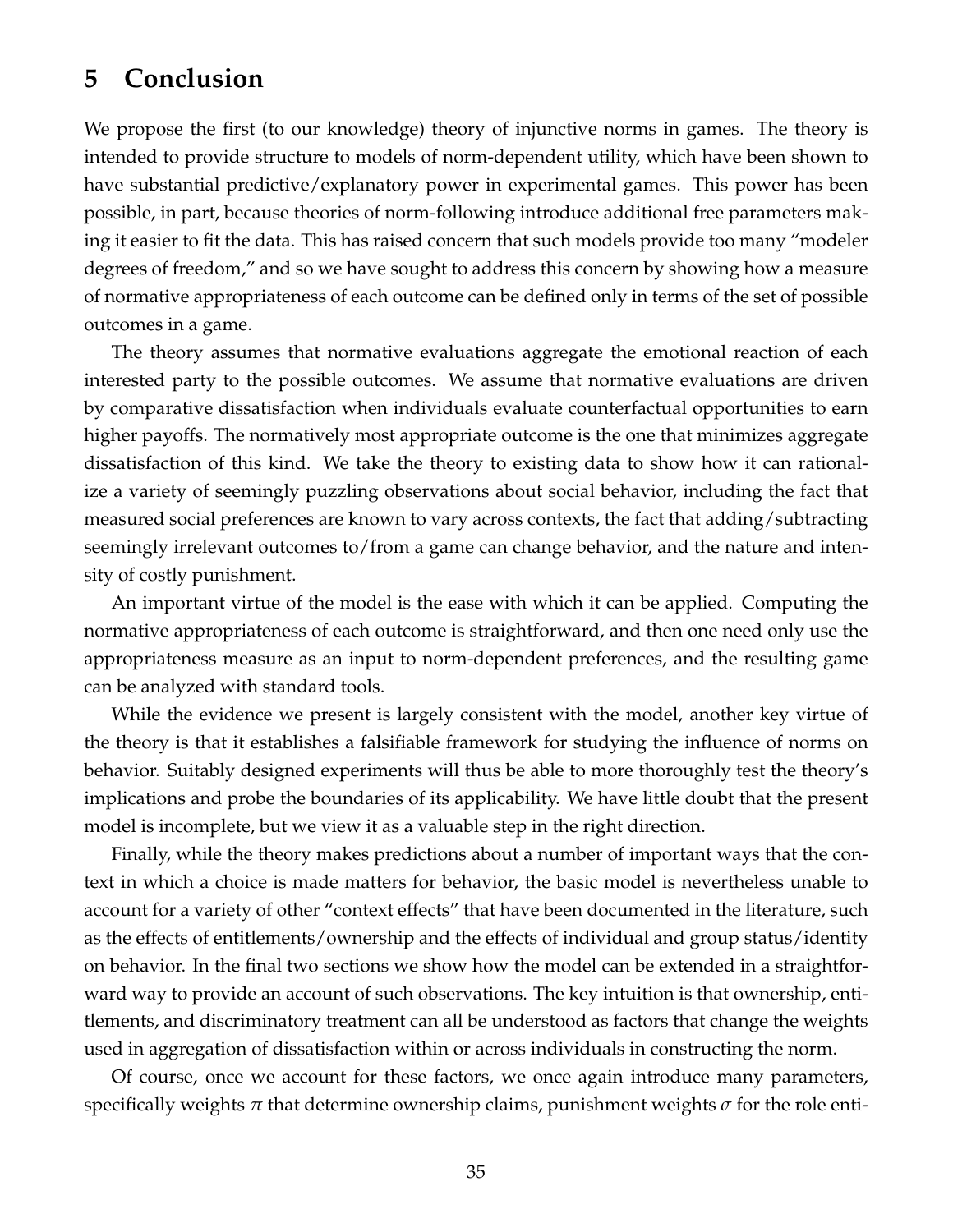tlements, and weights *τ*, *ρ*, *κ* for status, in/out-group, and kin relationships. If the model is taken at face value, this means that experimental designs can be used to infer these weights from data in order to help improve our understanding of normative variation. However, we also note that, even if the model is "correct enough" to be used in this fashion, there would remain substantial room for normative uncertainty and disagreement about what is appropriate, especially given that entitlements and social relationships may not be precisely determined. We think this source of normative uncertainty is a plausible source of conflict and that this is an important direction for future research.

## **References**

- <span id="page-36-3"></span>Baader, M. and Vostroknutov, A. (2017). Interaction of reasoning ability and distributional preferences in a social dilemma. *Journal of Economic Behavior & Organization*, 142:79–91.
- <span id="page-36-7"></span>Balafoutas, L., Grechenig, K., and Nikiforakis, N. (2014). Third-party punishment and counterpunishment in one-shot interactions. *Economics letters*, 122(2):308–310.
- <span id="page-36-11"></span>Ball, S., Eckel, C. C., Grossman, P. J., and Zame, W. (2001). Status in markets. *Quarterly Journal of Economics*, 116(1):161–188.
- <span id="page-36-5"></span>Bardsley, N. (2008). Dictator game giving: altruism or artefact? *Experimental Economics*, 11:122– 133.
- <span id="page-36-4"></span>Bicchieri, C. (2006). *The grammar of society: The nature and dynamics of social norms*. Cambridge University Press.
- <span id="page-36-9"></span>Brown, D. E. (2000). Human universals and their implications. In Roughley, N., editor, *Being Humans: Anthropological Universality and Particularity in Transdisciplinary Perspectives*. New York: Walter de Gruyter.
- <span id="page-36-10"></span>Buss, D. M., editor (2005). *The Handbook of Evolutionary Psychology*. John Wiley & Sons, Inc.
- <span id="page-36-0"></span>Cappelen, A. W., Hole, A. D., Sørensen, E. Ø., and Tungodden, B. (2007). The pluralism of fairness ideals: An experimental approach. *American Economic Review*, 97(3):818–827.
- <span id="page-36-6"></span>Cappelen, A. W., Nielsen, U. H., Sørensen, E. Ø., Tungodden, B., and Tyran, J.-R. (2013). Give and take in dictator games. *Economics Letters*, 118(2):280–283.
- <span id="page-36-1"></span>Chang, D., Chen, R., and Krupka, E. (2019). Rhetoric matters: a social norms explanation for the anomaly of framing. *Games and Economic Behavior*.
- <span id="page-36-2"></span>Charness, G. and Rabin, M. (2002). Understanding social preferences with simple tests. *Quarterly Journal of Economics*, 117:817–869.
- <span id="page-36-12"></span>Chen, Y. and Li, S. X. (2009). Group identity and social preferences. *American Economic Review*, 99(1):431–57.
- <span id="page-36-8"></span>Cherry, T. L., Frykblom, P., and Shogren, J. F. (2002). Hardnose the dictator. *American Economic Review*, 92(4):1218–1221.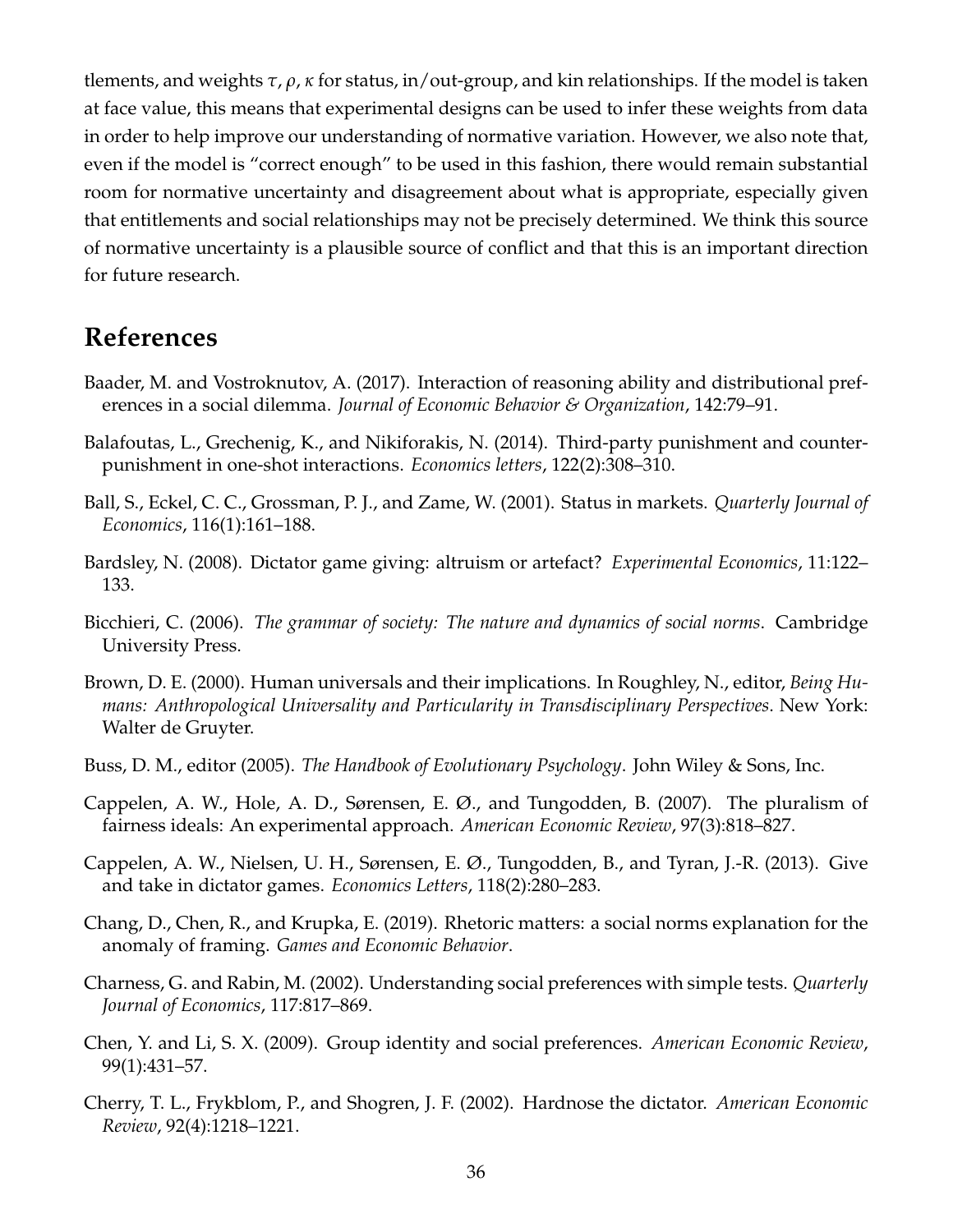- <span id="page-37-5"></span>Chudek, M. and Henrich, J. (2011). Culture–gene coevolution, norm-psychology and the emergence of human prosociality. *Trends in cognitive sciences*, 15(5):218–226.
- <span id="page-37-4"></span>Cox, J. C., List, J. A., Price, M., Sadiraj, V., and Samek, A. (2018). Moral costs and rational choice: Theory and experimental evidence. mimeo, Georgia State University, University of Chicago, University of Alabama, University of Southern California.
- <span id="page-37-16"></span>Cummins, D. (2005). Dominance, status, and social hierarchies. In Buss, D. M., editor, *The Handbook of Evolutionary Psychology*, chapter 20, pages 676–697. John Wiley & Sons, Inc.
- <span id="page-37-14"></span>Demiral, E. E. and Mollerstrom, J. (2018). The entitlement effect in the ultimatum game–does it even exist? *Journal of Economic Behavior & Organization*.
- <span id="page-37-7"></span>Dufwenberg, M. and Kirchsteiger, G. (2004). A theory of sequential reciprocity. *Games and Economic Behavior*, 47:268–298.
- <span id="page-37-9"></span>Elster, J. (1989). Social norms and economic theory. *The Journal of Economic Perspectives*, 3(4):99– 117.
- <span id="page-37-0"></span>Engelmann, D. and Strobel, M. (2004). Inequality aversion, efficiency, and maximin preferences in simple distribution. *American Economic Review*, 94(4):857–869.
- <span id="page-37-8"></span>Falk, A. and Fischbacher, U. (2006). A theory of reciprocity. *Games and Economic Behavior*, 54:293– 315.
- <span id="page-37-3"></span>Fehr, E. and Fischbacher, U. (2004). Third-party punishment and social norms. *Evolution and human behavior*, 25(2):63–87.
- <span id="page-37-10"></span>Fehr, E. and Gächter, S. (2000). Cooperation and punishment in public goods experiments. *American Economic Review*, 90(4):980–994.
- <span id="page-37-6"></span>Fehr, E. and Gächter, S. (2002). Altruistic punishment in humans. *Nature*, 415(6868):137.
- <span id="page-37-13"></span>Fleiß, J. (2015). Merit norms in the ultimatum game: an experimental study of the effect of merit on individual behavior and aggregate outcomes. *Central European Journal of Operations Research*, 23(2):389–406.
- <span id="page-37-11"></span>Gächter, S. and Riedl, A. (2005). Moral property rights in bargaining with infeasible claims. *Management Science*, 51(2):249–263.
- <span id="page-37-1"></span>Galeotti, F., Montero, M., and Poulsen, A. (2018). Efficiency versus equality in bargaining. *Journal of European Economic Association*, forthcoming.
- <span id="page-37-15"></span>Hamilton, W. D. (1964). The genetical evolution of social behaviour. i. *Journal of Theoretical Biology*, 7(1):1–16.
- <span id="page-37-2"></span>Henrich, J. (2015). *The secret of our success: how culture is driving human evolution, domesticating our species, and making us smarter*. Princeton University Press.
- <span id="page-37-12"></span>Hoffman, E., McCabe, K., Shachat, K., and Smith, V. (1994). Preferences, property rights, and anonymity in bargaining games. *Games and Economic Behavior*, 7:346–380.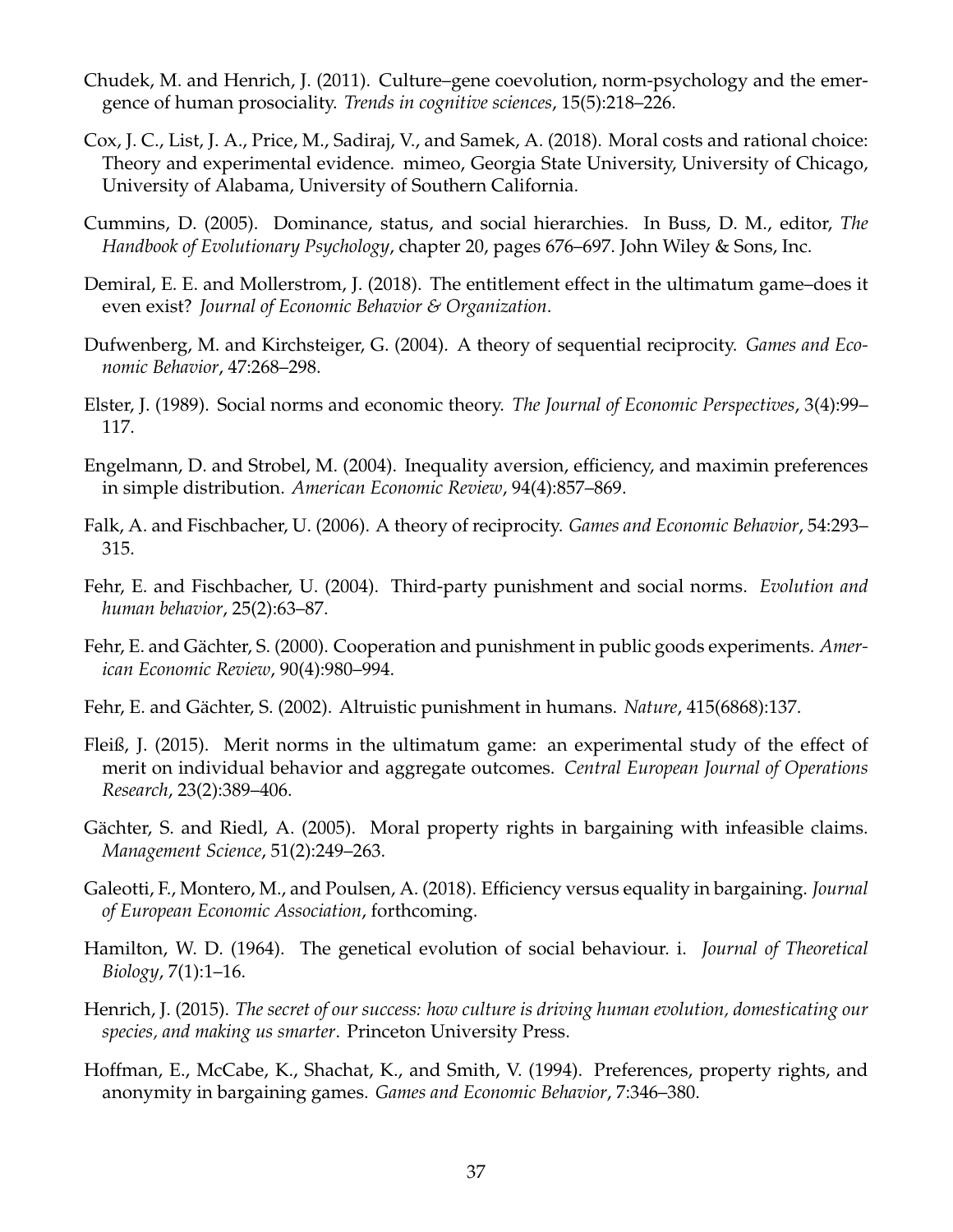- <span id="page-38-17"></span>Hoffman, E. and Spitzer, M. L. (1985). Entitlements, rights, and fairness: An experimental examination of subjects' concepts of distributive justice. *Journal of Legal Studies*, 14:259–298.
- <span id="page-38-5"></span>Hume, D. (1740). *A Treatise of Human Nature*. Oxford: Oxford University Press, (2003) edition.
- <span id="page-38-12"></span>Isoni, A. and Sugden, R. (2018). Reciprocity and the Paradox of Trust in psychological game theory. *Journal of Economic Behavior & Organization*.
- <span id="page-38-9"></span>Kandori, M. (1992). Social norms and community enforcement. *Review of Economic Studies*, 59(1):63–80.
- <span id="page-38-1"></span>Kessler, J. B. and Leider, S. (2012). Norms and contracting. *Management Science*, 58(1):62–77.
- <span id="page-38-3"></span>Kimbrough, E. and Vostroknutov, A. (2016). Norms make preferences social. *Journal of European Economic Association*, 14(3):608–638.
- <span id="page-38-4"></span>Kimbrough, E. and Vostroknutov, A. (2018). A portable method of eliciting respect for social norms. *Economics Letters*, 168:147–150.
- <span id="page-38-11"></span>Kimbrough, E. and Vostroknutov, A. (2019). A theory of norms III: Axiomatic foundations. mimeo, Chapman University and Maastricht University.
- <span id="page-38-15"></span>Korenok, O., Millner, E., and Razzolini, L. (2017). Feelings of ownership in dictator games. *Journal of Economic Psychology*, 61(C):145–151.
- <span id="page-38-2"></span>Krupka, E. L. and Weber, R. A. (2013). Identifying social norms using coordination games: why does dictator game sharing vary? *Journal of European Economic Association*, 11(3):495–524.
- <span id="page-38-13"></span>Leibbrandt, A. and López-Pérez, R. (2012). An exploration of third and second party punishment in ten simple games. *Journal of Economic Behavior & Organization*, 84(3):753–766.
- <span id="page-38-7"></span>List, J. A. (2007). On the interpretation of giving in dictator games. *Journal of Political Economy*, 115(3):482–493.
- <span id="page-38-16"></span>Locke, J. (1690). *The second treatise of civil government*. Awnsham Churchill.
- <span id="page-38-0"></span>López-Pérez, R. (2008). Aversion to norm-breaking: A model. *Games and Economic behavior*, 64(1):237–267.
- <span id="page-38-6"></span>Mackie, J. L. (1982). Morality and the retributive emotions. *Criminal Justice Ethics*, 1(1):3–10.
- <span id="page-38-18"></span>Madsen, E. A., Tunney, R. J., Fieldman, G., Plotkin, H. C., Dunbar, R. I., Richardson, J.-M., and McFarland, D. (2007). Kinship and altruism: A cross-cultural experimental study. *British Journal of Psychology*, 98(2):339–359.
- <span id="page-38-8"></span>McCabe, K. A., Rigdon, M. L., and Smith, V. L. (2003). Positive reciprocity and intentions in trust games. *Journal of Economic Behavior and Organization*, 52:267–275.
- <span id="page-38-14"></span>Nikiforakis, N. and Mitchell, H. (2014). Mixing the carrots with the sticks: Third party punishment and reward. *Experimental Economics*, 17(1):1–23.
- <span id="page-38-10"></span>Osborne, M. J. and Rubinstein, A. (1994). *A course in game theory*. Cambridge, Mass.: MIT Press.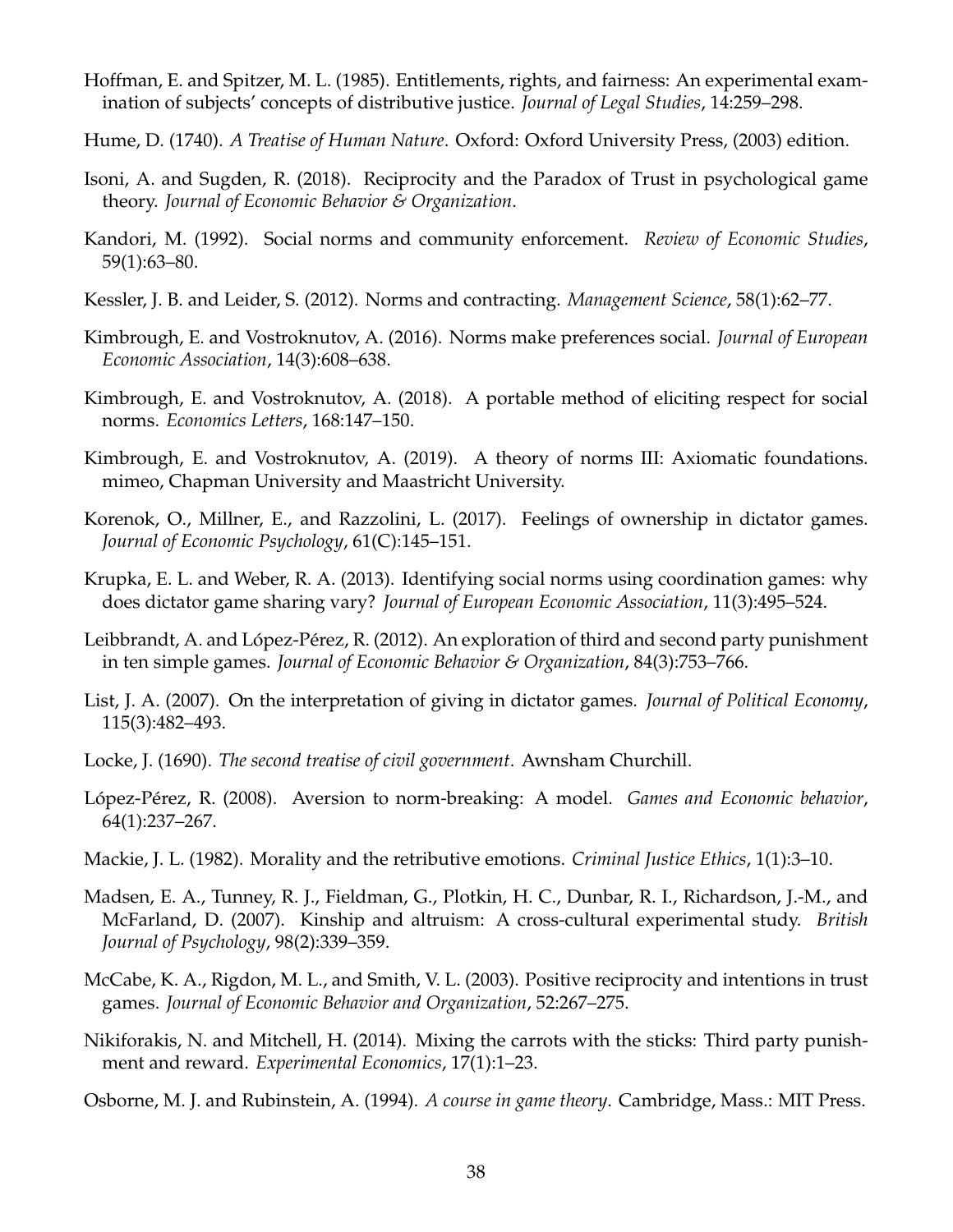- <span id="page-39-8"></span>Oxoby, R. J. and Spraggon, J. (2008). Mine and yours: Property rights in dictator games. *Journal of Economic Behavior & Organization*, 65(3-4):703–713.
- <span id="page-39-9"></span>Pickup, M., Kimbrough, E. O., and de Rooij, E. (2019). Expressive politics as (costly) norm following. SSRN Working Paper 2851135.
- <span id="page-39-2"></span>Prinz, J. (2007). *The emotional construction of morals*. Oxford University Press.
- <span id="page-39-6"></span>Rabin, M. (1993). Incorporating fairness into game theory and economics. *American Economic Review*, 83(5):1281–1302.
- <span id="page-39-5"></span>Rawls, J. (1971). *A Theory of Justice*. Harvard University Press.
- <span id="page-39-1"></span>Smith, A. (1759). *The Theory of Moral Sentiments*. Liberty Fund: Indianapolis (1982).
- <span id="page-39-3"></span>Smith, V. L. and Wilson, B. J. (2017). *Sentiments*, conduct and trust in the laboratory. *Social Philosophy and Policy*, 34(1):25–55. Economic Science Institute Working Paper.
- <span id="page-39-0"></span>Stigler, G. J. and Becker, G. S. (1977). De gustibus non est disputandum. *The American Economic Review*, 67(2):76–90.
- <span id="page-39-4"></span>Sugden, R. (2018). *The Community of Advantage: A Behavioural Economist's Defence of the Market*. Oxford University Press.
- <span id="page-39-10"></span>Tajfel, H. and Turner, J. (1986). The social identity theory of intergroup behavior. In Worchel, S. and Austin, W., editors, *The psychology of intergroup relations*, pages 7–24. Chicago: Nelson-Hall.
- <span id="page-39-7"></span>Thaler, R. (1980). Toward a positive theory of consumer choice. *Journal of Economic Behavior & Organization*, 1(1):39–60.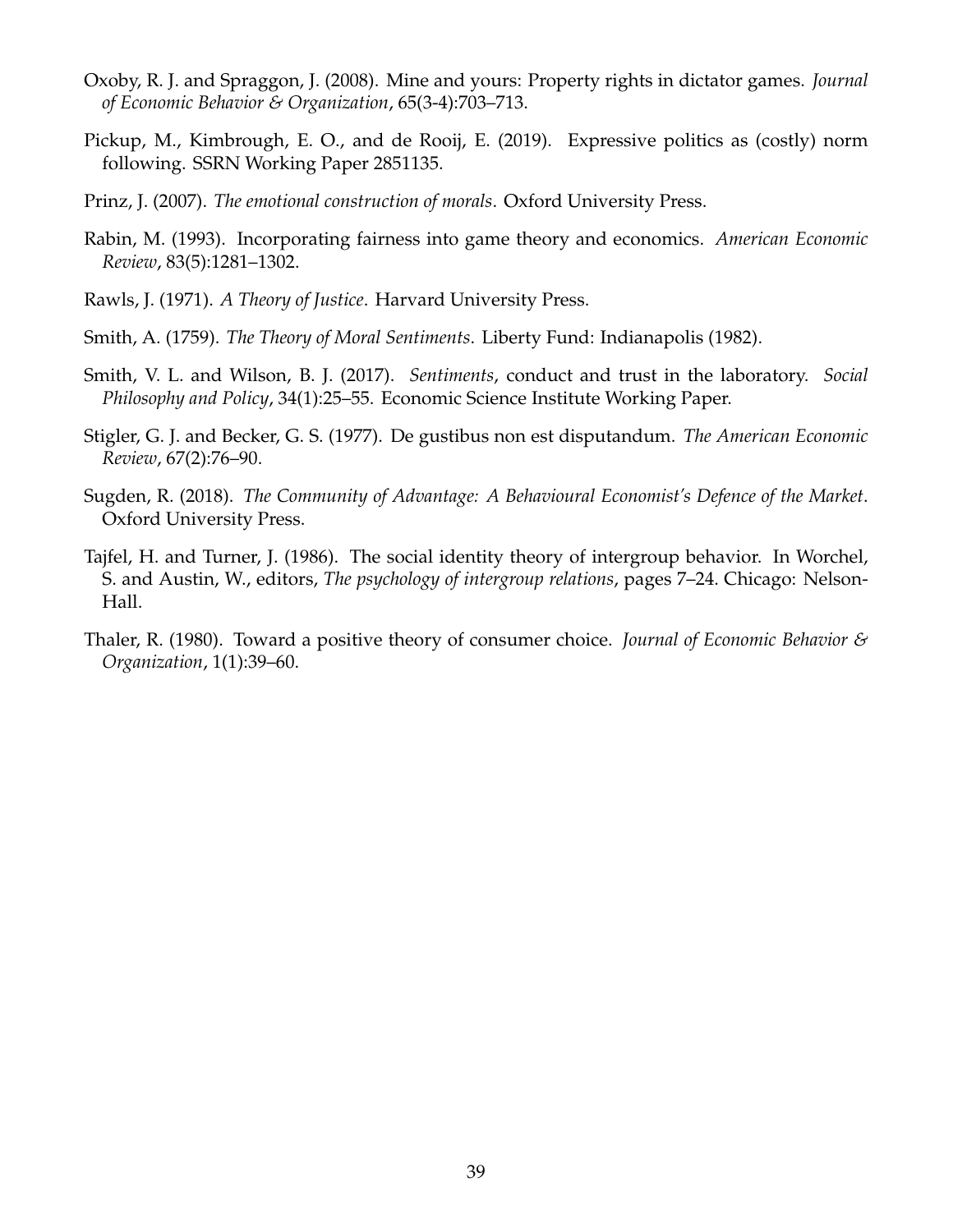## **Appendix (for online publication)**

## <span id="page-40-0"></span>**A Additional Examples**

<span id="page-40-1"></span>**Example 4. Public Goods Game (PG) and Trust Game (TG).** Figure [13](#page-40-2) shows the norms in a 2-player Public Goods game and a Trust game. On both graphs the points on the 2D plane are the payoffs that players can obtain and the color codes the value of the norm.



<span id="page-40-2"></span>Figure 13: Left graph: the norm in a 2-player public goods game. Right graph: the norm in a Trust game. Dark red stands for the most appropriate consequence and deep blue for the most inappropriate one.

The most appropriate consequence in the PG is for both players to contribute the whole endowment, and the most inappropriate consequence is to contribute nothing. If we imagine that the players try to maximize the norm instead of their utilities or, in other words, the utilities in the game are redefined as  $u(c) = (\eta_C(c), \eta_C(c))$ , then PG turns into a very simple coordination game in which an action "contribute" *x* units" strictly dominates any other action "contribute less than *x* units" for all choices of the other player. Moreover, the interests of the players are perfectly aligned, so, if players try to achieve the most socially appropriate consequence, there are no strategic complications that stand on their way. In Section [2.3](#page-14-2) we define norm-dependent utility that includes both normative and selfish payoff-maximizing components. In this case the strategic complexity remains.

In TG the most appropriate consequence is for the first mover to send everything to the second mover (1 token), and for the second mover to return *slightly more than half* of the resulting amount (second mover returns 1.66 tokens and keeps 1.34 tokens). Similar to PG, if players try to maximize the appropriateness with utilities redefined as  $u(c) = (\eta_C(c), \eta_C(c))$ , then the first mover sends all endowment to the second mover, who returns back more than half of the tripled amount. It is also worth noting that the second player who maximizes appropriateness in TG behaves as if she positively reciprocates to the moves of the first player. Thus, our theory incorporates positive reciprocity.  $\Box$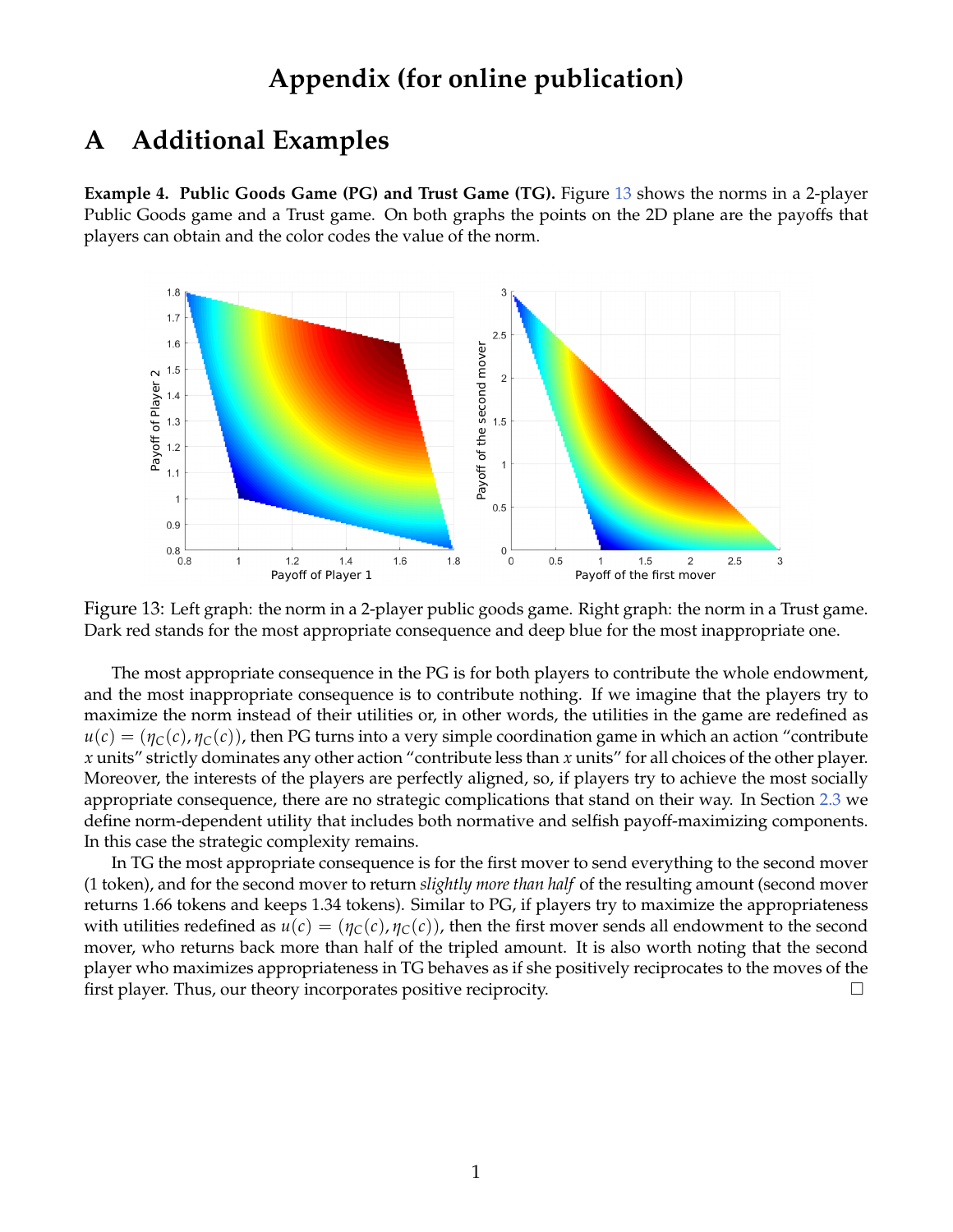<span id="page-41-0"></span>**Example 5. Adding the Same Consequences Matters.** Suppose that there are two players,  $C = \{c_1, c_2, c_3\}$ , and  $u(c_1) = (0,0), u(c_2) = u(c_3) = (1,1)$ . Thus, two consequences out of three lead to payoffs  $(1,1)$ , and one to  $(0, 0)$ . The overall dissatisfaction of  $c_1$  is  $D(c_1) = 2 \cdot 2 = 4$ : it produces dissatisfaction twice for each player for being worse than (1, 1). Now suppose that  $C = \{c_1, ..., c_{101}\}\$ ,  $u(c_1) = (0, 0)$ , and all other consequences lead to (1, 1). In this case the overall dissatisfaction of  $c_1$  is  $D(c_1) = 2 \cdot 100 = 200$ , since now each player is dissatisfied with *c*<sup>1</sup> because of 100 other consequences. Intuitively, a bad payoff vector,  $(0,0)$ , feels much less appropriate if there are more other consequences that lead to a good one. To give an example, suppose you are on a beach and you see someone drowning. In the first case you cannot swim and do not have a phone, but can attract the attention of others (you need to run somewhere). In the second case, you can swim and have a phone, and can attract the attention of others. Intuitively, not helping the drowning person seems less appropriate in the latter case than in the former. Notice that, in order to distinguish situations like this, all consequences should be taken into account like in our definition, and not only those with special properties as in the case of maximal dissatisfaction suggested at the end of Section [2.1.](#page-5-2)

If we apply our definition of a norm to the cases with 3 and 101 consequences, we will actually obtain the same result since the norm is the normalized overall dissatisfaction. However, the two cases are connected. In particular, the set of consequences of the first case is a subset of the consequences of the second. We propose a way how to compare norms in related environments like these in Appendix [D.](#page-48-0)  $\Box$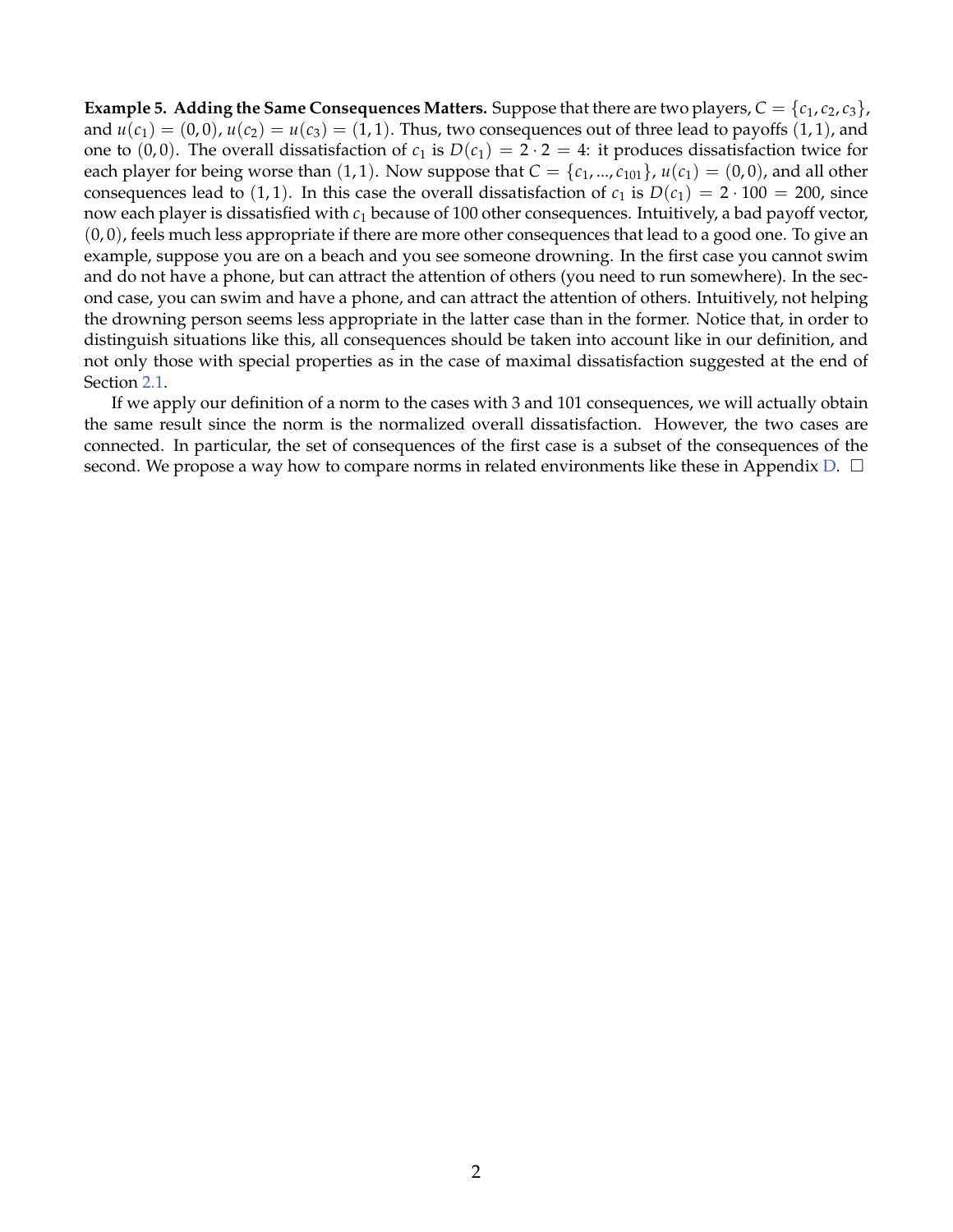<span id="page-42-0"></span>**Example 6. Ultimatum Game (UG) with punishment norm.** From the perspective of our framework UG can be viewed as a DG with a rather extreme punishment mechanism, which only allows to punish a proposer to a maximal degree at the expense of all payoffs in the game.<sup>[1](#page-42-1)</sup> The set of consequences is *C* = [0,1]∪{ $p_c$  | *c* ∈ [0,1]} with utilities *u*(*c*) = (1 − *c*, *c*) if the offer is accepted and *u*( $p_c$ ) = (0,0) for all  $c \in [0, 1]$  if the offer is rejected. Here consequence  $p_c$  represents rejection choice in the subgame that follows the choice of *c*.



<span id="page-42-2"></span>Figure 14: Norms in UG. Left graph: the norm for  $\langle N, C, u, R \rangle$ . Right graph: for each  $c \in C$ , except  $c = \frac{1}{2}$ where norm is followed, convex combination of punishment and game norm.

The left graph on Figure [14](#page-42-2) shows the norm in the UG when considered as a whole. The black line corresponds to the accepted divisions  $(1 - c, c)$  and the red line stands for the rejection consequences  $p_c$ . The right graph shows for each choice  $c \in [0,1]$  of a proposer the norm from the left graph combined with the punishment norm *µ* which is defined, as described in Section [2.2,](#page-10-1) to be  $\mu(c) = -1$  (since the payoff 1 – *c* for proposer is the highest attainable in the subgame following offer *c*) and  $\mu(p_c) = 1$  for all  $c \neq \frac{1}{2}$ (since  $p_c$  is the consequence with the lowest possible payoff for proposer). Notice that for any deviation from equal split the normative value of consequence  $p_c$  is higher than the normative value of accepting the division  $(1 - c, c)$ . Moreover, the difference increases for more unequal divisions.

<span id="page-42-1"></span><sup>&</sup>lt;sup>1</sup>The Ultimatum Game, first proposed by Güth et al. [\(1982\)](#page-56-0), was intended as a model of bargaining with rejection representing the "no agreement" option. Thus, it should not be surprising that when we see rejection through the lens of norm-following behavior it seems rather uncalled for as a punishment strategy. In order to test our theory properly an adequate punishment mechanism, which covers appropriate range of payoffs, should be introduced instead (see e.g., [Fehr and Fischbacher,](#page-37-3) [2004\)](#page-37-3).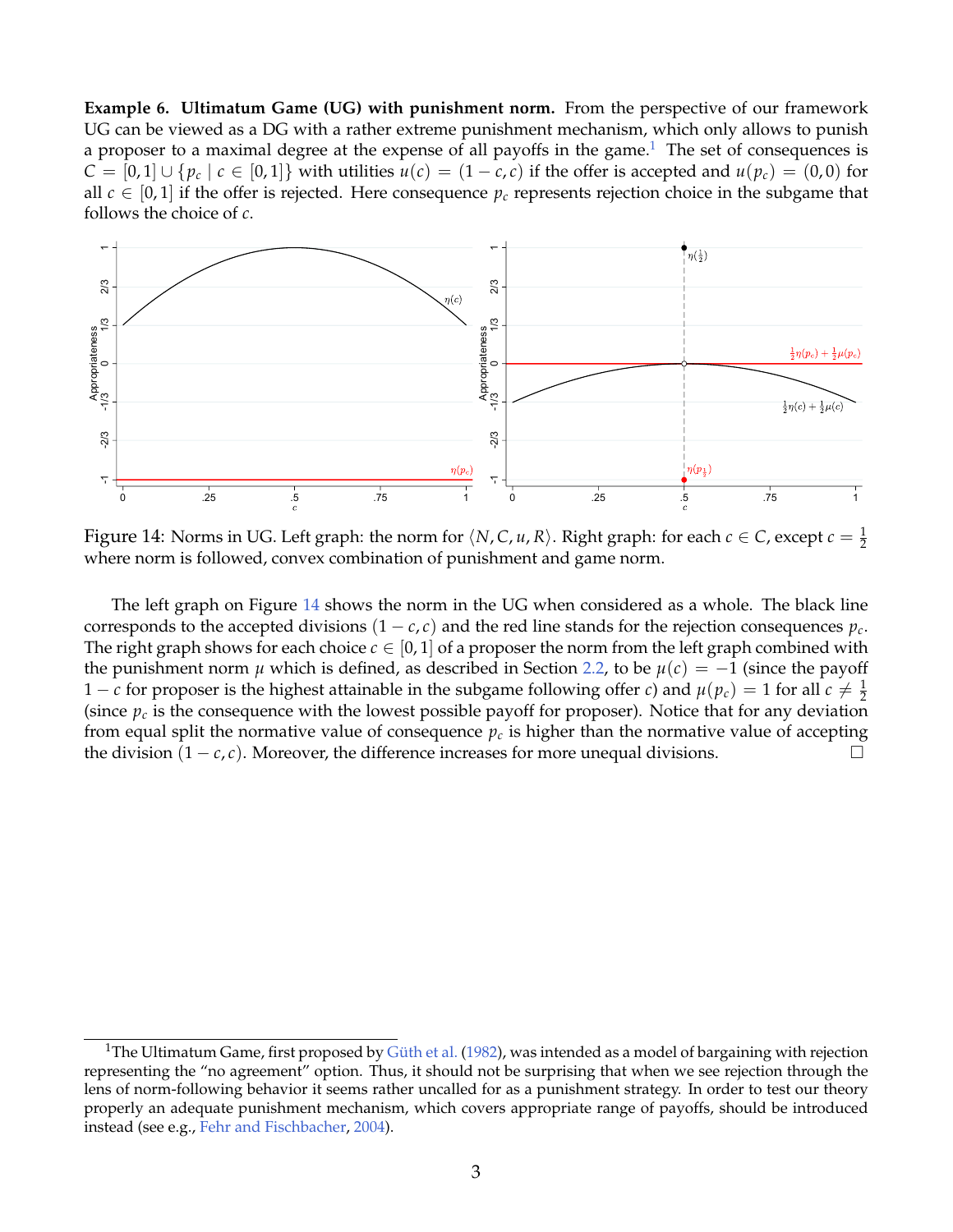<span id="page-43-0"></span>**Example 7. Prisoner's Dilemma.** Consider the Prisoner's Dilemma with material payoffs *a*, *b*, *c*, *d* as shown on the left graph of Figure [15.](#page-43-1) We calculate the normative values associated with each outcome as  $x = 2(a-c)$ ,  $y = 4(c-d) + 2(a-c)$ , and  $z = 3(d-b) + 2(c-d) + (a-c)$ .



<span id="page-43-1"></span>Figure 15: Prisoner's Dilemma. Left graph: payoffs. Middle graph: normative values; Right graph: three types of PD that depend on the relationship between normative values.

Suppose that the two players are extremely rule-following individuals, so that they just want to maximize social appropriateness. Then, the game they play is shown in the middle graph of Figure [15.](#page-43-1) Depending on the value of *z*, this game can be of three types: 1) coordination game; 2) dominance solvable with unique NE in which both players cooperate or 3) a miscoordination game (right graph on Figure [15\)](#page-43-1). For the PD of type 1 we obtain *conditional cooperation* behavior: norm abiding players cooperate only if they believe that the other player will cooperate with high enough probability and they defect in the opposite case. Since norm-followers can optimally choose defection or cooperation depending on their beliefs, the observed actions in this kind of PD do not reveal the rule-following propensity of the player. The PD of type 2 is the most clear case where the norm-following players should unambiguously choose cooperation, which also reveals their type. Finally, in the PD of type 3 we may expect mixed strategies and noisy behavior. Thus, our model makes some very specific predictions: cooperation should be the easiest to attain in the type 2 PD, whereas cooperation and defection may coexist in the PD of type 1.  $\Box$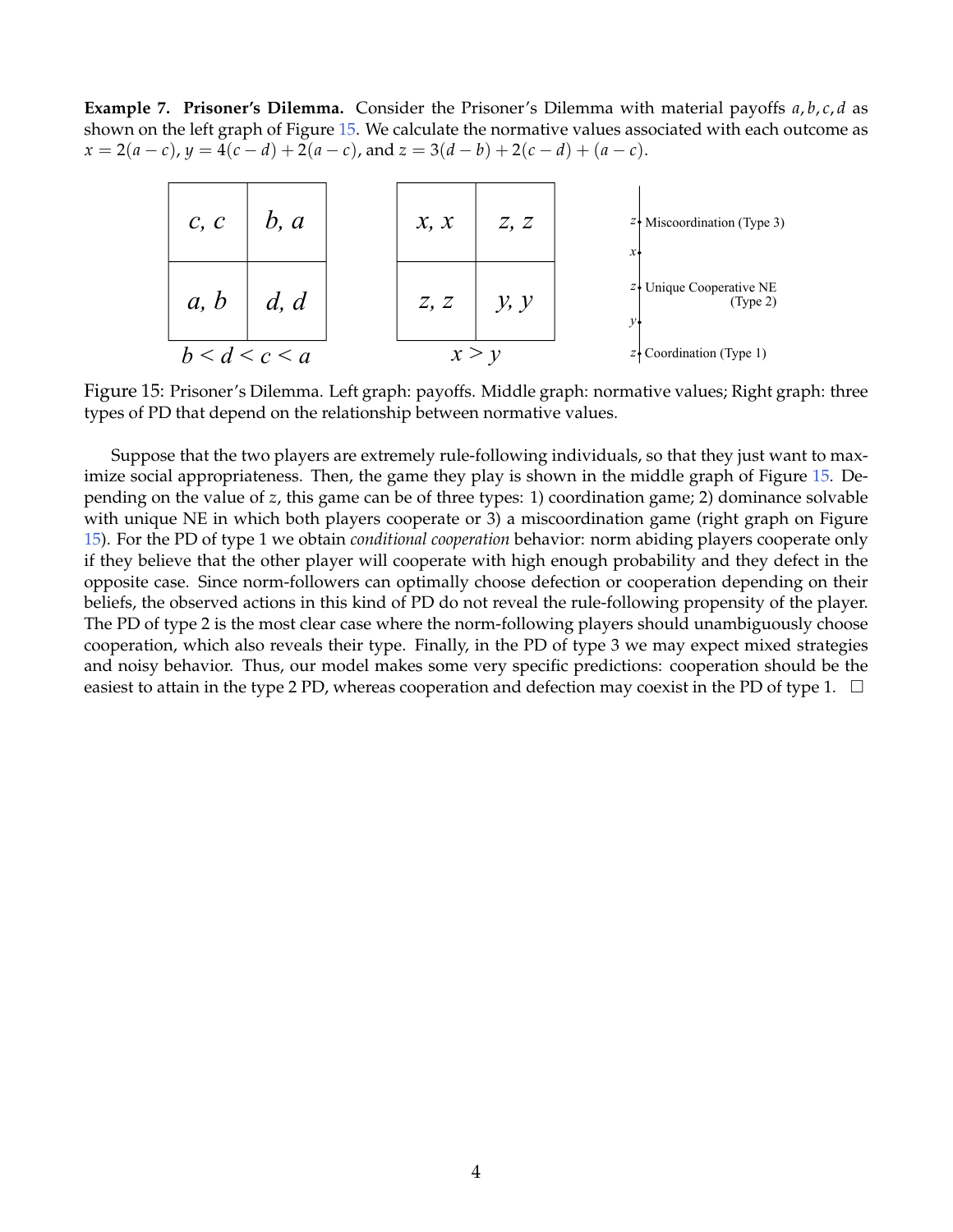## <span id="page-44-1"></span>**B Additional Cases**

<span id="page-44-0"></span>**Case 11. [List](#page-38-7) [\(2007\)](#page-38-7).** In Case [3](#page-19-1) we analyzed the treatments of this experiment that introduced different giving and taking options to the Dictator game. Here we look at the Take5 treatment and the Earnings treatment, which is the same as Take5 with the only difference being that subjects earned the money that they later were asked to share. In the Take5 treatment all subjects are endowed with \$5. The randomly assigned dictators can give some of their endowment to the recipient or take some part of the recipients' endowment (up to full amount of \$5). The Earnings treatment is the same as Take5 except subjects earn their endowments by performing a tedious task (sorting and handling charity mail), which induces an ownership claim.



<span id="page-44-2"></span>Figure 16: Relative norms in the Take5 and Earnings treatments of [List](#page-38-7) [\(2007\)](#page-38-7).

Figure [16](#page-44-2) shows the relative norms in the Take5 and Earnings treatments. We model the Earnings treatment by assuming that both dictators and recipients have ownership claims to the \$5 that they earned, with weights  $\pi_d = \pi_r = 1$  (two ownership classes). As a result, both taking and giving become much less appropriate than in the Take5 treatment with windfall resources. Notice also that the most socially appropriate consequence is to give \$0 in both treatments. This is reflected in behavior (Figure [17](#page-45-0) on the next page). In the Take5 treatment 30% of subjects choose to give \$0 and around 40% to take all money from the recipient. In the Earnings treatment the proportion of subjects who give \$0 increases to almost 70%, while the proportion of subjects who take everything from the recipient drops to 20%. These findings are consistent with norm-dependent utility maximization under the norms shown in Figure [16,](#page-44-2) if we assume heterogeneity in the rule-following parameter  $\phi_i.$  Under the model, the treatment effect arises because subjects with medium-low rule-following propensity switch from taking everything in the Take5 treatment to the most socially appropriate option in the Earnings treatment, as the difference between the normative valence of giving \$0 and the valence of taking \$5 is much higher than in the Take5 treatment.  $\Box$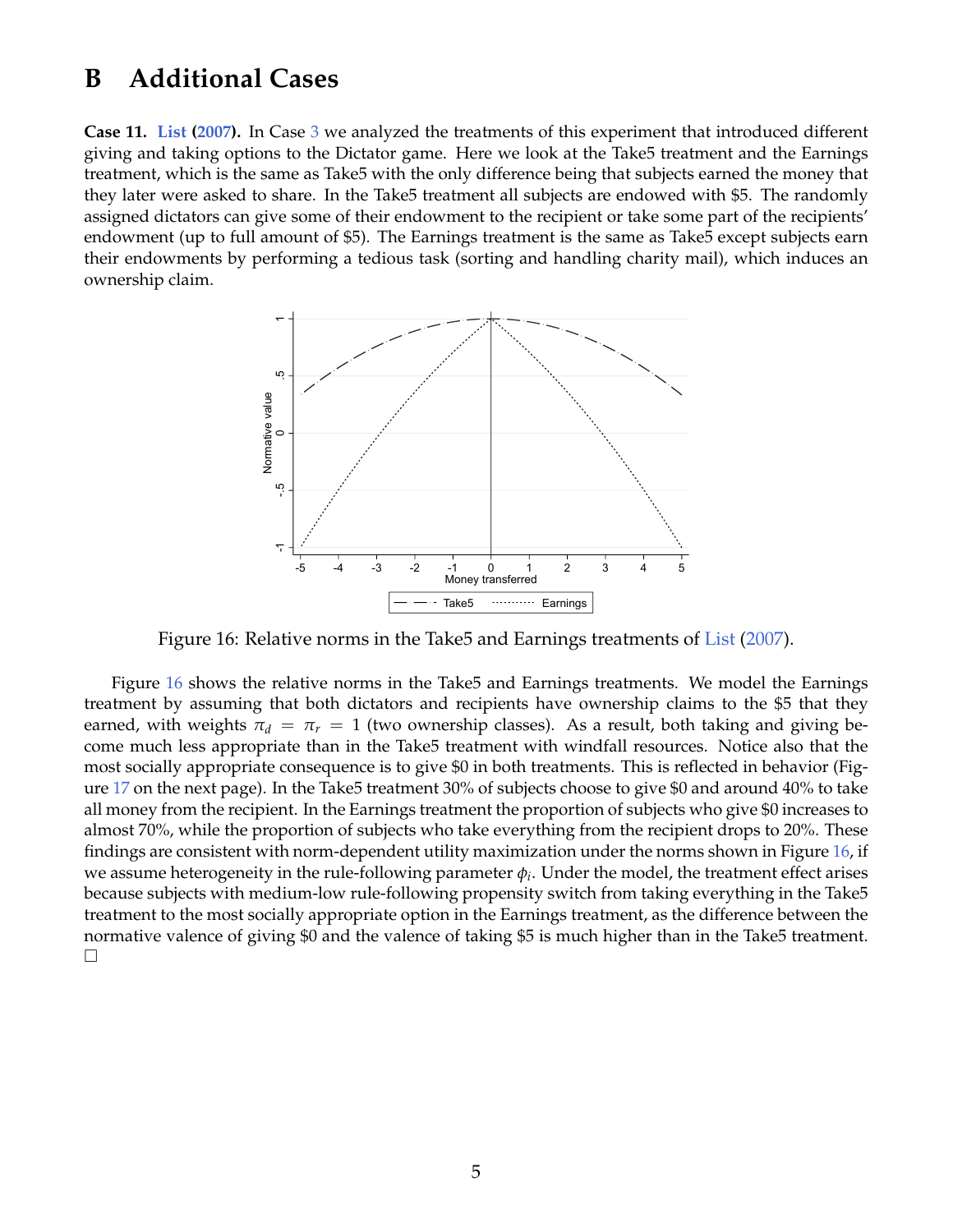

<span id="page-45-0"></span>Figure 17: Data from List (2007).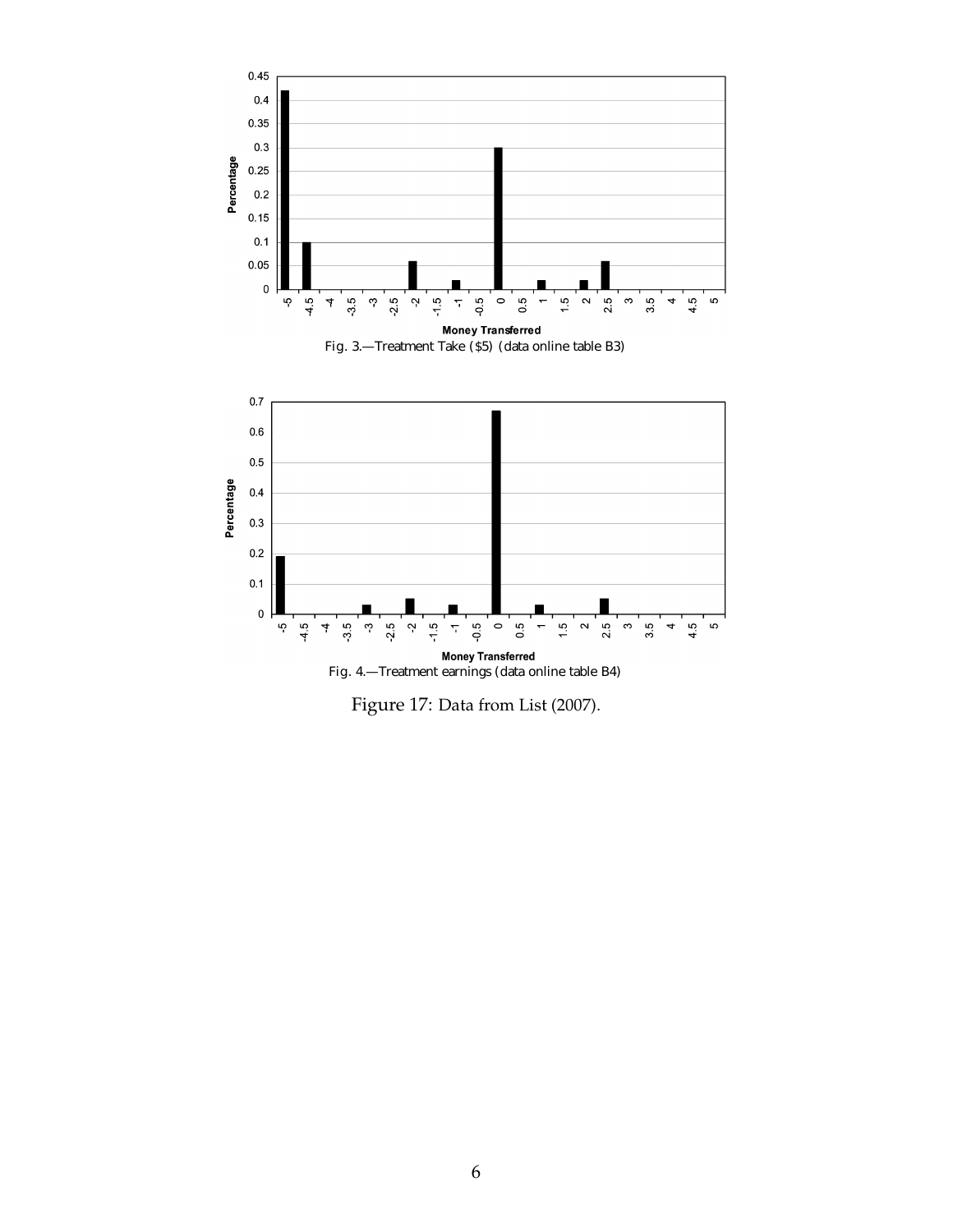## <span id="page-46-0"></span>**C Maximin Preferences**

As we show in Section [2.1](#page-5-2) our concept of a norm incorporates both efficiency and equality preferences. However, maximin preferences (choose an allocation with the maximal minimal payoff) are known to have significant explanatory power in many contexts [\(Engelmann and Strobel,](#page-37-0) [2004;](#page-37-0) [Baader and Vostroknu](#page-36-3)[tov,](#page-36-3) [2017\)](#page-36-3). In philosophical debates, maximin preferences [\(Rawls,](#page-39-5) [1971\)](#page-39-5) are usually counterposed to utilitarianism or maximization of efficiency [\(Bentham,](#page-56-1) [1781\)](#page-56-1). However, as we show in this section, the two principles do not have to be considered as different, but can be derived from the single idea that normative appropriateness comes from dissatisfaction.

We propose that the source of differences between efficiency and maximin lies in calculations of dissatisfaction, or utility differences between consequences. Suppose that a player chooses between two allocations for *N* players as in Example [1.](#page-7-0) In this example, and in all exposition in the main text of the paper, as a matter of fact, we implicitly assume that the utility of money is linear and is the same for all players in the game, or, in other words,  $u(x) = x$ , where x is a monetary payoff in the game. When this is the case, the consequence with the highest efficiency (sum of payoffs) is more appropriate than the less efficient one, and if the two consequences have the same efficiency then their appropriateness is also equal. However, this relationship breaks down if marginal utility of money is decreasing. Put differently, if one player is very rich and another is poor, then taking some amount of money *x* from the rich will create much less dissatisfaction than the same amount *x* taken from the poor. This asymmetry will be reflected in the appropriateness of the consequences, with poor player being normatively favored in the same way as it was shown at the end of Example [2.](#page-8-1) Thus, we see that the more concave the utility of money is the more maximin the preferences expressed by the norm will become, since the poor players' dissatisfactions will be given relatively more and more weight as compared to the rich players.

<span id="page-46-1"></span>**Case 12. Millionaires playing DG.** Interestingly, there is a perfect evidence of this effect in the literature. [Smeets et al.](#page-56-2) [\(2015\)](#page-56-2) report the results of a Dictator game played by millionaires and low-income participants. Millionaires, when proposed to split  $\epsilon$  100 between themselves and a low-income recipient, give on average 71.4% to the recipient, with 45.6% of them giving the entire  $\epsilon$  100. This is in stark contrast with the average giving of 28.4% in standard Dictator games [\(Engel,](#page-56-3) [2011\)](#page-56-3). At the same time, millionaires matched with other millionaires give on average 50%. Such behavior is ideally explained in our framework: the dissatisfaction that millionaires feel from losing  $\epsilon$  100 is incomparably smaller than the dissatisfaction that low-income person feels when losing the same amount. The dissatisfactions of two millionaires, however, are equal, which results in equal split of money. Thus, the norm favors giving money to the low-income recipient, while prescribing equal split in case of two players with the same income.  $\Box$ 

The behavior of millionaires in this case is consistent with the idea of maximin preferences: maximize the payoff of the poorest player. This case suggests that maximin preferences manifest themselves when there is a noticeable difference in income levels of the players. In "standard" experiments with university students this effect can also be spotted, though it is, understandably, not as pronounced as in Case [12](#page-46-1) above. [Panizza et al.](#page-56-4) [\(2018\)](#page-56-4) study constant efficiency mini-DGs with two alternatives and find that subjects tend to be much more sharing when the differences in "income" between a dictator and a recipient are large. In their task subjects split 60 tokens and choose non-selfish option significantly more often when choosing between options  $(60, 0)$  and  $(55, 5)$  than when choosing between options  $(30, 30)$  and  $(35, 25)$ with the same payoff difference (the first payoff is for the dictator). Subjects are more sharing in the former case even *after the differences in their norm-dependent utilities were controlled for*.<sup>[2](#page-46-2)</sup> In addition, in experiments reported in [Engelmann and Strobel](#page-37-0) [\(2004\)](#page-37-0) and [Baader and Vostroknutov](#page-36-3) [\(2017\)](#page-36-3) subjects choose allocations for three players. In both studies, by circumstance, one of the three players was assigned

<span id="page-46-2"></span><sup>&</sup>lt;sup>2</sup>The norms in [Panizza et al.](#page-56-4) [\(2018\)](#page-56-4) are elicited using norm elicitation task by [Krupka and Weber](#page-38-2) [\(2013\)](#page-38-2). The elicited norms did not account for the observed behavioral effect, which can be because the norm elicitation task was not flexible enough, or because subjects were influenced by a "meta-context" when expressing their norms.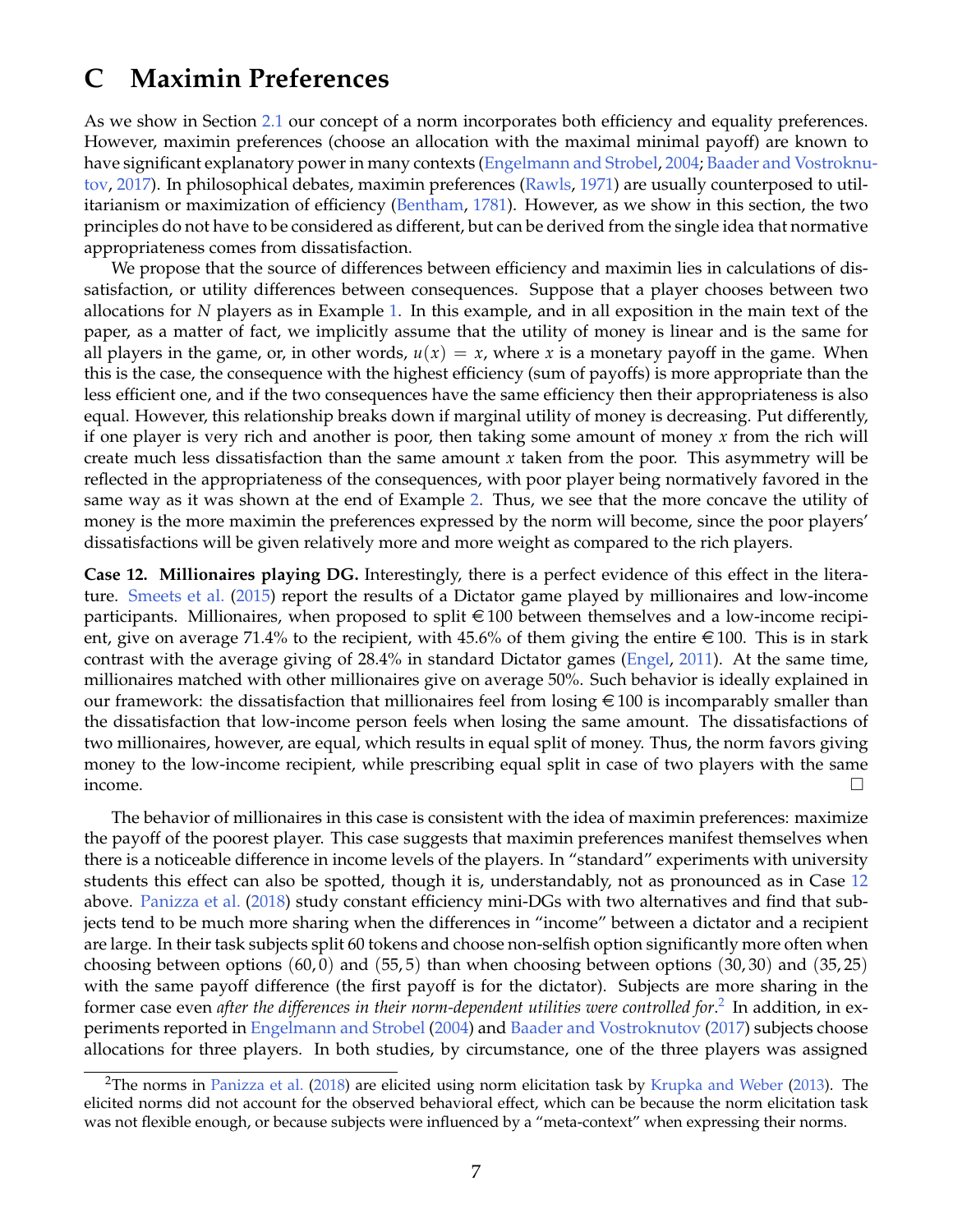much smaller payoff than the other two. This created a similar situation when the dissatisfaction of this "poor" player were seemingly more important than those of other players. As a result, in all mini-tasks where maximin and efficiency favored different outcomes around half of the subjects chose maximin and another half efficiency, while in cases when efficiency and maximin were aligned the choices of almost all subjects were aligned as well (see Case [1](#page-16-2) in Section [3.1\)](#page-16-0). This demonstrates that subjects differ in how they assess the normative values of consequences. While some use monetary payoffs to make inferences about which consequence is more appropriate, some others take into account the relative income of the players, as if performing a concave transformation of payoffs. Interestingly, [Baader and Vostroknutov](#page-36-3) [\(2017\)](#page-36-3) report that students with economics background favor efficiency principle, while students without such background (Arts and Culture, European Studies) favor maximin. This finding is in line with this idea: economics students are taught to perceive allocations in terms of monetary gains and losses, while non-economics students are more familiar with general thinking related to poverty and inequality.

To model such situations we propose a simple change in the calculation of dissatisfaction:

$$
d_i(c_1, c) = \max\{f(u_i(c)) - f(u_i(c_1)), 0\},\tag{7}
$$

Here  $u_i(c)$  is thought of as a monetary payoff of player *i* in consequence *c* and *f* is a concave increasing function that represents diminishing marginal utility of money. Thus, for a fixed difference between two low payoffs the dissatisfaction is higher than for the same difference between high payoffs. We demonstrate how the concept works with two examples.

**Example 8.** Suppose the set of consequences is  $C = \{a, b\}$  with two players 1 and 2, and the payoffs are defined as  $u(a) = (I_1, I_2 + x)$ ,  $u(b) = (I_1 + x, I_2)$ . In words, players have incomes  $I_1$  and  $I_2$  and one of them chooses whether an amount *x* goes to first or second player. Notice that the efficiency of the two allocations, in terms of money, is the same, so this can be thought of as a mini-DG, similar to those studied in [Panizza et al.](#page-56-4) [\(2018\)](#page-56-4). The overall dissatisfaction of *a* is  $D(a) = f(I_1 + x) - f(I_1)$  and the overall dissatisfaction of *b* is  $D(b) = f(I_2 + x) - f(I_2)$ . Then if  $I_1 > I_2$ , we have  $D(a) < D(b)$ . This means that consequence *a*, where *x* goes to the poorer player, is more appropriate than the one in which *x* goes to the richer player. This is consistent with maximizing minimal payoff.  $\Box$ 

**Example 9.** Consider a DG with consequences  $C = [0, 1]$  and utilities defined by  $u(c) = (I + 1 - c, 5 + c)$ . Here *I* is the income of the dictator and 5 is the income of the recipient. Suppose that we transform the payoffs with the function  $f(x) = \ln x$ .



<span id="page-47-0"></span>Figure 18: Norms in the DG with income of dictator changing from 5, to 5, to 500.

Figure [18](#page-47-0) shows the norm for *I* = 5, 10, 50, 500. As income of the dictator grows relatively to that of the recipient, the most appropriate amount to give increases from  $c^* = 0.5$  to 0.65 to 0.9 to 0.99. Without transforming the payoffs with  $f$ , the most appropriate consequence is always  $c^* = 0.5$ . Thus, a concave transformation is necessary in our model to explain maximin behavior.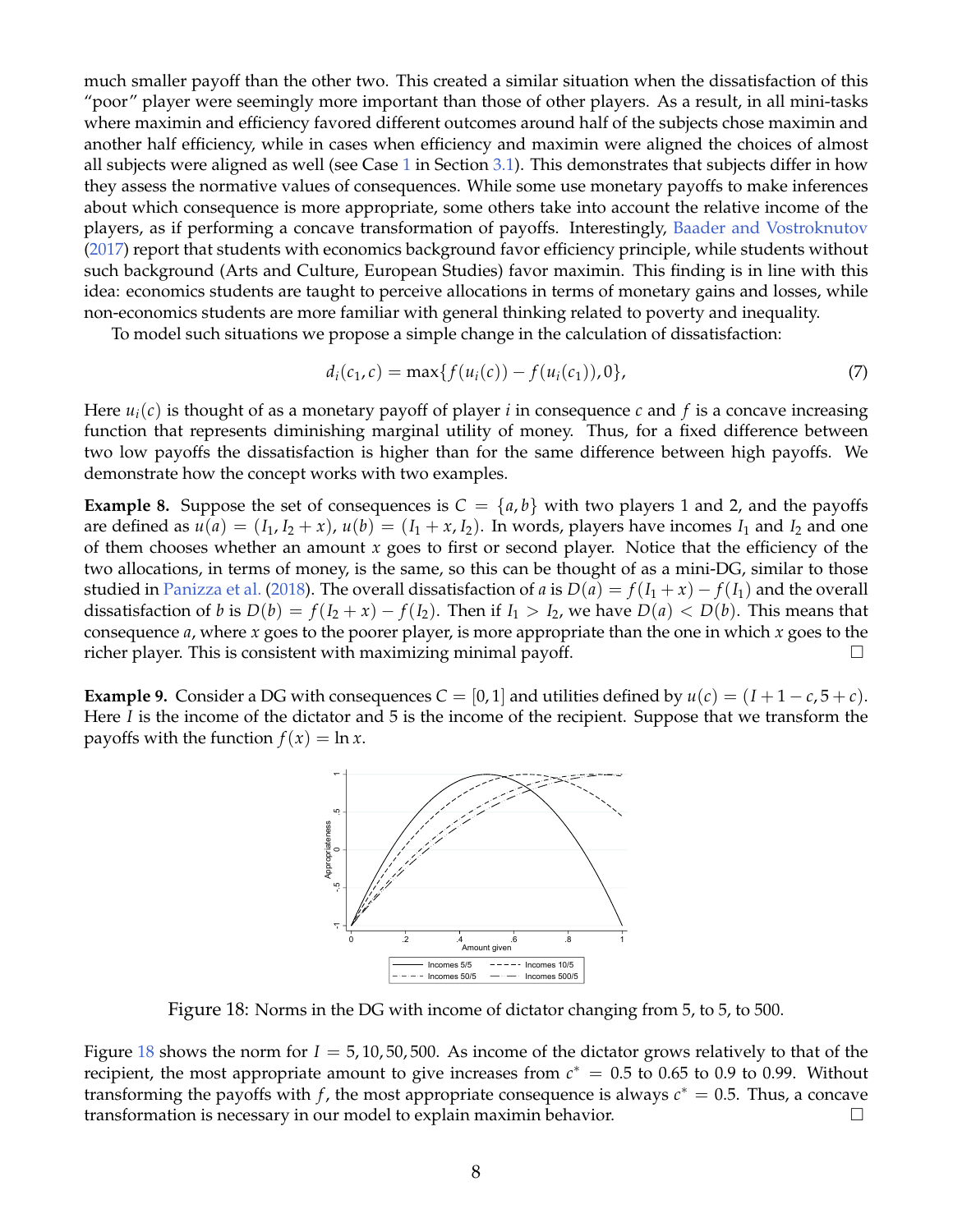## <span id="page-48-0"></span>**D Comparison of Norms across Environments**

In this appendix we discuss how to compare norms between environments. This is mostly important when the norms in different treatments of the same experiment or in otherwise related situations should be compared. We use Example [5](#page-41-0) to provide intuition. In the example a bystander who sees someone drowning has options "do nothing" and "attention" in one environment, but in a related environment he can also "call" and "swim." The consequence "do nothing" is intuitively less appropriate when one has more opportunities to help a drowning stranger.

We need a way to compare normative values of a consequence *c* that belongs to two different sets of consequences  $C_1$  and  $C_2$  ( $c \in C_1 \cap C_2$ ). We assume that the payoffs from *c*,  $u(c)$ , are the same in both sets of consequences. We treat the environments  $\langle N, C_1, u_1, D^1 \rangle$  and  $\langle N, C_2, u_2, D^2 \rangle$  as separate and possessing their own norms  $\eta_{C_1}$  and  $\eta_{C_2}$ . In order to compare these norms on  $C_1 \cap C_2$ , we need to find some common ground, since  $\eta_{\mathsf{C}_1}$  and  $\eta_{\mathsf{C}_2}$  are normalized using completely different dissatisfactions. We postulate that if a consequence  $c_i \in C_i$ ,  $i \in \{1,2\}$ , is the most appropriate in its corresponding set or  $\eta_{\mathcal{C}_i}(\mathcal{C}_i) = 1$ , then it should also be the most appropriate in the relative norm that we construct below. In other words, the appropriateness of the best consequence does not depend on the relative comparisons made. The normative values for all other consequences are normalized using dissatisfactions in *both C*<sup>1</sup> and  $C_2$ . In particular, let  $m_i = \min_{c \in C_i} D^i(c)$  and  $m = \min_{i \in \{1,2\}} m_i$ , and redefine the dissatisfactions as  $\bar{D}^i(c) = D^i(c) - m_i + m$ , so that the lowest dissatisfaction (for the most appropriate consequence) is the same in both environments.<sup>[3](#page-48-1)</sup> Let  $x = \max_{i \in \{1,2\}} \max_{c \in C_i} \bar{D}^i(c)$  be the highest dissatisfaction in all environments and use the interval  $[m, x]$  for normalization of all overall dissatisfaction functions.

<span id="page-48-2"></span>**Definition 2.** For  $\langle N,C_1,u_1,D^1\rangle$  and  $\langle N,C_2,u_2,D^2\rangle$ , call  $\eta_{C_i}:C_i\to[-1,1]$  defined as  $\eta_{C_i}(c):=[-\bar{D}^i(c)]_{[-x,-m]}$ *a relative norm or norm relative to C*−*<sup>i</sup> .*

In this definition, first, the overall dissatisfactions  $D^1$  and  $D^2$  are computed and then the relative norm  $\ddot{\eta}_{C_1}$  is calculated as  $-\bar{D}^1$ , which is normalized from the interval that covers dissatisfactions in both environments to  $[-1, 1]$ .

**Example 10. Drowning example with relative norms.** We return to the two situations presented in Example [5.](#page-41-0) Recall that  $C = \{$ do nothing, swim, call, attention $\}$  and  $C_1 = \{$ do nothing, attention $\}$  with utilities  $u$ (do nothing) =  $(0,0)$  and  $u(c) = (1,1)$  for all other consequences *c*. For the superset *C* we have  $D(\text{do nothing}) = 3$  and  $D(c) = 0$  for other consequences. For  $C_1$  we have  $R^1(\text{do nothing}) = 1$ and  $R^1$ (attention) = 0 for other consequences. Thus,  $\eta_C$ (do nothing) = -1 and  $\eta_C(c)$  = 1 for the other consequences. From Definition [2](#page-48-2) we obtain  $\ddot{\eta}_{C_1}$  (do nothing) =  $\frac{1}{3}$  and  $\ddot{\eta}_{C_1}$  (attention) = 1. Thus, the appropriateness of doing nothing is higher when there are few options to help, exactly as our intuition  $\Box$ 

<span id="page-48-1"></span> $3$ Note that adding a constant to  $D<sup>i</sup>$  or multiplying it by a positive constant does not change the associated norm *ηC<sup>i</sup>* .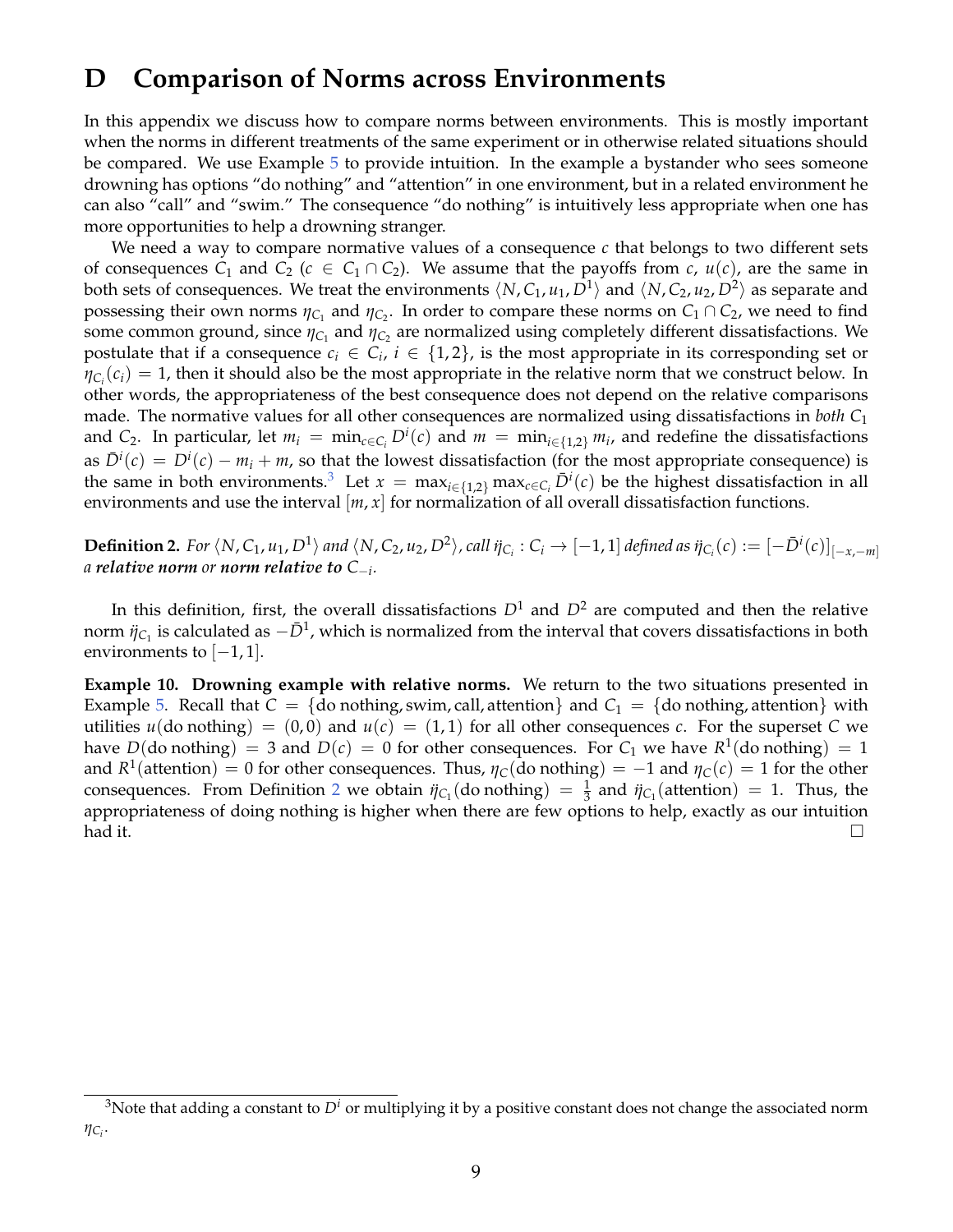### <span id="page-49-0"></span>**E Norm-Dependent Utility in Games with Observable Actions**

Let a tuple  $\Gamma = \langle N, C, u, D, H \rangle$  be an *extensive form game with observable actions*, where  $\langle N, C, u, D \rangle$  is an environment with the set of consequences *C* corresponding to the set of terminal nodes and *H* is the finite set of histories. Notice that  $\Gamma$  is a standard game with utilities being the material payoffs or consumption utilities.

Let us define some notation.  $h = (a^1, a^2, ..., a^\ell)$  represents a history of length  $\ell$  where  $a^t = (a_1^t, ..., a_N^t)$ is a profile of actions chosen at stage  $t$ ,  $1 \le t \le \ell$ . Each history *h* becomes commonly known to all players once it occurs. Empty history {∅} ∈ *H* represents the beginning of the game. After history *h* player *i* has the set of actions  $A_i(h)$ , which is empty if and only if  $h \in C \subsetneq H$ , where C is thought of as the set of all terminal histories. Let  $p(h)$  denote the history immediately preceding  $h$  and  $C_h$  the set of terminal nodes that can occur after *h*.

### **E.1 Games without a Separate Punishment Mechanism**

We start with the setup without specially defined punishment mechanisms. Our goal is to define what norm exists in each history and as a result what are the norm-dependent utilities in the terminal nodes. We proceed recursively and define the norm at history *h,* which is a function  $\eta^h: C_h \to [-1,1]$  that attaches normative values to all consequences following *h*, through the norm in the immediately preceding history *p*(*h*) and a punishment norm. Notice that the norm at the beginning of the game is defined as in Section [2.1.](#page-5-2) Namely,  $\eta^{\{\emptyset\}} = \eta_C$ .

We assume that at any history *h* the players reason *locally* about the changes in the norm that need to be made. Specifically, they take the norm  $\eta^{p(h)}$  and reason about who should be punished for the actions taken in  $p(h)$  that led to *h*. This means that they combine  $\eta^{p(h)}$  with the punishment norms  $\mu_i^{a_i}$  where  $a_i \in A_i(p(h))$  is the action of player *i* that led to *h*. Thus, to determine  $\eta^h$  we need to specify punishment norms  $\mu_i^{a_i}$ *i*<sup>*a*<sub>*i*</sub></sup> and the way they are combined with  $\eta^{p(h)}$ .

To define  $\mu_i^{a_i}$  we use the same logic as in Section [2.2.](#page-10-1) We determine the degree of norm violation of each player *i* and construct the punishment in the *i*'s payoff space. Let  $C_{p(h)}^{a_i} \subseteq C_{p(h)}$  be the set of consequences reachable given the choice  $a_i$  of player *i*. Notice that  $C_n^{a_i}$  $p(h)$  is weakly larger than  $C_h$ , the set of consequences reachable in *h*, since players choose in a normal-form stage game and the actions of other players are not restricted. It makes sense to consider  $C_n^{\mathfrak{a}_i}$  $p(h) \overline{p}(h)$  as a set of consequences that should be used for the determination of punishment since player *i* cannot be held responsible for what other players choose. Let  $M_{p(h)} = \text{argmax}_{c \in C_{p(h)}} \eta^{p(h)}(c)$  be the set of the most appropriate consequences according to the norm  $\eta^{p(h)}$ . In the simplest case, all players choose actions  $a_i$  that leave some consequences in  $M_{p(h)}$  reachable. If this happens, then no one should be punished and the norm in *h* is the same as the norm in *p*(*h*). In other words, set

$$
\eta^h = \eta^{p(h)} \quad \text{if } \forall_{i \in N} \ C^{a_i}_{p(h)} \cap M_{p(h)} \neq \emptyset.4
$$

Here the understanding is that  $\eta^h$  is equal to  $\eta^{p(h)}$  on its domain, which is the subset of the domain of *η p*(*h*) . If at least one player has chosen an action which makes all consequences in *Mp*(*h*) unreachable then players go into the "punishment mode" in which the punishment norms are combined with the original norm  $\eta^{p(h)}$ . To determine  $\mu_i^{a_i}$  we first calculate the degree of norm violation for player *i* as

$$
r_i^{a_i} = \max_{c \in C_{p(h)}} \eta^{p(h)}(c) - \max_{c \in C_{p(h)}^{a_i}} \eta^{p(h)}(c).
$$

<span id="page-49-1"></span><sup>&</sup>lt;sup>4</sup>Notice that this definition allows for the possibility that each player chooses the action consistent with some consequence in  $M_{p(h)}$ , but the resulting action profile  $a = (a_i)_{i \in N}$  makes all consequences in  $M_{p(h)}$  unreachable. This, for example, happens in Type 3 Prisoner's Dilemma described in Example [7](#page-43-0) when both players choose to defect. We take the stance that players should not be punished in this circumstance, but alternative definitions can as well be considered.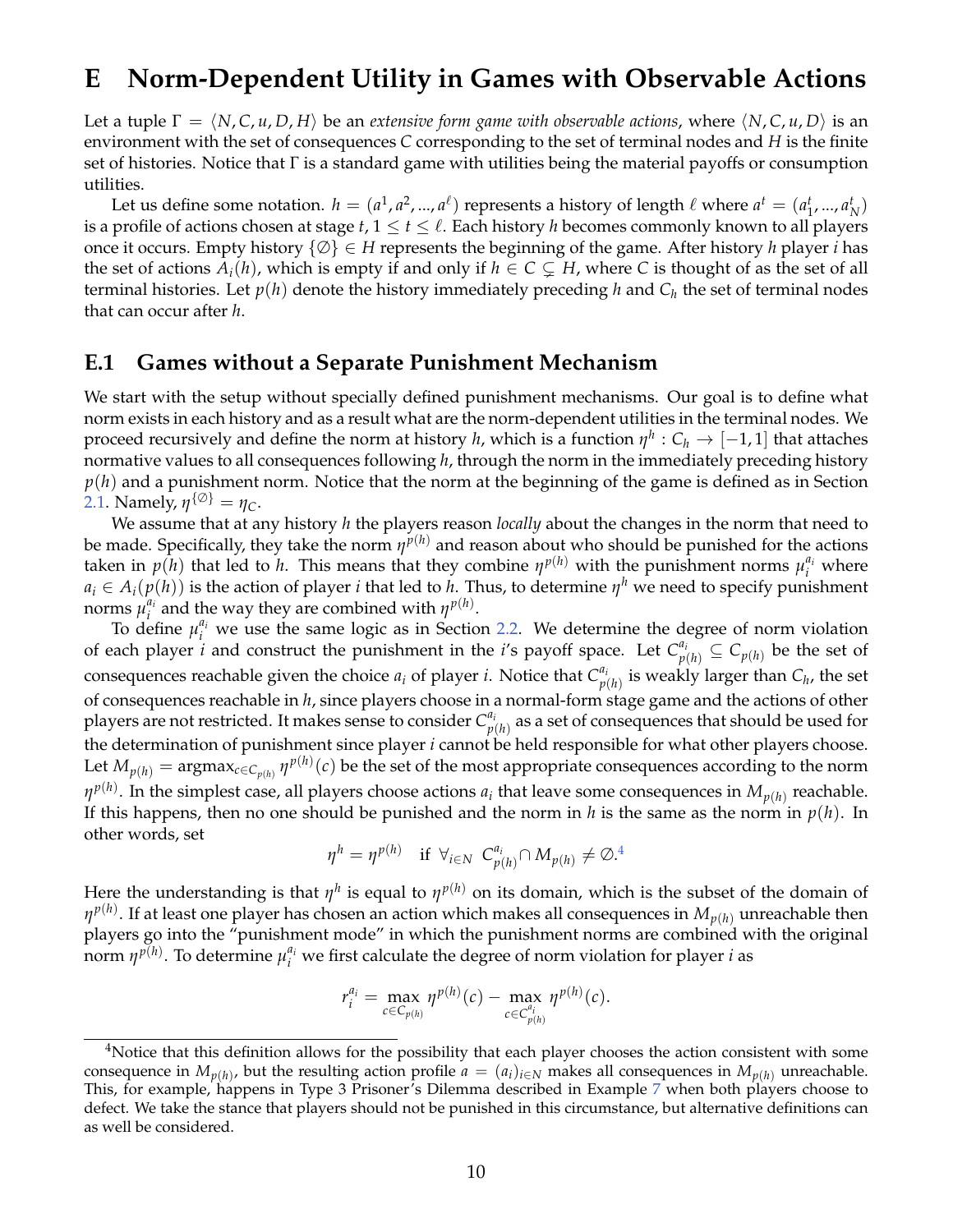*r ai*  $i$ <sup>*i*</sup> is positive only for players who chose the actions inconsistent with all consequences in  $M_{p(h)}$ . Let *V* = {*i* |  $r_i^{a_i}$  > 0} ⊆ *N* denote the set of such players. For each *i* ∈ *V* we define three payoffs: 1) the payoff that *i* would have gotten in the most socially appropriate consequence,  $u_{im} = \max_{c \in M_{p(h)}} u_i(c)$ , or the payoff that she chose to forgo when choosing *a<sup>i</sup>* ; 2) the minimal payoff that she can obtain in the whole game,  $\underline{u}_i = \min_{c \in C} u_i(c)$ , which serves as a reference point for the harshest punishment;<sup>[5](#page-50-0)</sup> and 3) the payoff that *i* "aims at" by choosing  $a_i$ ,  $\bar{u}_i = \max_{c \in C_{p(h)}^{a_i}} u_i(c)$ . Let  $m_i = \min\{u_{im}, \bar{u}_i\}$  and define the punishment norm  $\mu_i^{a_i}$  $a_i$  as shown in Figure [1](#page-12-2) in Section [2.2.](#page-10-1) Finally we calculate the norm  $\eta^h$  by combining  $\eta^{p(h)}$  and the punishment norms  $(\mu^{a_i}_i)$  $_{i}^{a_{i}})_{i\in V}$ :

$$
\eta^h(c) = \sigma \eta^{p(h)}(c) + (1 - \sigma) \frac{\sum_{i \in V} \mu_i^{a_i}(c)}{|V|} \quad \forall_{c \in C_h}
$$

where  $\mu_i^{a_i}$  $\mu_i^{a_i}(c)$  is short for  $\mu_i^{a_i}$  $\int_a^{a_i} (u(c))$ . Essentially,  $\eta^h$  is a convex combination of  $\eta^{p(h)}$  and the average punishment norm that gives equal weights to all players. $6$ 

The construction above shows how to calculate the norm for each node in game Γ. Since the norm at the beginning of the game is known to be  $\eta^{\{\emptyset\}} = \eta_C$ , we can recursively compute the norms for all histories  $h \in H \backslash C$ . The last step is to redefine the payoffs in  $\Gamma$  with the norm-dependent utility. Let  $\Gamma' = \langle N, C, w, H \rangle$  be the same game only with utilities defined by

$$
w_i(c) := u_i(c) + \phi_i \eta^{p(c)}(c) \quad \forall_{i \in N} \forall_{c \in C}
$$

where  $\eta^{p(c)}$  is the norm in the node that immediately precedes terminal node  $c$ . Γ' is a standard extensive form game that can be analyzed using any equilibrium concept.

#### **E.2 Games with a Separate Punishment Mechanism**

In the previous section we showed how to introduce norms into any game with observable actions without separate punishment mechanisms. Most games analyzed in the literature fall under this category. However, this construction also carries certain implicit assumptions. For example, the fact that punishment norms are amalgamated into the norm of the game as it unfolds implies that punishment for a single act of "wrong-doing" at history *h* has influence on all subsequent histories and eventually final payoffs. In other words, the model above has no absolution, which entails that violators are punished for each norm violation until the end of the game. This might not be the most realistic way in which punishment is actually carried out. If an external punishment mechanism exists "outside" of the game, it is reasonable to think that each norm violation is punished with this mechanism right after it occurs, and that this punishment absolves the violation. This latter point implies that there is no need to update the norm in the game itself and it proceeds in accordance with the original norm defined before the game started.<sup>[7](#page-50-2)</sup>

In this section we show how to incorporate norms assuming that punishment can be exercised outside the game. We start with the same game  $\Gamma$  as before and the norm  $\eta_C$  defined for it. We assume that

<span id="page-50-0"></span> $^5$ An alternative possibility is to consider history dependent punishment reference points  $\underline{u}_i(h) = \min_{c \in C_h} u_i(c)$ . We leave it to the future research to determine whether the harshest punishment options are perceived as history dependent or constant.

<span id="page-50-1"></span><sup>6</sup>Alternative definitions are possible. For example, instead of the average punishment norm, a more punishment oriented approach would be to take the envelope of the punishment norms  $\max\{\mu_1^{a_1}(c),...,\mu_N^{a_N}(c)\}\.$  In Section [4.2](#page-29-0) we also propose that players may have their personal punishment weights that reflect their role entitlements, in which case the average should be replaced with a weighted sum.

<span id="page-50-2"></span>Though, it should be noted that the model without a separate punishment mechanism does have one desirable property: players who do not want to punish others get punished themselves, since the updated norm in each history incorporates the punishment. The model with a separate punishment mechanism, at least the way we put it, does not have this property.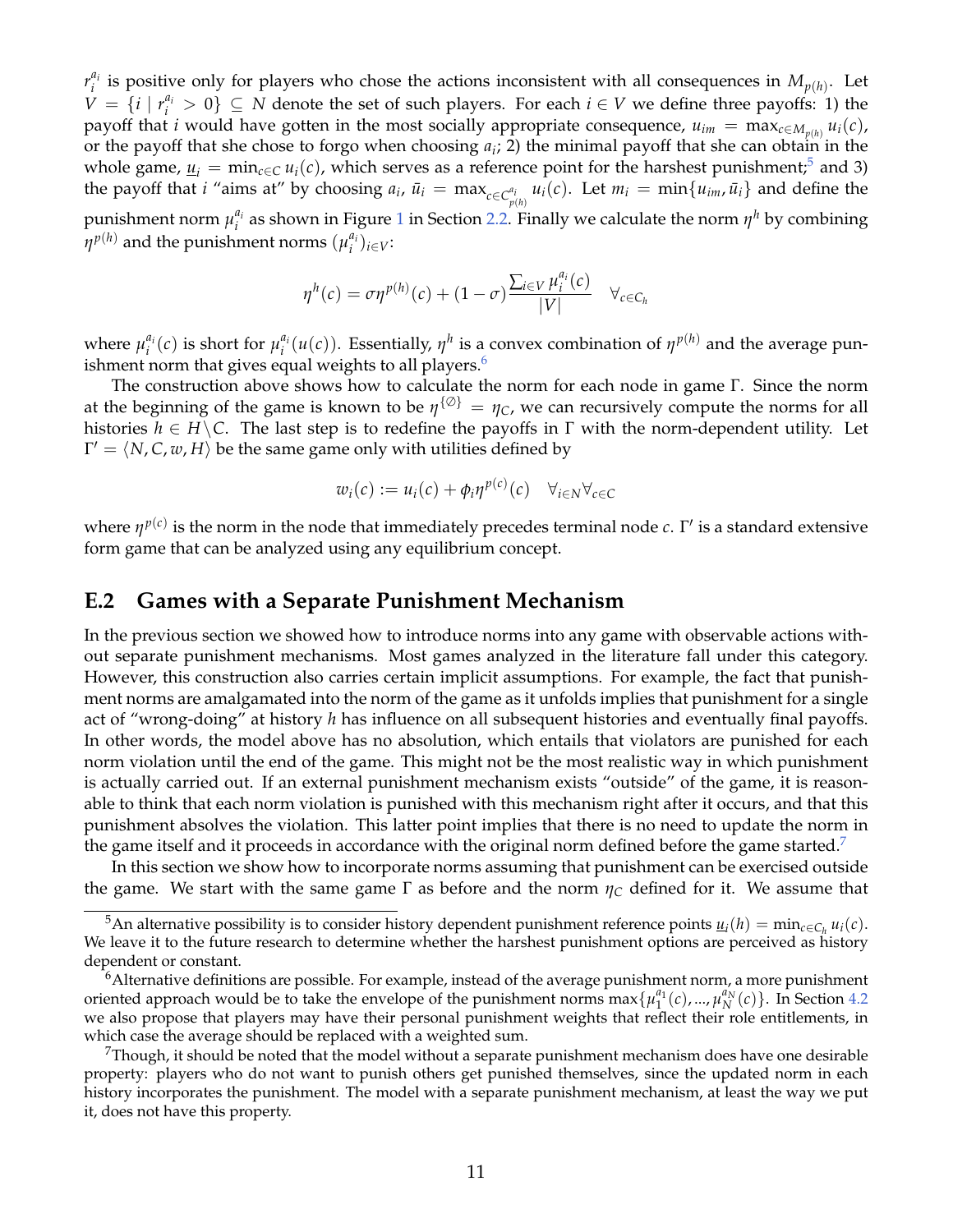as the game is played there is a possibility for each player to punish any other player at each history *h* ∈ *H*. Notice that this includes the terminal nodes *C*, which means that punishment can be carried out after the last move in the game as well. The norm  $\eta_C$  in the game stays unchanged, so players receive norm-dependent utility in accordance with it. In addition, the final payoffs are adjusted with the costs of punishment that players incur and the punishment that they receive from other players.

We set up the punishment mechanism as follows. As before suppose we are at history *h* and the actions  $a_i \in A_i(p(h))$  for all  $i \in N$  are those that lead to *h*. We determine the punishment norms  $\mu_i^{a_i}$  $i$ <sup> $u_i$ </sup> in the same way as in the previous section only with  $\eta^{p(h)} = \eta_C$  on its domain.  $\mu_i^{a_i}$  $i_i^{u_i}$  is a function from the payoff interval  $[\underline{u}_i, \bar{u}_i]$  to normative values [−1, 1]. Assume that each player *j*  $\neq$  *i* has access to a punishment mechanism that allows *j* to decrease *i*'s payoff with a cost. Suppose that *j* believes that without punishment *i* will get her desired payoff  $\bar{u}_i$ , so  $j$  solves the following maximization problem to decide how much payoff to subtract from *i*:

$$
s_{ji}^{a_i} = \arg\max_{s \in [0,\bar{a}_i - \underline{u}_i]} \phi_j(\sigma + (1-\sigma)\mu_i^{a_i}(\bar{u}_i - s)) - \zeta(s).
$$

Here  $\phi_j \geq 0$  is *j's* norm-following propensity;  $\sigma + (1 - \sigma)\mu_i^{a_i}$  $a_i(s)$  is the punishment norm adjusted with the weight  $\sigma$  as in Section [2.2;](#page-10-1) and  $\zeta(x)$  is an increasing cost function with  $\zeta(0) = 0.8 s_{ji}^{a_i}$  $\zeta(0) = 0.8 s_{ji}^{a_i}$  $\zeta(0) = 0.8 s_{ji}^{a_i}$  is the amount of payoff that *j* has decided to subtract from *i*. Let  $q_{ji}^{a_i} = \zeta(s_{ji}^{a_i})$  denote the cost that *j* incurs for the punishment of *i*. This essentially defines the costs that *j* and *i* have from punishment.[9](#page-51-1)

Notice that the punishment decisions are not strategic and happen separately from the game. The way that the players take the punishment into account is through the losses they suffer at the end of the game. We redefine the payoffs in  $\Gamma$  by considering a modified game  $\Gamma'' = \langle N, C, v, H \rangle$  with utility for player *i* calculated as follows. For any consequence *c*, which is also a terminal history, let us write  $c = (a^1, a^2, ..., a^\ell)$ , where  $a^t = (a_1^t, ..., a_N^t)$  is the action profile chosen in stage *t* that leads to *c*. Let

$$
v_j(c) := u_j(c) + \phi_j \eta_C(c) - \sum_{t=1}^{\ell} \sum_{i \neq j} q_{ji}^{a_i^t} + s_{ij}^{a_j^t}.
$$

The utility  $v_j$  is simply the norm-dependent utility with the norm  $\eta_C$  minus the punishment that player *j* incurs on the way to *c* and the cost of punishment that *j* metes upon others. Γ'' is a standard extensive form game that can be solved by any equilibrium concept.

It should be noted that the way we construct  $\Gamma''$  has many ad hoc assumptions about how exactly punishment is done. There are a plethora of variants that can be considered. We do not claim that this is the way it should be modeled, but just propose one possibility how it can be done.

<span id="page-51-0"></span> ${}^{8}$ In the experiments subjects usually pay one experimental unit to subtract three from the punished player. In this case  $\zeta(x) = \frac{x}{3}$ .

<span id="page-51-1"></span> $^{9}$ By the definition of  $\mu_i$  in Section [2.2,](#page-10-1) if no violation of the norm happened then  $\mu_i = 1$ . In this case *j* optimally chooses to not punish, or pay 0 for it.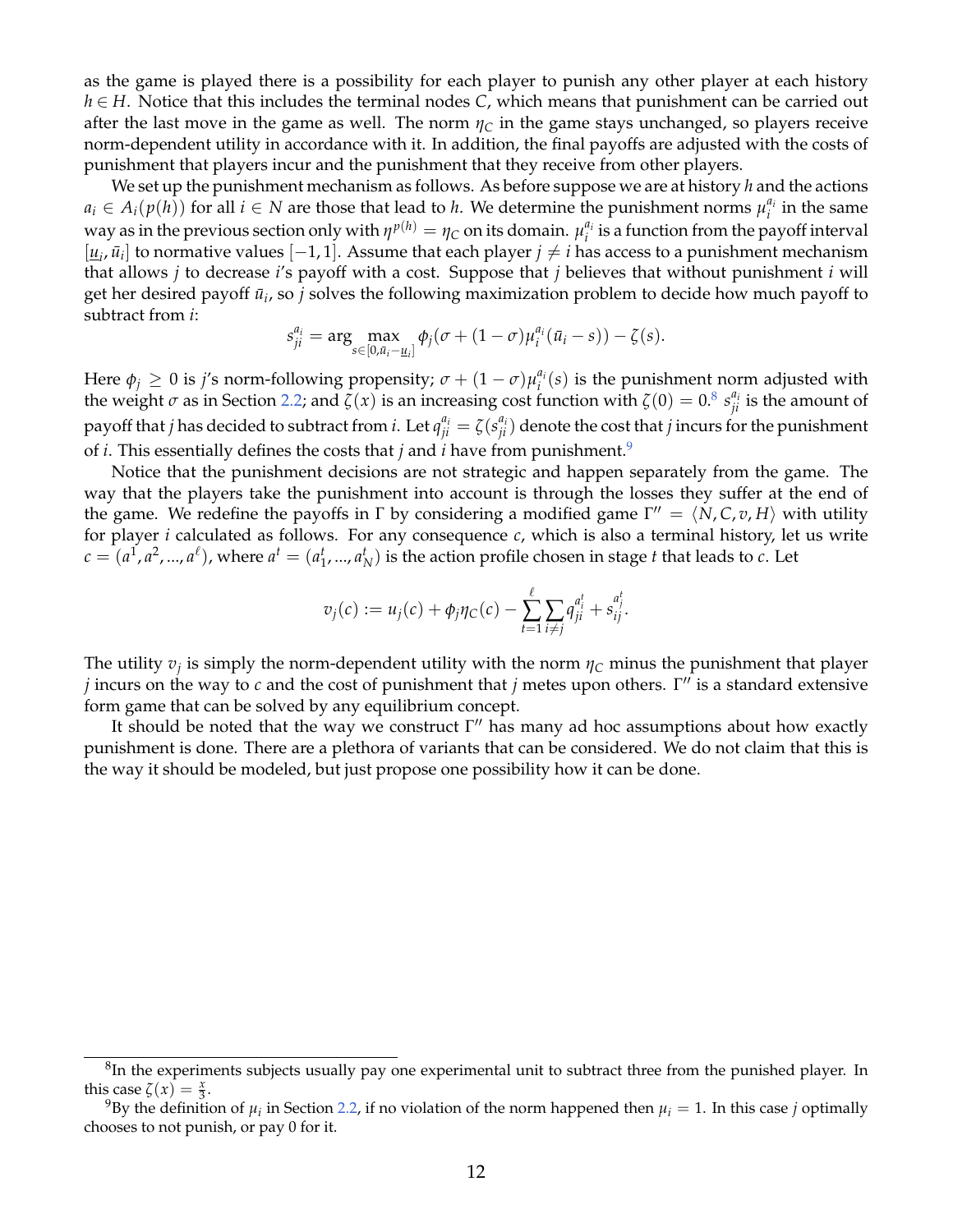## <span id="page-52-0"></span>**F Proofs**

**Proof of Proposition [1.](#page-8-0)** Consider an environment  $\langle N, C, u, R \rangle$  and two consequences  $c_1, c_2 \in C$  with  $u_i(c_1) \geq u_i(c_2)$  for all  $i \in N$  with at least one strict inequality. For any *i* with  $u_i(c_1) = u_i(c_2)$  we have  $D_i(c_1) = D_i(c_2)$ , and for any *i* with  $u_i(c_1) > u_i(c_2)$  it is true that

$$
D_i(c_1) = \int_{c \in C} \max\{u_i(c) - u_i(c_1), 0\} dc \leq \int_{c \in C} \max\{u_i(c) - u_i(c_2), 0\} dc = D_i(c_2).
$$

Thus,  $D(c_1) \leq D(c_2)$ . When *C* is finite the inequality is strict since  $d_i(c_2, c_1) > 0$  for *i* with  $u_i(c_1) > u_i(c_2)$ . When *C* has cardinality of the continuum, it is possible to have  $D(c_1) = D(c_2)$ . For example, for two players suppose that the image  $u[C] = \{(x, x) | x \in [0, 1]\} \cup (2, 2)$ . The payoffs in two consequences are  $u(c_1) = (2, 2)$  and  $u(c_2) = (1, 1)$ . Then  $c_1$  Pareto dominates  $c_2$ , but  $D(c_1) = D(c_2) = 0$ .

**Proof of Proposition [2.](#page-9-0)** For any consequence  $c_j$  the overall dissatisfaction is given by

$$
D(c_j) = \sum_{i=1}^{j-1} (x_j - x_i) + \sum_{i=j+1}^{K} (x_i - x_j),
$$

which can be rewritten as

$$
D(c_j) = \sum_{i=1}^{j-1} i(x_{i+1} - x_i) + \sum_{i=j+1}^{K} (K - i + 1)(x_i - x_{i-1}).
$$

From this it follows that for all  $j = 1..K - 1$ 

$$
D(c_{j+1}) - D(c_j) = (2j - K)(x_{j+1} - x_j).
$$

The difference is (weakly) negative for  $j < \frac{K}{2}$  and positive for  $j > \frac{K}{2}$ . Thus, the consequences with the smallest overall dissatisfaction are  $j = \frac{K}{2}$  and  $j = \frac{K}{2} + 1$  if *K* is even, and  $j = \frac{K}{2} + \frac{1}{2}$  is *K* is odd.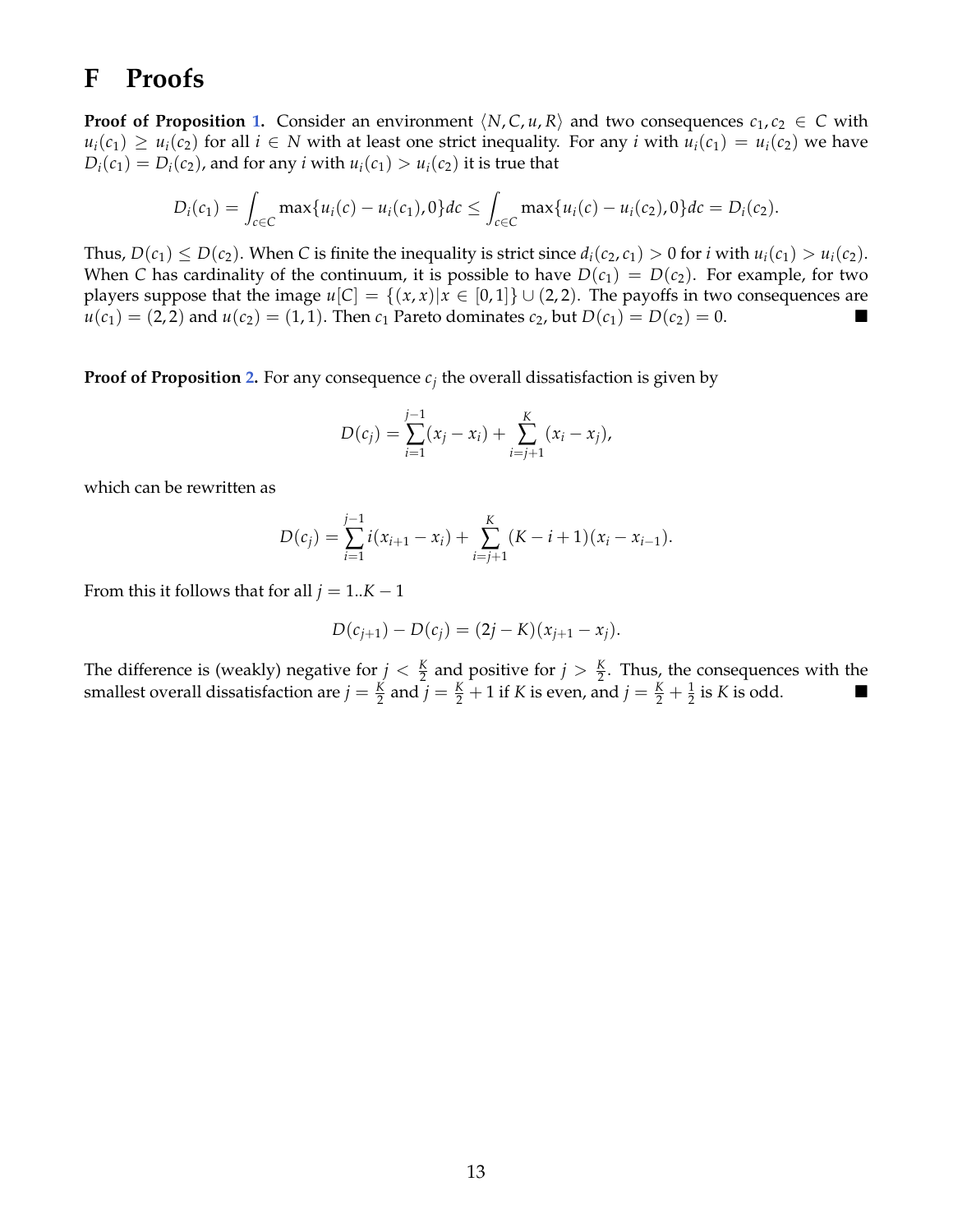# **G Auxiliary Material**

### <span id="page-53-1"></span>**G.1 Case [3.](#page-19-1) [List](#page-38-7) [\(2007\)](#page-38-7).**



<span id="page-53-0"></span>Figure 19: Data from List (2007).

### <span id="page-53-3"></span>**G.2 Case [5.](#page-22-1) [McCabe et al.](#page-38-8) [\(2003\)](#page-38-8).**



<span id="page-53-2"></span>Figure 20: Norms with linear utility for the games analyzed in McCabe *et al.* (2003).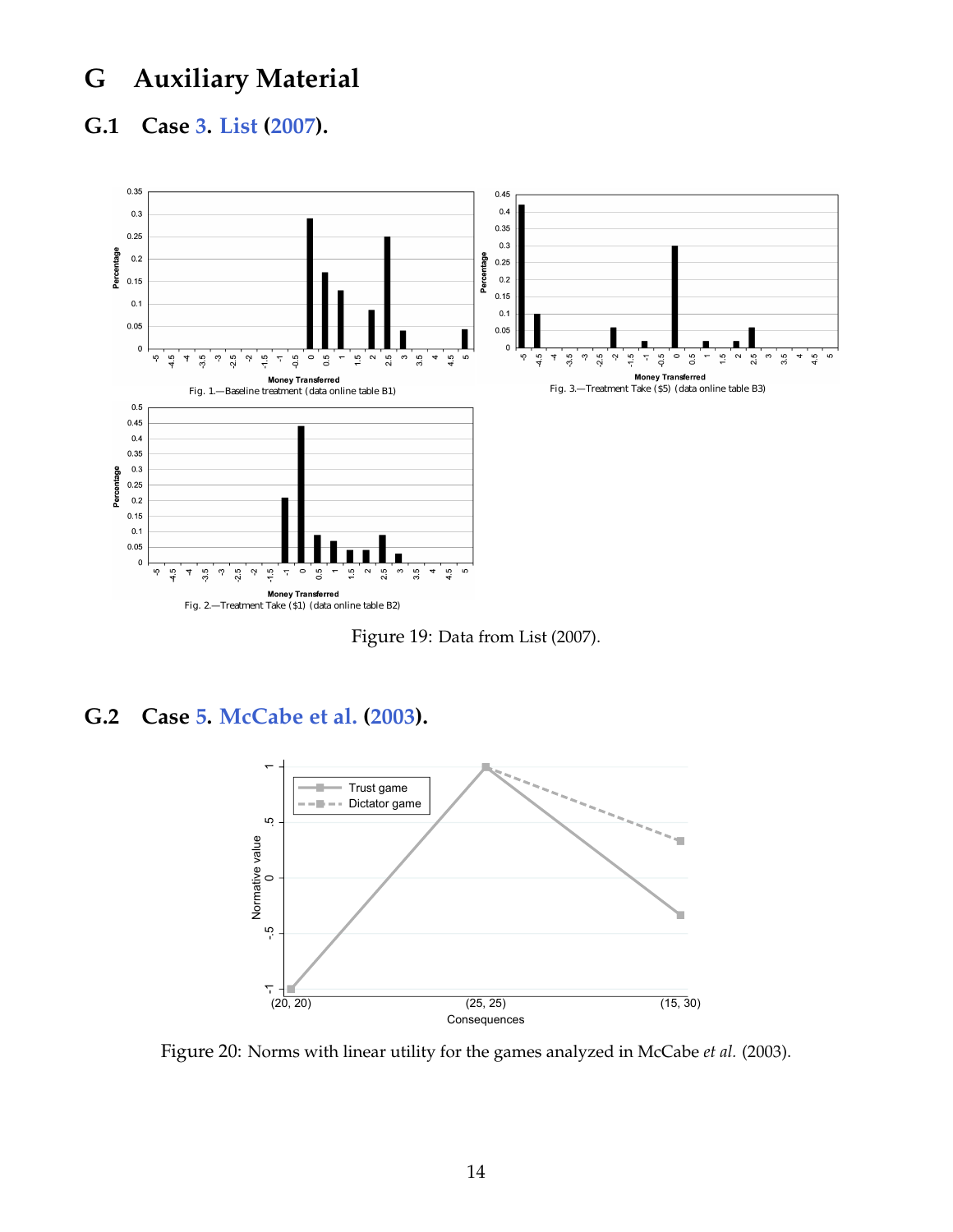# <span id="page-54-1"></span>**G.3 Case [8.](#page-28-2) [Oxoby and Spraggon](#page-39-8) [\(2008\)](#page-39-8).**



<span id="page-54-0"></span>Figure 21: Data from Oxoby and Spraggon (2008).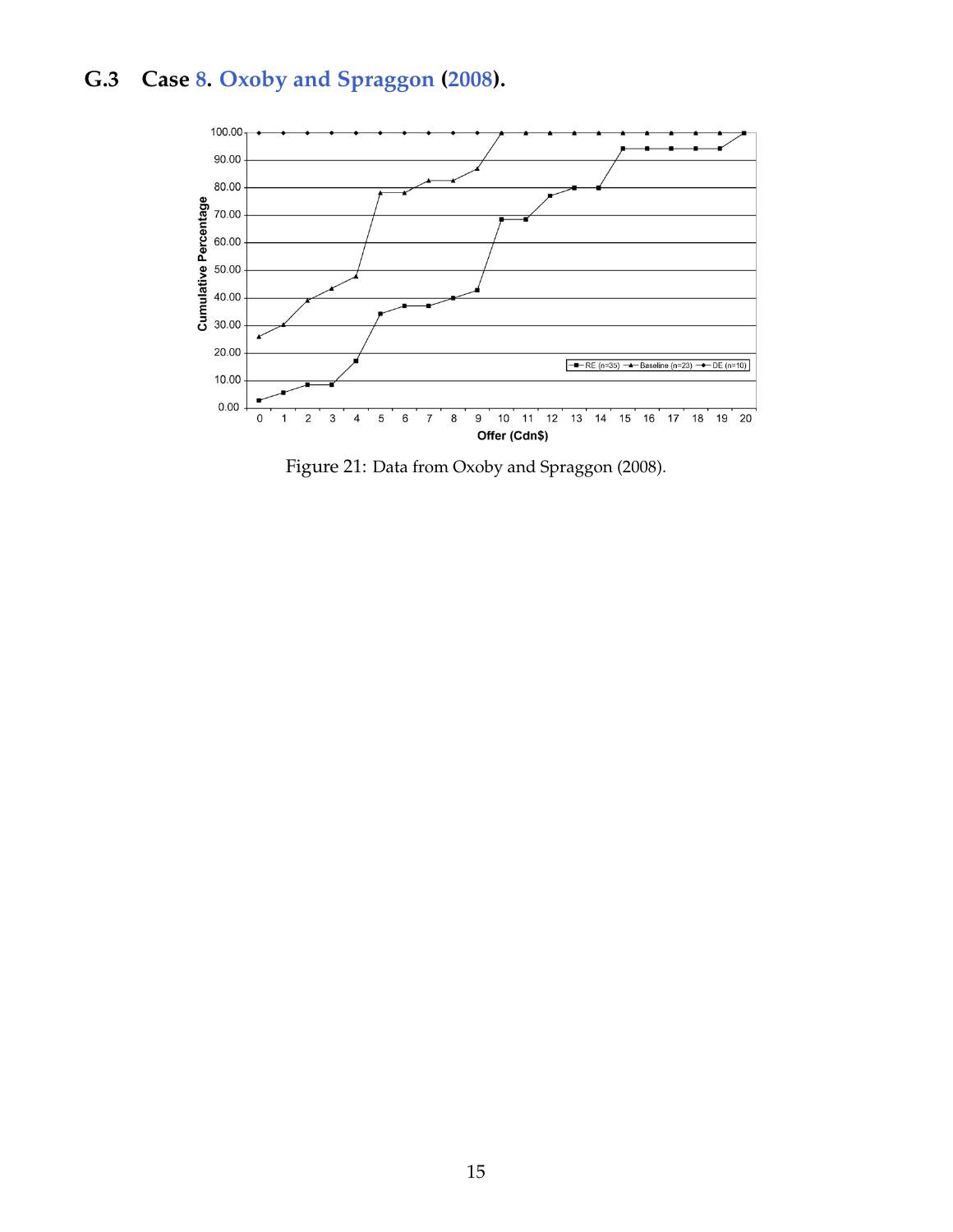## <span id="page-55-1"></span>**G.4 Case [10.](#page-33-1) [Chen and Li](#page-36-12) [\(2009\)](#page-36-12).**

|                   |        |                                                                |                             | Choice            |                                           |              |                          |                                                                       |                    |           |         |                |
|-------------------|--------|----------------------------------------------------------------|-----------------------------|-------------------|-------------------------------------------|--------------|--------------------------|-----------------------------------------------------------------------|--------------------|-----------|---------|----------------|
| Game              | Role   | Payoffs                                                        | Outgr.<br>lngr.             |                   | Ingroup                                   |              |                          | Outgroup                                                              |                    |           |         |                |
|                   |        | Out L<br>R                                                     | L<br>$\mathbb R$            | L<br>$\mathbb{R}$ | L                                         | $\mathbb{R}$ |                          |                                                                       | L                  | R         |         | AChoice ANorms |
| Dict1             | А      |                                                                | 400 750 0.30 0.70 0.45 0.55 |                   | $-1.00$                                   | 1.00         |                          |                                                                       | 0.00               | 1.00      | 0.15    | 1.00           |
| Dict <sub>2</sub> | B<br>А | 400 400                                                        | 400 750 0.67 0.33 0.73 0.27 |                   | $-1.00$                                   | 1.00         |                          |                                                                       | 0.11               | 1.00      | 0.06    | 1.11           |
|                   | B      | 400 375                                                        |                             |                   |                                           |              |                          |                                                                       |                    |           |         |                |
| Dict <sub>3</sub> | А<br>B | 600 500                                                        | 300 700 0.68 0.32 0.86 0.14 |                   | $-1.00$                                   | 1.00         |                          |                                                                       | 0.27               | 1.00      | 0.18    | 1.27           |
| Dict4             | А      |                                                                | 200 600 0.34 0.66 0.63 0.38 |                   | $-1.00$                                   | 1.00         |                          |                                                                       | 0.16               | 1.00      | 0.29    | 1.16           |
| Dict <sub>5</sub> | B<br>A | 700 600                                                        | 0 400 0.56 0.44 0.77 0.23   |                   | $-1.00$                                   | 1.00         |                          |                                                                       | 0.07               | 1.00      | 0.21    | 1.07           |
|                   | B      | 800 400                                                        |                             |                   |                                           |              |                          |                                                                       |                    |           |         |                |
|                   |        |                                                                |                             |                   | Ingroup                                   |              | A's norm                 |                                                                       | B's norm           |           |         |                |
| Resp1a            | A      | 750 400 750 0.26 0.74 0.48 0.53 -1.00                          |                             |                   | L<br>Out<br>0.88                          | R<br>1.00    | L<br>Out<br>0.00<br>0.88 | R<br>Out<br>$1.00 - 1.00$                                             | L<br>0.94          | R<br>1.00 | 0.22    | 0.06           |
|                   | B      | 0 400 400                                                      |                             |                   |                                           |              |                          |                                                                       |                    |           |         |                |
| Resp1b            | A<br>B | 550 400 750 0.39 0.61 0.55 0.45 1.00 -1.00 0.98<br>550 400 400 |                             |                   |                                           |              | $0.68 - 0.98$            | 1.00                                                                  | $1.00 - 0.33$      | 0.66      | 0.16    | 0.99           |
| Resp6             | A      | 100 75 125 0.18 0.83 0.33 0.68                                 |                             |                   | $1.00 - 1.00 - 0.40$                      |              | $1.00 - 0.22$            | 0.38                                                                  | $1.00 -0.78 -0.48$ |           | 0.15    | 0.30           |
| Resp7             | B<br>A | 1000 125 125<br>450 200 400 0.10 0.90 0.29 0.71                |                             |                   | $1.00 - 1.00$                             | 0.20         | $1.00 -0.65$             | 0.55                                                                  | $1.00 - 0.35$      | 0.25      | 0.19    | 0.60           |
|                   | B      | 900 400 400                                                    |                             |                   |                                           |              |                          |                                                                       |                    |           |         |                |
| Resp2a            | A<br>B | 750 400 750 0.67 0.33 0.80 0.20 -1.00 0.89<br>0 400 375        |                             |                   |                                           | 1.00         | 0.00<br>0.88             | $1.00 - 1.00$                                                         | 0.95               | 1.00      | 0.13    | 0.06           |
| Resp2b            | A      | 550 400 750 0.68 0.32 0.84 0.16 1.00 -1.00                     |                             |                   |                                           | 0.71         | $0.82 - 0.85$            | 1.00                                                                  | $1.00 - 0.33$      | 0.39      | 0.16    | 0.99           |
| Resp3             | B<br>A | 550 400 375<br>750 300 700 0.56 0.44 0.73 0.27 -0.98 0.05      |                             |                   |                                           | 1.00         | $0.03 - 0.01$            | $1.00 - 1.00$                                                         | 0.58               | 1.00      | 0.17    | 0.53           |
|                   | B      | 100 600 500                                                    |                             |                   |                                           |              |                          |                                                                       |                    |           |         |                |
| Resp4             | A<br>B | 700 200 600 0.35 0.65 0.58 0.42 -0.93 -0.93<br>200 700 600     |                             |                   |                                           | 1.00         | $0.11 - 1.00$            | $1.00 - 1.00$                                                         | 0.11               | 1.00      | 0.23    | 1.04           |
| Resp5a            | A      | 800                                                            |                             |                   | $0$ 400 0.46 0.54 0.59 0.41 -0.97 -0.97   | 1.00         | $0.05 - 1.00$            | $1.00 - 1.00$                                                         | 0.05               | 1.00      | 0.13    | 1.02           |
| Resp5b            | B<br>A | 0 800 400<br>$\theta$                                          |                             |                   | 0 400 0.54 0.46 0.76 0.24 $-0.86$ $-0.86$ |              | $1.00 - 1.00 - 1.00$     | 1.00<br>0.21                                                          | 0.21               | 1.00      | 0.22    | 1.07           |
|                   | B      | 800 800 400                                                    |                             |                   |                                           |              |                          |                                                                       |                    |           |         |                |
| Resp8             | A<br>B | 725 400 750 0.66 0.34 0.76 0.24 -1.00 0.89<br>0 400 375        |                             |                   |                                           | 1.00         | 0.00<br>0.89             | $1.00 - 1.00$                                                         | 0.95               | 1.00      | 0.10    | 0.06           |
| Resp9             | A      | 450 350 450 0.69 0.31 0.78 0.23 -1.00 0.98                     |                             |                   |                                           | 1.00         | 0.00<br>0.96             | $1.00 - 1.00$                                                         | 1.00               | 1.00      | 0.09    | 0.02           |
| Resp10            | B<br>A | 0 450 350<br>375 400 350 0.99 0.01 0.96 0.04 1.00 -0.29 -1.00  |                             |                   |                                           |              | 1.00                     | $0.40 - 0.10$                                                         | $1.00 -0.34 -0.90$ |           | $-0.03$ | $-0.15$        |
|                   | B      | 1000 400 350                                                   |                             |                   |                                           |              |                          |                                                                       |                    |           |         |                |
| Resp11            | A<br>B | 400 400<br>1200 200<br>$\theta$                                | 0 0.95 0.05 0.89 0.11       |                   | $1.00 \quad 0.92 \quad -1.00$             |              | 1.00                     | $0.96 - 0.50$<br>1.00                                                 | $0.92 - 0.50$      |           | $-0.06$ | $-0.50$        |
| Resp12            | A      | 375 400 250 0.93 0.08 0.80 0.20                                |                             |                   | $1.00$ $0.15 -1.00$                       |              | 1.00                     | $0.61 - 0.41$ 1.00                                                    | $0.11 - 0.59$      |           | $-0.13$ | $-0.44$        |
| Resp13a A         | B      | 1000 400 350<br>750 800                                        |                             |                   |                                           |              |                          | 0 0.95 0.05 0.86 0.14 1.00 0.94 -1.00 1.00 0.97 -0.52 1.00 0.94 -0.48 |                    |           | $-0.09$ | $-0.52$        |
|                   | B      | 750 200<br>0                                                   |                             |                   |                                           |              |                          |                                                                       |                    |           |         |                |
| Resp13b A         | B      | 750 800<br>750 200<br>50                                       |                             |                   |                                           |              |                          | 0 0.90 0.10 0.84 0.16 1.00 0.91 -1.00 1.00 0.96 -0.85 1.00            | $0.90 - 0.15$      |           | $-0.06$ | $-0.85$        |
| Resp13c A         |        | 750 800                                                        |                             |                   |                                           |              |                          | 0 0.91 0.09 0.73 0.28 1.00 0.90 $-1.00$ 1.00 0.95 $-0.89$ 1.00        | $0.90 - 0.11$      |           | $-0.18$ | $-0.89$        |
| Resp13d A         | B      | 750 200 100<br>750 800                                         |                             |                   |                                           |              |                          | $0$ 0.81 0.19 0.68 0.33 1.00 0.90 -1.00 1.00 0.95 -0.92 1.00          | $0.89 - 0.08$      |           | $-0.13$ | $-0.92$        |
|                   | B      | 750 200 150                                                    |                             |                   |                                           |              |                          |                                                                       |                    |           |         |                |

<span id="page-55-0"></span>Table 2: Normative values and choices in Chen and Li (2009). ∆Choice is the difference between the Choice L in different- and same-group games. ∆Norms is the difference of differences between B's norms L and R and Ingroup norms L and R. In the games player A can first choose Out, which ends the game, or pass the move to player B who chooses between L and R.